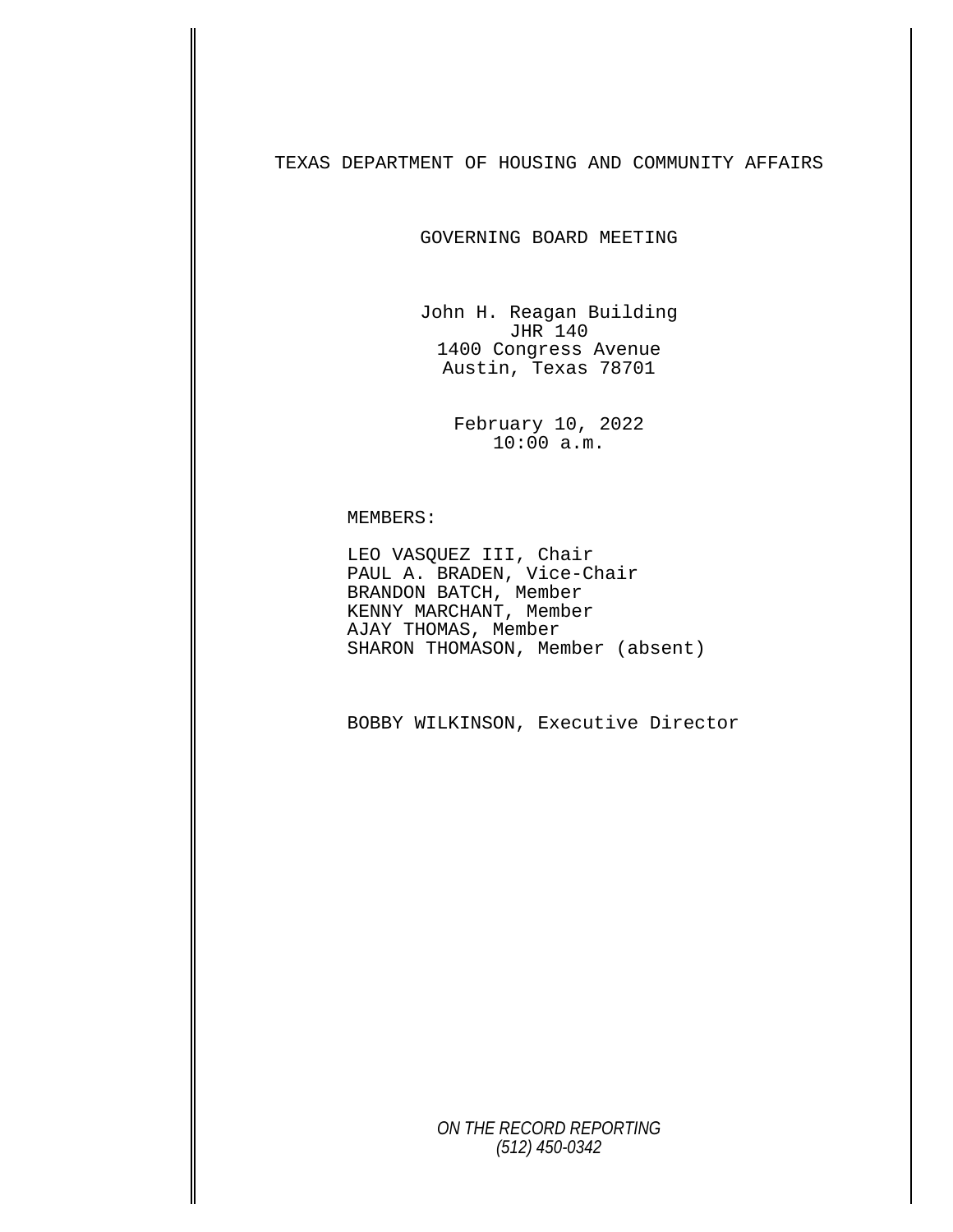| INDEX                                                                                                                                                                                                                                                                                                                                                                              |             |
|------------------------------------------------------------------------------------------------------------------------------------------------------------------------------------------------------------------------------------------------------------------------------------------------------------------------------------------------------------------------------------|-------------|
| AGENDA ITEM                                                                                                                                                                                                                                                                                                                                                                        | PAGE        |
| CALL TO ORDER<br>ROLL CALL<br>CERTIFICATION OF QUORUM                                                                                                                                                                                                                                                                                                                              | 7<br>7<br>7 |
| CONSENT AGENDA                                                                                                                                                                                                                                                                                                                                                                     | 8           |
| ITEM 1: APPROVAL OF THE FOLLOWING ITEMS PRESENTED<br>IN THE BOARD MATERIALS:                                                                                                                                                                                                                                                                                                       |             |
| <b>EXECUTIVE</b><br>Presentation, discussion, and possible action<br>a)<br>on Board meeting minutes summary for<br>January 13, 2022                                                                                                                                                                                                                                                |             |
| ASSET MANAGEMENT<br>Presentation, discussion, and possible action<br>b)<br>regarding a material amendment to the Housing<br>Tax Credit Application                                                                                                                                                                                                                                 |             |
| 20082 Connect South Houston<br>20408 Vi Collina Austin                                                                                                                                                                                                                                                                                                                             |             |
| BOND FINANCE<br>Presentation, discussion, and possible action<br>$\circ$ )<br>on Inducement Resolution No. 22-015 for<br>Multifamily Housing Revenue Bonds Regarding<br>Authorization for Filing Applications for<br>Private Activity Bond Authority                                                                                                                               |             |
| 22606 West Houston Senior Living Houston                                                                                                                                                                                                                                                                                                                                           |             |
| <b>RULES</b><br>Presentation, discussion, and possible action<br>d)<br>on an order proposing the repeal, and proposed<br>new rule, for 10 TAC Chapter 1, Administration,<br>Subchapter A, General Policies and Procedures,<br>§1.1 Reasonable Accommodation Requests to the<br>Department, and an order directing their<br>publication for public comment in the Texas<br>Register |             |
| Presentation, discussion, and possible action<br>e)<br>on an order proposing the repeal of 10 TAC<br>Chapter 1, Administration, Subchapter A,<br>General Policies and Procedures, §1.2<br>Department Complaint System to the Department,<br>an order proposing new \$1.2 Department                                                                                                |             |
| ON THE RECORD REPORTING<br>$(512)$ 450-0342                                                                                                                                                                                                                                                                                                                                        |             |

 $\mathbf l$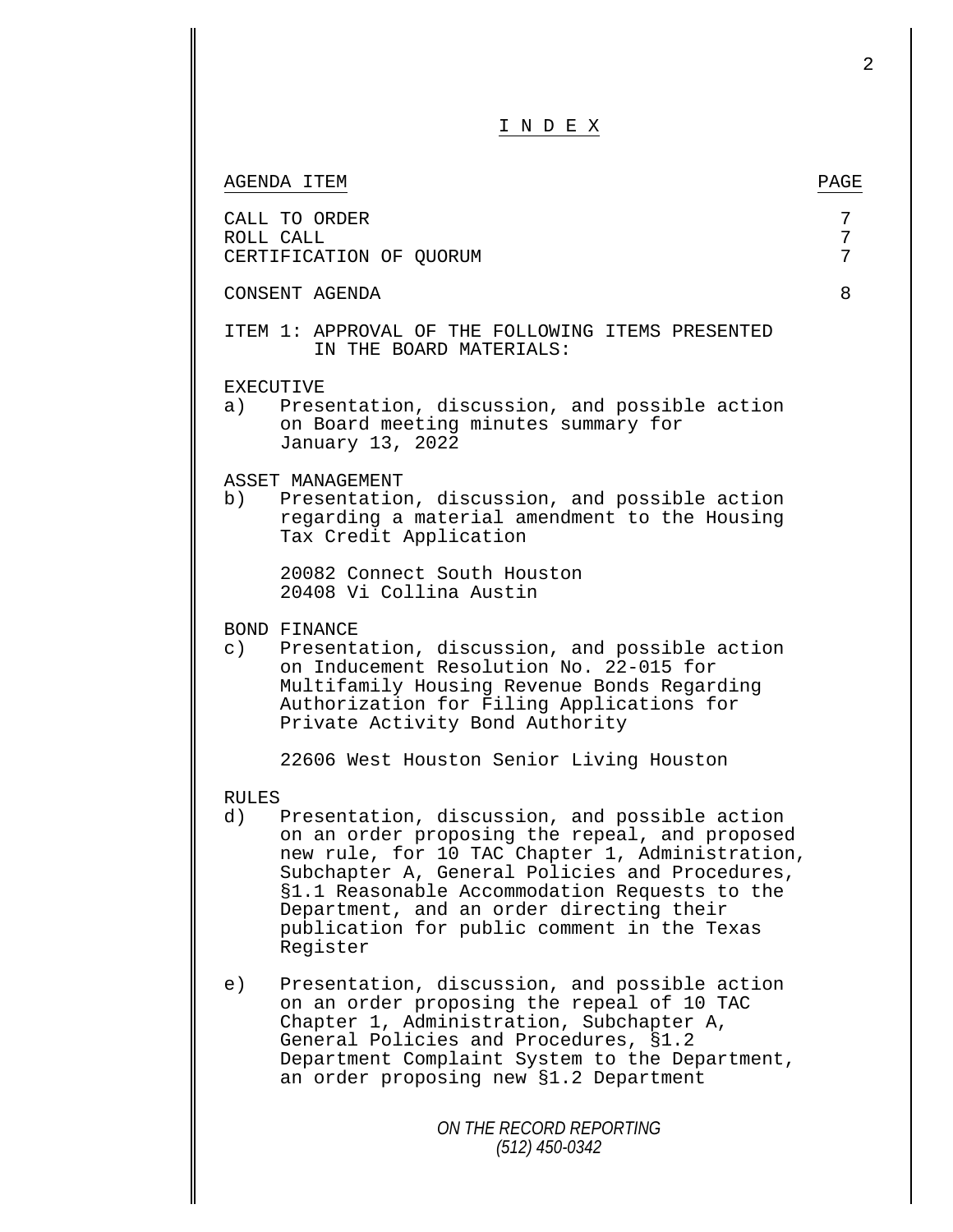Complaint Process, and an order directing their publication for public comment in the Texas Register

- f) Presentation, discussion, and possible action on the statutory four-year rule review and order of proposed readoption for 10 TAC Chapter 1, Administration, Subchapter A, General Policies and Procedures, §1.4, Protest Procedures for Contractors, and directing its publication for public comment in the Texas Register
- g) Presentation, discussion, and possible action on the statutory four-year rule review and order of proposed readoption for 10 TAC Chapter 1, Administration, Subchapter A, General Policies and Procedures, §1.6, Historically Underutilized Businesses, and directing its publication for public comment in the Texas Register
- h) Presentation, discussion, and possible action on the statutory four-year rule review and order of proposed readoption for 10 TAC Chapter 1, Administration, Subchapter A, General Policies and Procedures, §1.12, Negotiated Rulemaking, and directing its publication for public comment in the Texas Register
- I) Presentation, discussion, and possible action on an order proposing the repeal, and proposed new rule, for 10 TAC Chapter 1, Administration, Subchapter A, General Policies and Procedures, §1.13 Contested Case Hearing Procedures, and an order directing their publication for public comment in the Texas Register
- j) Presentation, discussion, and possible action on the statutory four-year rule review and order of proposed readoption for 10 TAC Chapter 1, Administration, Subchapter A, General Policies and Procedures, §1.17, Alternative Dispute Resolution, and directing its publication for public comment in the Texas Register
- k) Presentation, discussion, and possible action on an order proposing the repeal, and proposed new rule, for 10 TAC Chapter 1, Administration,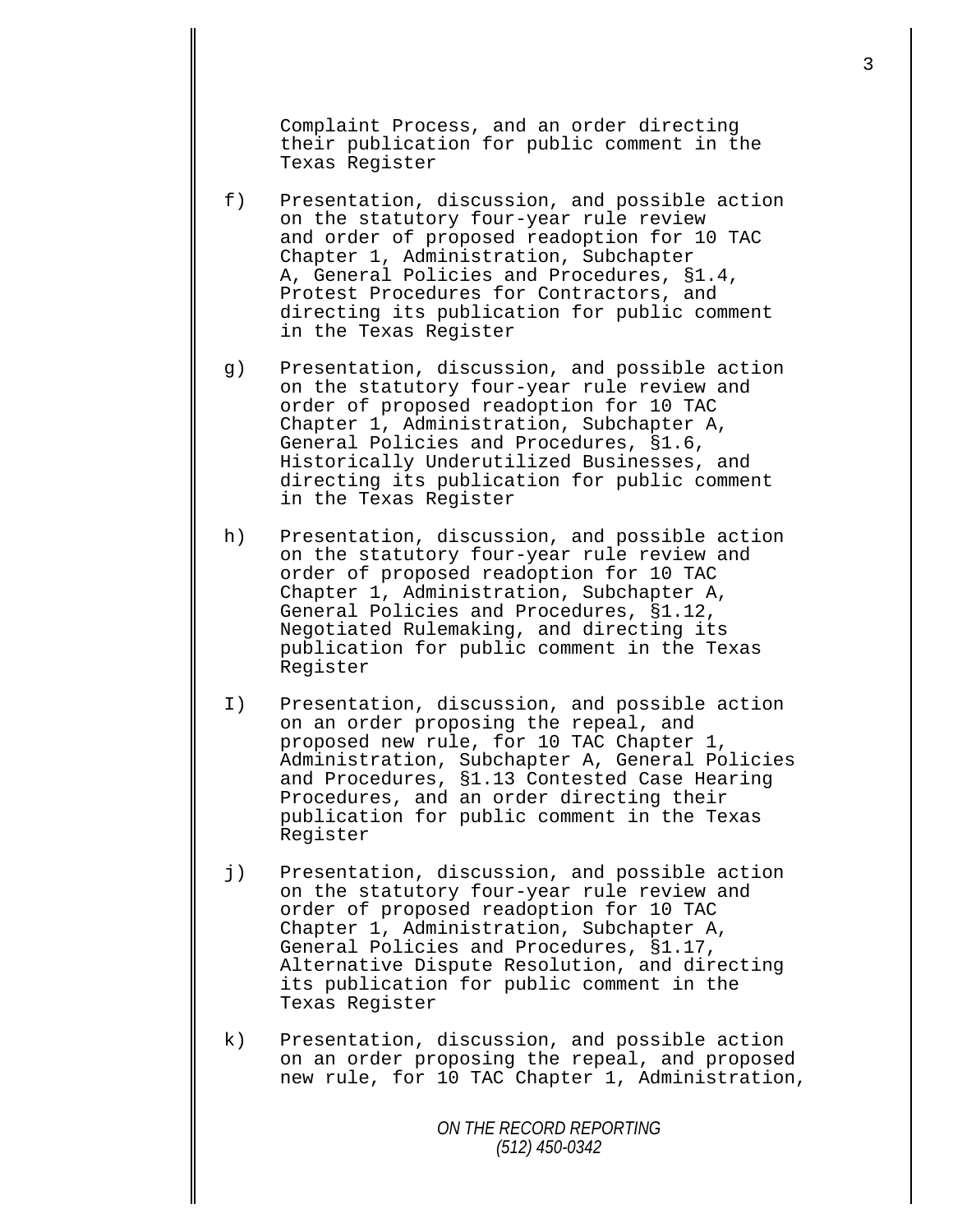Subchapter A, General Policies and Procedures, §1.19 Reallocation of Financial Assistance, and an order directing their publication for public comment in the Texas Register

- l) Presentation, discussion, and possible action on an order proposing the repeal, and proposed new rule, for 10 TAC Chapter 1, Administration, Subchapter A, General Policies and Procedures, §1.22 Providing Contact Information to the Department, and an order directing their publication for public comment in the Texas Register
- m) Presentation, discussion, and possible action on the adoption of the 2022 State of Texas Low Income Housing Plan and Annual Report; and an order adopting the repeal and new 10 TAC Chapter 1, Subchapter A, General Policies and Procedures, §1.23 concerning State of Texas Low Income Housing Plan and Annual Report and directing their submission to the Texas Register
- n) Presentation, discussion, and possible action on the adoption of the repeal of 10 TAC Chapter 27, Texas First Time Homebuyer Program Rule; the adoption of new 10 TAC Chapter 27, Texas First Time Homebuyer Program Rule; and directing their submission for adoption to the Texas Register
- o) Presentation, discussion, and possible action on the adoption of the repeal of 10 TAC Chapter 28, Taxable Mortgage Program; the adoption of new 10 TAC Chapter 28, Taxable Mortgage Program; and directing their submission for adoption to the Texas Register

FINANCIAL ADMINISTRATION<br>p) Presentation, discus

Presentation, discussion, and possible action to adopt a resolution regarding designating signature authority and superseding previous resolutions

CONSENT AGENDA REPORT ITEMS 8

ITEM 2: THE BOARD ACCEPTS THE FOLLOWING REPORTS: a) Media Analysis and Outreach Report (December 2021)

- 
- b) Report on TDHCA One-Time or Temporary Allocations Pandemic Response and Other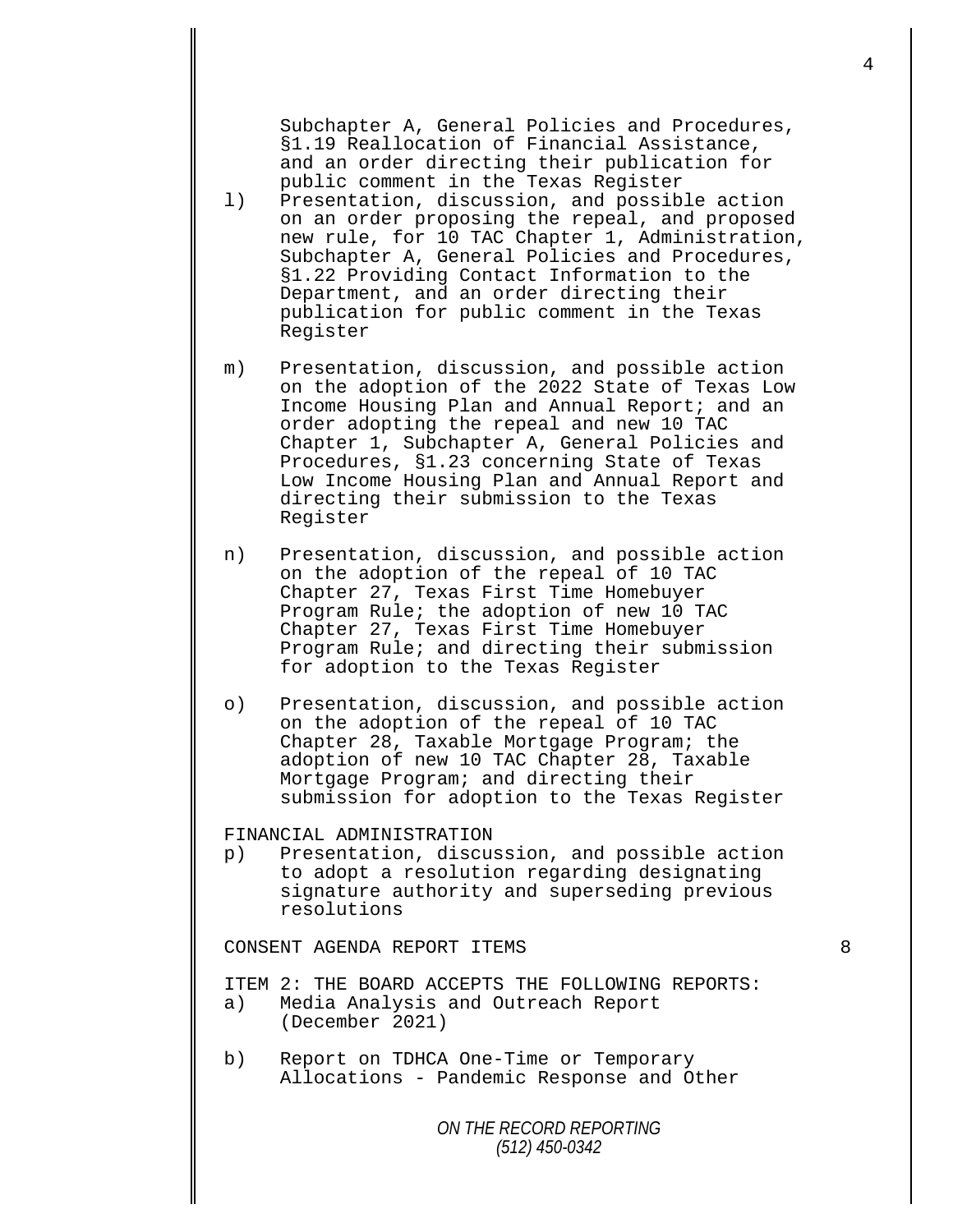Initiatives

- c) Report on the Department's 1st Quarter Investment Report in accordance with the Public Funds Investment Act
- d) Report on the Department's 1st Quarter Investment Report relating to funds held under Bond Trust Indentures

ACTION ITEMS

Executive Session: the Chair may call an Executive 9 Session at this point in the agenda in accordance with the below-cited provisions:

ITEM 3: EXECUTIVE 9 Executive Director's Report

ITEM 4: HOUSING STABILITY SERVICES 16 Presentation, Discussion and Possible Approval granting authority for Emergency Rental Assistance 2 Housing Stability Service Funds to be awarded to the Texas Veterans Commission for the provision of housing stability services

ITEM 5: COMMUNITY AFFAIRS<br>a) Presentation, discus

- Presentation, discussion, and possible action 20 on awards for 2022 Community Services Block Grant discretionary funds for education and employment services to Native American and Migrant Seasonal Farmworker populations
- b) Presentation, discussion, and possible action 23 to effectuate the use of non-federal funds to repay the U.S. Department of Health and Human Services Administration for Children and Families for costs disallowed as a result of the 2014 LIHEAP monitoring

ITEM 6: ASSET MANAGEMENT 26 Presentation, discussion, and possible action regarding a Material Amendment to the Housing Tax Credit Application

20186 The Residence at Ridgehill Kerrville

ITEM 7: MULTIFAMILY FINANCE<br>a) Presentation, discussi

Presentation, discussion, and possible action 29 regarding a waiver of 10 TAC  $$11.101(a)(2)(C)$ for The Landing at Spears (#22184)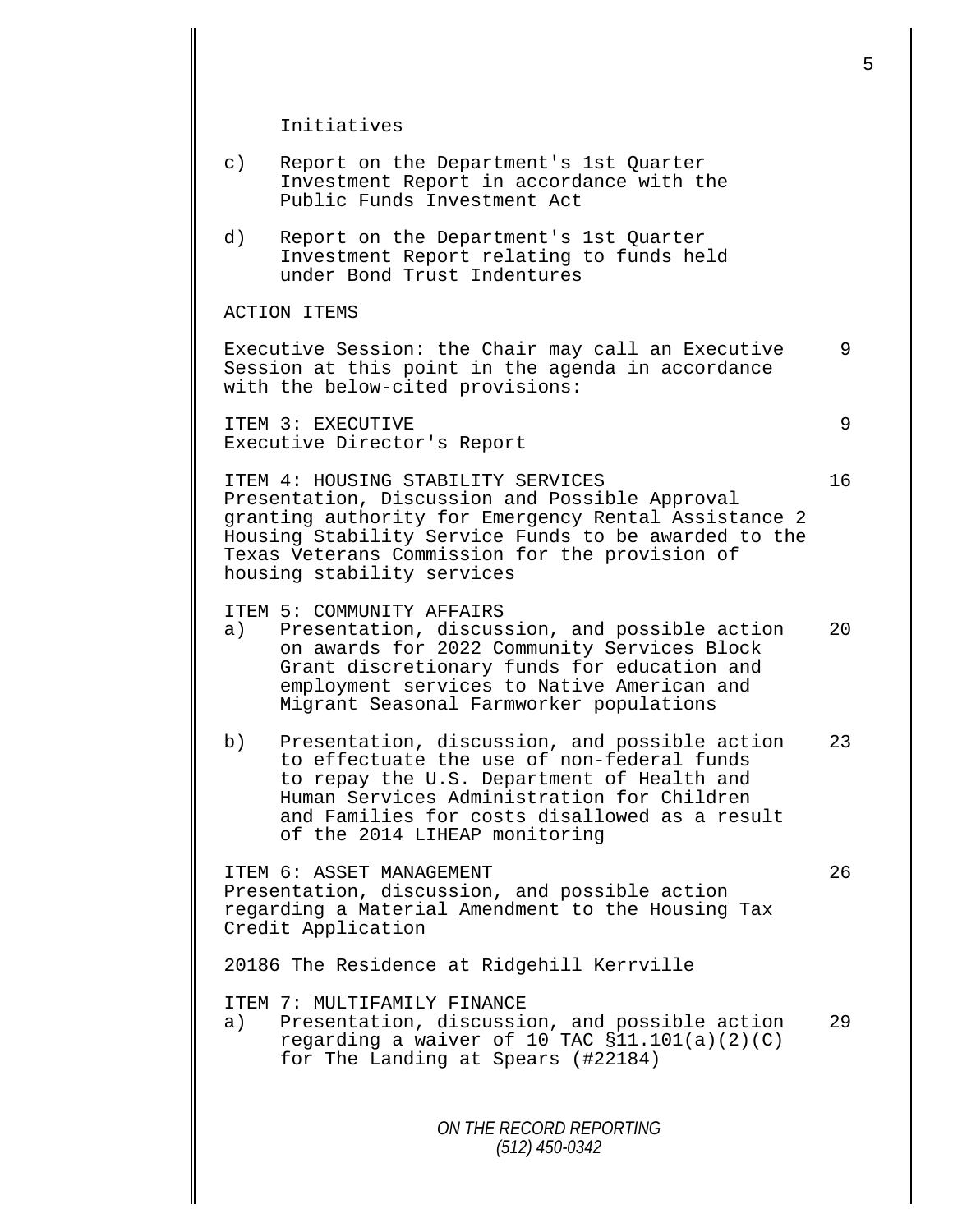b) Presentation, discussion, and possible action 30 regarding a waiver of 10 TAC §11.1(e) for Wellington Frost Town (#22295) c) Presentation, discussion, and possible action 43 regarding a waiver of 10 TAC §11.1003(b) of the 2022 Qualified Allocation Plan relating to the Maximum Supplemental Request Limit for Pathways at Chalmers Courts West (#20202) in Austin d) Presentation, discussion, and possible action 52 regarding a waiver of 10 TAC §11.1003(b) of the 2022 Qualified Allocation Plan relating to the Maximum Supplemental Request Limit for Telephone Road Elderly (#19077) in Houston e) Presentation, discussion, and possible action 58 regarding waivers of 10 TAC §11.1003(b) of the 2022 Qualified Allocation Plan relating to the Maximum Supplemental Request Limit for Supplemental Housing Tax Credit Requests from the 2022 Competitive Housing Tax Credit Ceiling f) Presentation, discussion, and possible action 62 regarding approval of Supplemental Housing Tax Credit requests for the 2022 Competitive Housing Tax Credit Application Round g) Presentation, discussion, and possible action 65 regarding an award from the Multifamily Direct Loan (MFDL) 2021-3 Notice of Funding Availability (NOFA), as amended h) Presentation, discussion, and possible action 75 on an award of a Pre-development Grant from the Multifamily 2021-2 Special Purpose Notice of Funding Availability: Pre-development PUBLIC COMMENT ON MATTERS OTHER THAN ITEMS none FOR WHICH THERE WERE POSTED AGENDA ITEMS EXECUTIVE SESSION 9 OPEN SESSION 9 ADJOURN 78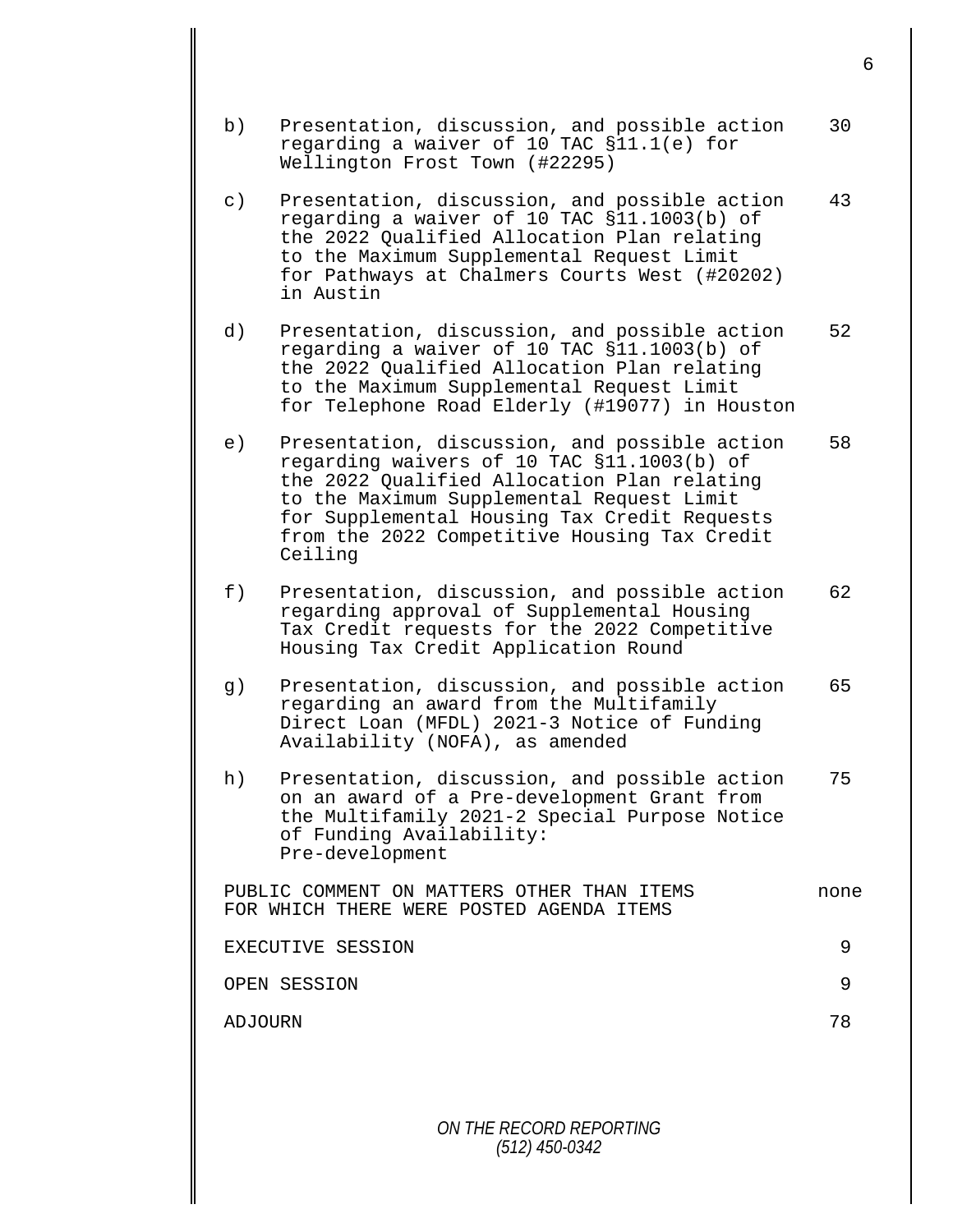|    | 7                                                           |
|----|-------------------------------------------------------------|
| 1  | P R O C E E D I N G S                                       |
| 2  | MR. VASQUEZ: The Chair is calling to order the              |
| 3  | meeting of the Governing Board of the Texas Department of   |
| 4  | Housing and Community Affairs. It is 10:03 a.m. on          |
| 5  | February 10, 2022. Welcome, everyone, to a fun and          |
| 6  | excitement-filled Board meeting.                            |
| 7  | Today should be relatively short. Just letting              |
| 8  | everyone know we will have a short executive session today. |
| 9  | Counsel has promised it will be short. But let's start      |
| 10 | out with the roll call. Mr. Batch?                          |
| 11 | MR. BATCH:<br>Here.                                         |
|    |                                                             |
| 12 | MR. VASQUEZ: Mr. Braden?                                    |
| 13 | MR. BRADEN: Here.                                           |
| 14 | MR. VASQUEZ: Mr. Marchant?                                  |
| 15 | MR. MARCHANT: Here.                                         |
| 16 | MR. VASQUEZ: Mr. Thomas?                                    |
| 17 | MR. THOMAS: Here.                                           |
| 18 | MR. VASQUEZ: And Ms. Thomason is not able to                |
| 19 | make it again today, and myself are present. So we do have  |
| 20 | a quorum. We'll start out asking Bobby Wilkinson to lead    |
| 21 | us in the pledges.                                          |
| 22 | (The pledges were recited.)                                 |
| 23 | MR. VASQUEZ: I don't know if you all heard                  |
| 24 | that, but Mr. Wilkinson got the two pledges mixed up.<br>It |
| 25 | happens to us all.                                          |
|    | ON THE RECORD REPORTING<br>$(512)$ 450-0342                 |

I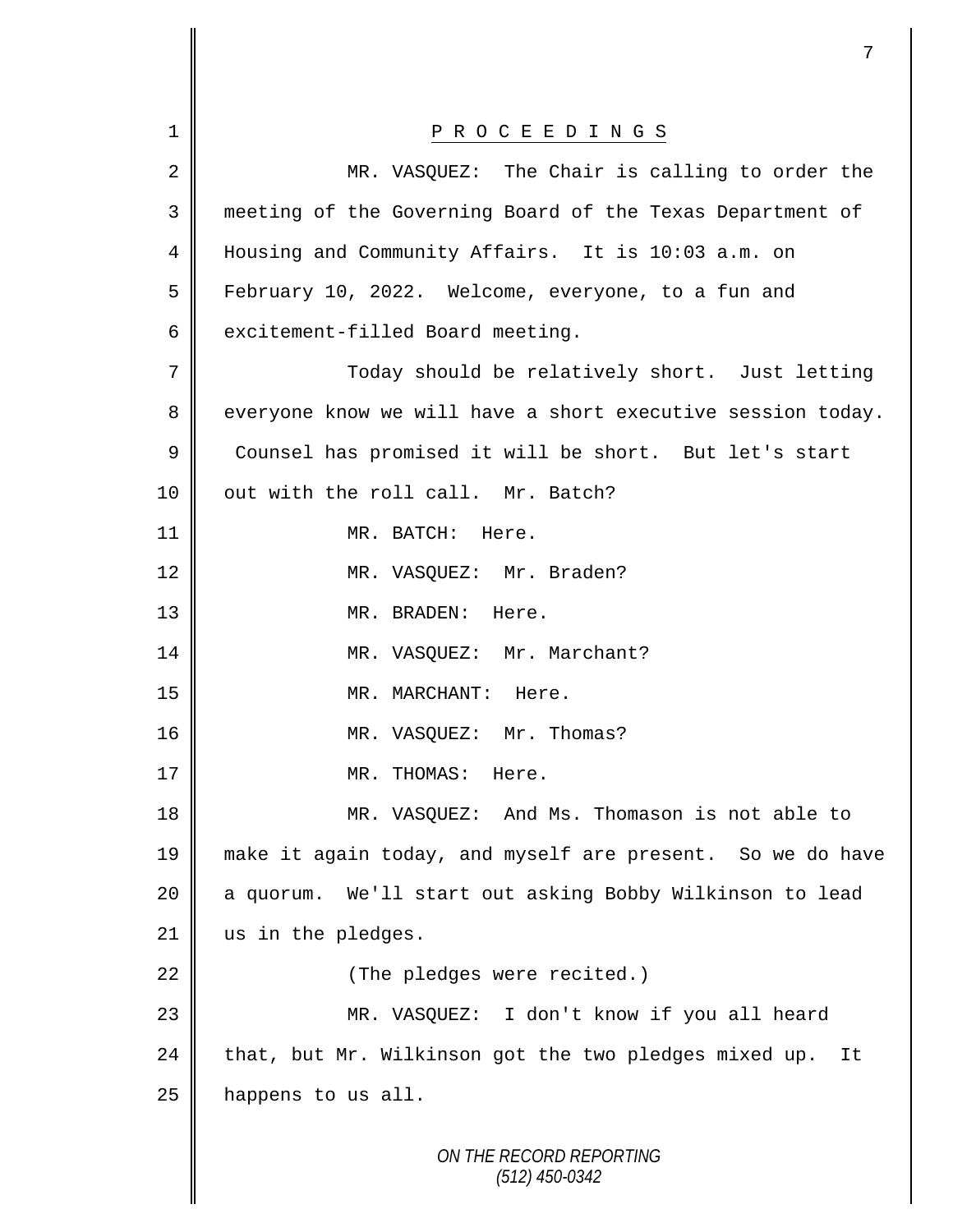*ON THE RECORD REPORTING (512) 450-0342* 1 MR. WILKINSON: I was hoping you wouldn't point  $2 \parallel$  that out. 3 MR. VASQUEZ: Well, it messed me up. That's -- 4 | okay. We will start with the consent agenda. Are there  $5 \parallel$  any items on the consent agenda as presented that -- which 6  $\parallel$  a Board member or member of the public would like us to 7 move to action item? 8 || (No response.) 9 || MR. VASQUEZ: Hearing none, I'll entertain a 10 | motion on the consent agenda. 11 || MR. BRADEN: Mr. Chair, I move the Board approve 12 I Items 1 and 2 under the consent agenda, as described and 13 presented in the respective Board action requests. 14 MR. VASQUEZ: Great. Thank you. Motion made by 15 || Mr. Braden. Is there a second? 16 | MR. BATCH: I'll second, Mr. Chair. 17 || MR. VASQUEZ: Seconded by Mr. Batch. All those 18 in favor, say aye. 19 (A chorus of ayes.) 20 MR. VASQUEZ: Any opposed? 21 || (No response.) 22 | MR. VASQUEZ: Hearing none, the motion carries. 23 **Bear with me a second.** 24 (Pause.) 25 || MR. VASQUEZ: Too many files. Now that everyone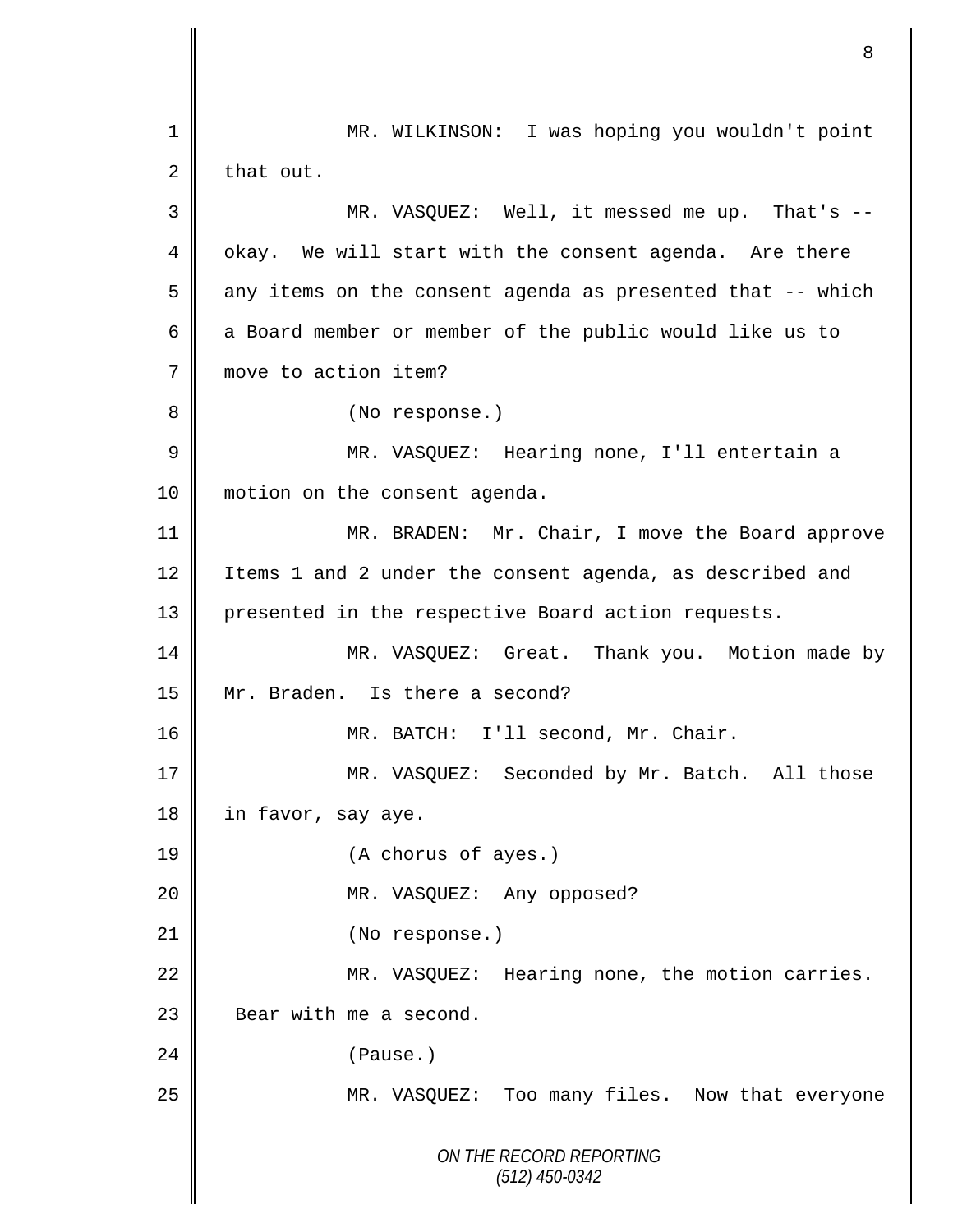*ON THE RECORD REPORTING (512) 450-0342* 1 is seated and quiet and attentive, the Board will exit to a 2 short executive session, pursuant to Texas Government Code, 3 Section 551.071, to seek and receive the legal advice of 4 its attorney or to discuss pending or contemplated 5 | litigation. 6 || It is now 10:06, and we will be in recess. Back 7 || in, say, 15 minutes. Okay. Thanks. 8 Whereupon, at 10:06 a.m., the Board met in 9 executive session.) 10 MR. VASQUEZ: The time is 10:39, and we are back 11 in session. The -- during executive session, the Board did 12 not adopt any policy, position, resolution, rule or 13 || regulation, or take any formal action or vote on any item. 14 That's for the record. And I said 15-minute 15  $\parallel$  executive session, but I didn't know that we were going to 16 have two lawyers in the room, so that's why went 17 30 minutes. So I apologize for that, but we are back in 18 business. 19 Where was I? Moving to Item --20 || MR. WILKINSON: Three. 21 | MR. VASQUEZ: -- 3, Executive Director report. 22 Mr. Wilkinson? 23 MR. WILKINSON: Thank you, Chairman. Good news. 24 The HAF Program, Homeowner Assistance Fund, we've finally 25 got a plan approved by Treasury. So as we wind down Rent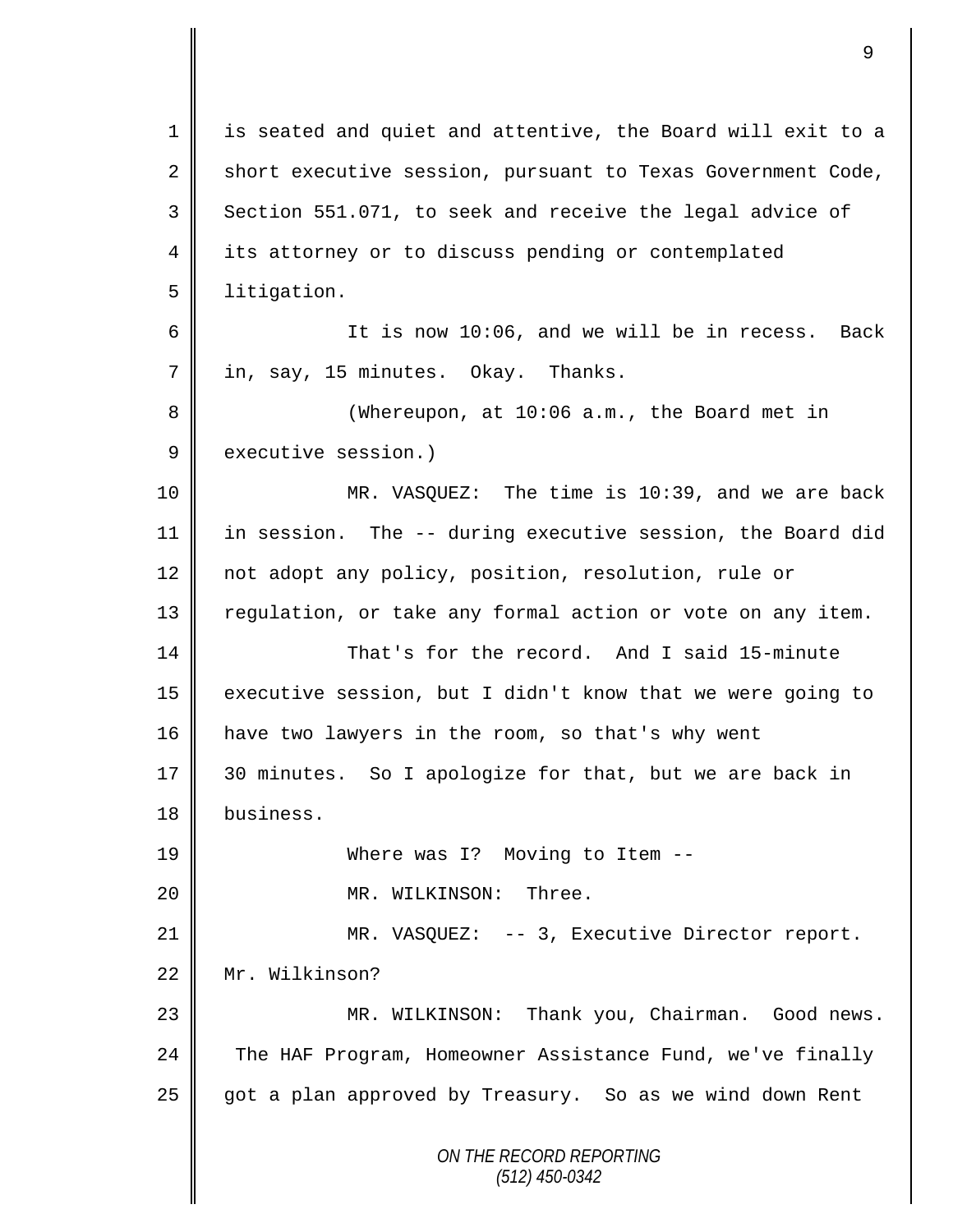1 Relief, now we're rolling out some statewide mortgage 2 assistance. It's like 840 million, so we're excited about  $3$  that.

4 || Probably going to launch just in a couple of  $5 \parallel$  weeks. You know, we have the vendor, website, call center. 6 I don't think we'll have like the huge volume that we had  $7 \parallel$  at the beginning of Rent Relief, and it will be a slightly 8 Slower-moving program. It's a little more involved than 9 just, you know, giving someone some rent money.

10 || But you know, Monica and Tanya have been working 11 hard on it, and the pilot's going well. You know, they're 12 finding glitches and fixing them, so that when we roll out 13 | statewide, we'll be good to go.

14 || Had over a million dollars out in the pilot so 15 far, and so hopefully, as we add more master servicers and 16 get the statewide program going, that money, you know, flow 17  $\parallel$  rate, the cash burn will increase and we'll be able to help 18 | lots of people.

19 || On the Rent Relief side, we're continuing our 20 wind-down. We have less than 1 percent of total funds 21 available to process some last-minute appeals and 22 applications that were, you know, wait-listed. As part of 23 | the program's ramp-down process, we're conducting budget 24 reconciliation and planning close-out procedures for  $25$  | operations, financials and reporting.

> *ON THE RECORD REPORTING (512) 450-0342*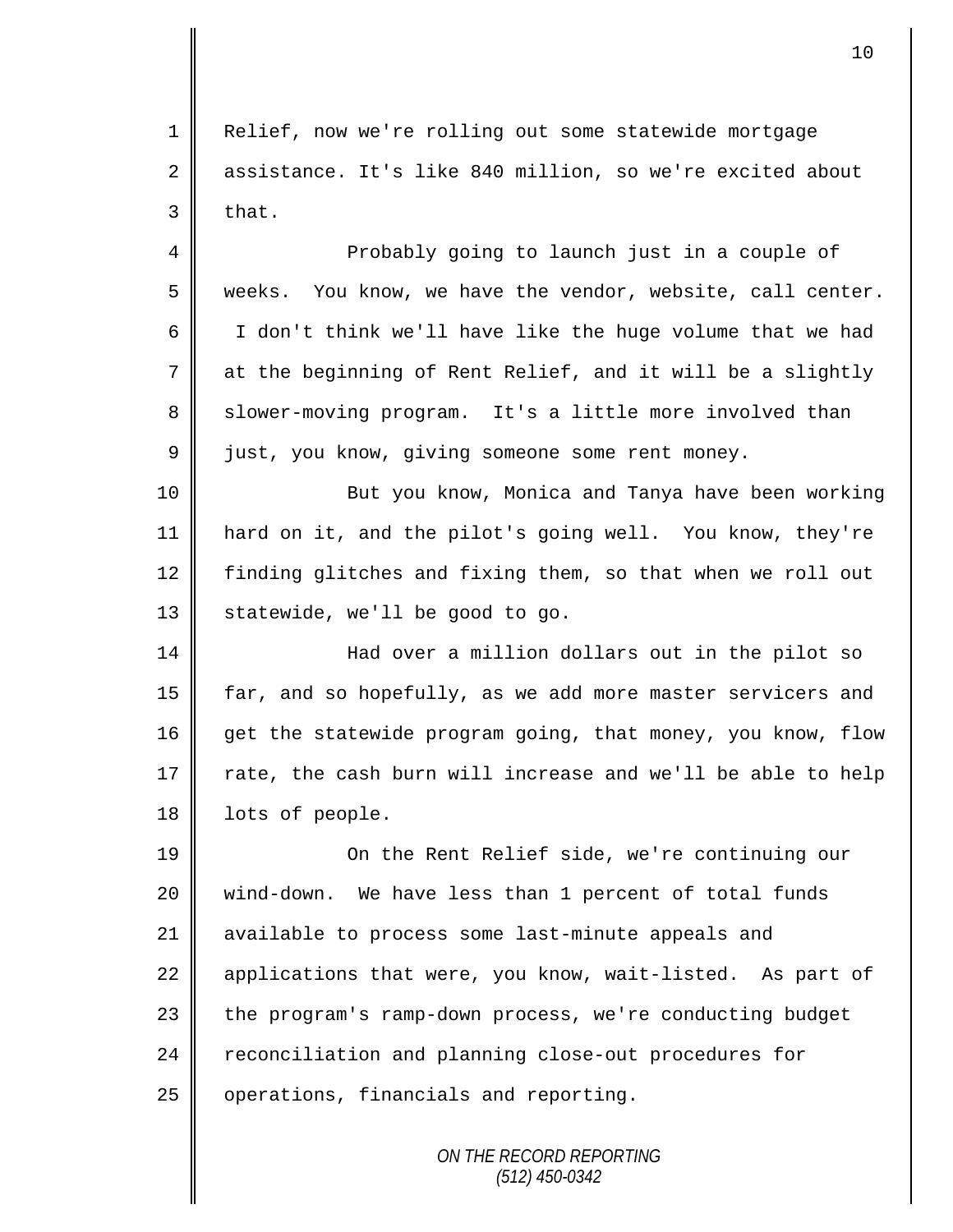1 Since opening in February 2021, Texas Rent 2 Relief Program has distributed 1.79 billion in rent and 3 utility assistance to more than 308,000 households and 4 preventing evictions in the eviction diversion portion to  $5 \parallel$  over 21,000 households.

6 **6** Related to that, the Supreme Court order that 7 | established the Eviction Diversion Program is set to expire 8 March 1, unless extended by the Supreme Court. That's kind  $9 \parallel$  of related to, you know, us being out of money, if there's 10 no funding source to go along with it, but Treasury has 11 advised that over the next few months, there will be 12 || multiple rounds of rental assistance funding reallocation 13 | from grantees who have not expended their funds, probably 14 even interstate.

15 They were trying to keep money in states in the 16 first round of reallocation, but we continue to ask 17 Treasury for more funds, and hopefully we'll grant -- $18$  they'll grant our request soon. I have no idea how much  $19$  we'll get.

20 We've been hearing that there's some potential 21 big callbacks from some states that have been having 22 trouble getting money out the door. So you know, it's kind 23 || of odd, because we ramped down because you can't pay people 24 to sit around. Right? And so there might be a little  $25$  ramp-up period if we get a big reallocation.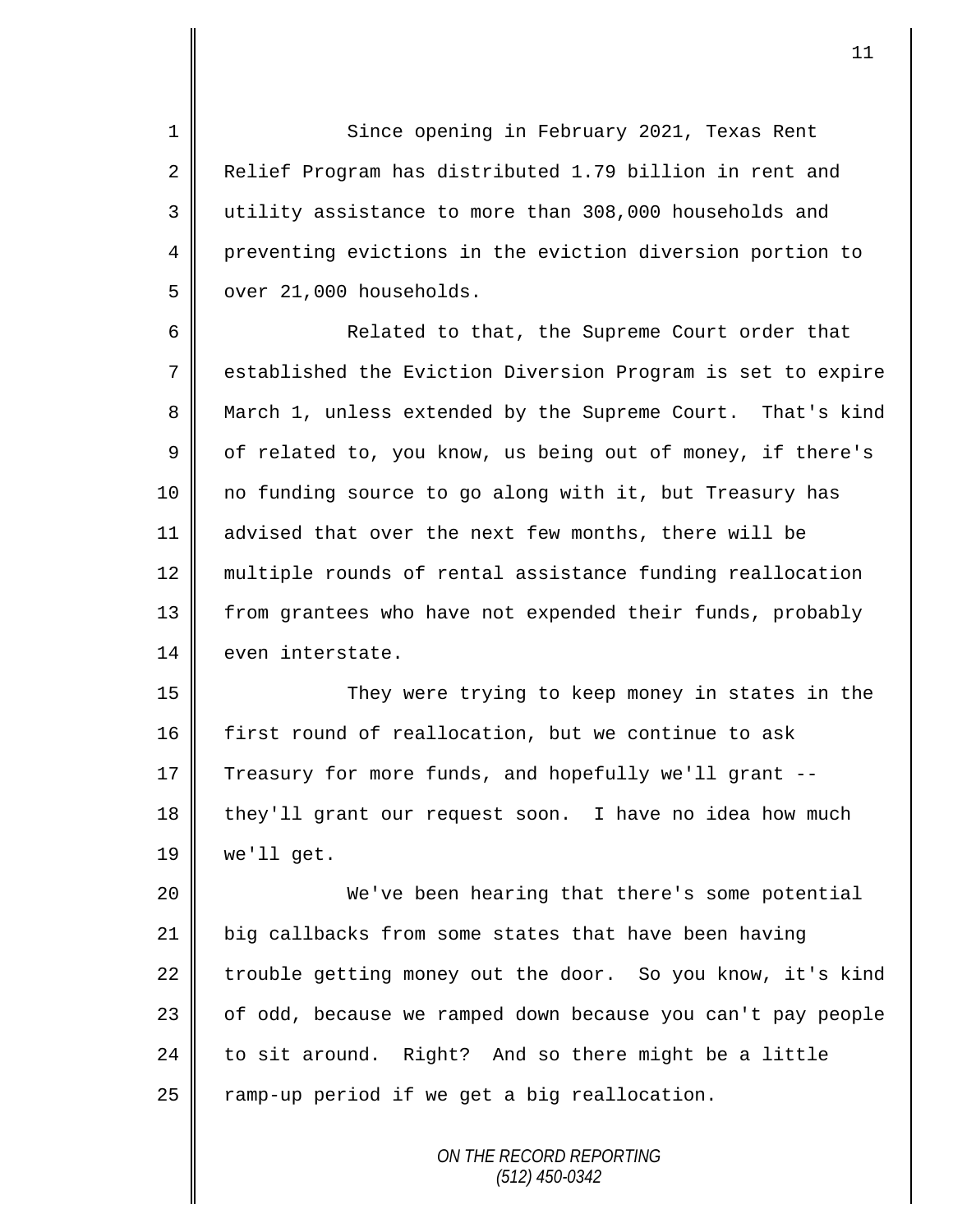*ON THE RECORD REPORTING (512) 450-0342* 1 You may recall we have used some of these funds 2 for providing legal assistance to applicants through the 3 Texas Access to Justice Foundation. This past December, 4 there were 161 housing stability clinics, reaching 1,300 5 households. 6 || In the Multifamily Finance Division, we have a 7 new manager on the Direct Loan Program. Please welcome 8 Latisha Turner, who started just yesterday. 9 || Latisha, please stand up and wave. 10 (Applause.) 11 MR. WILKINSON: Most recently, she was the 12 Program and Compliance Manager for the City of Dallas, 13 where she worked extensively with federal funds, and we're 14 happy to have her here. On the -- also in Multifamily, 15 | it's somebody's birthday. 16 Cody Campbell, stand up. Happy birthday. 17 | (Applause.) 18 || MR. WILKINSON: We're not going to sing, though. 19 || It would be too awkward. Yeah. Okay. 20 MR. ECCLES: Also, there would be royalties if  $21 \parallel$  we --22 | MR. WILKINSON: Yeah, right. Someone owns the 23  $\parallel$  rights to that song. 24 || MR. ECCLES: It took two people to write that  $25$  song.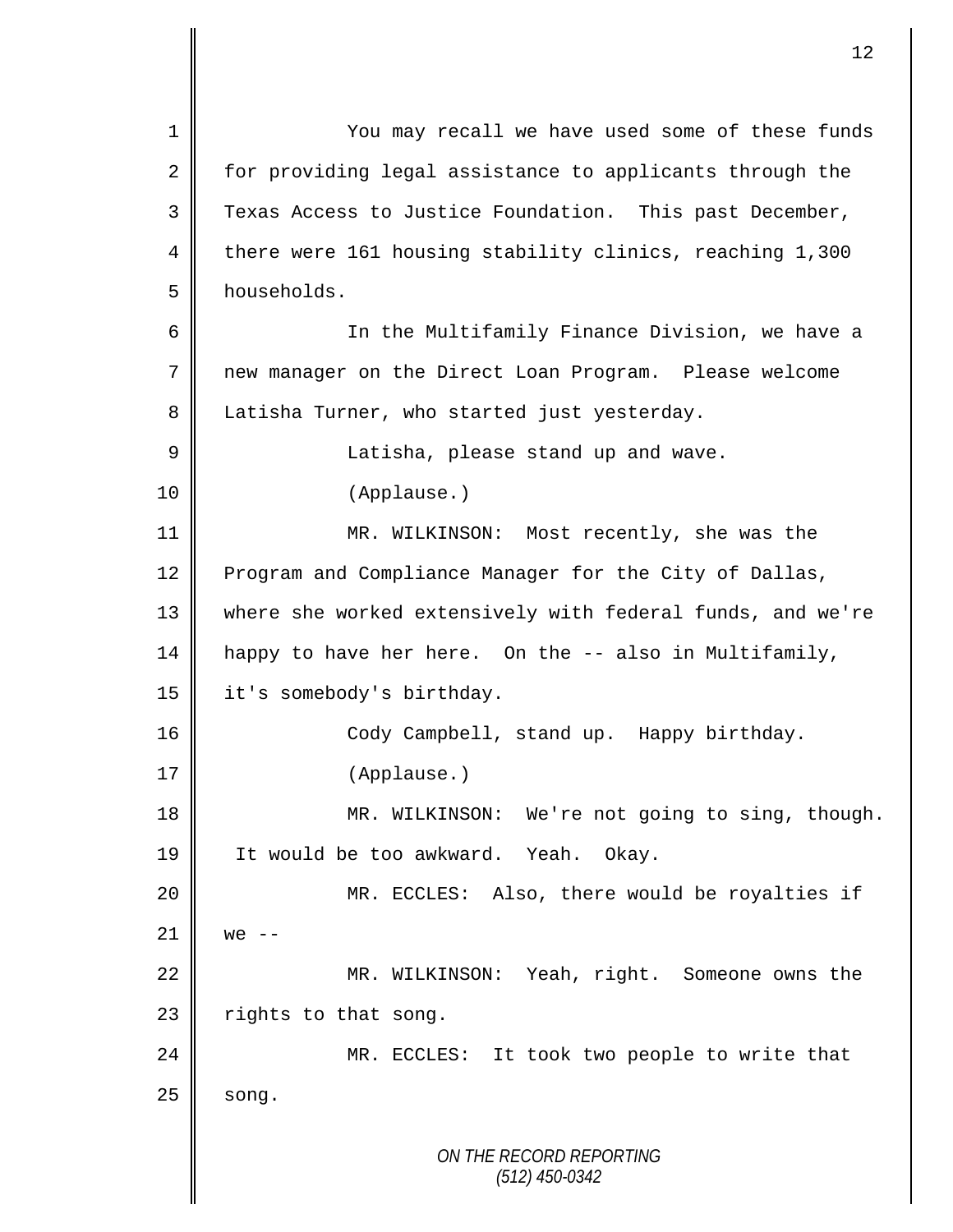| $\mathbf 1$    | MR. WILKINSON: Compliance: So over COVID, you               |
|----------------|-------------------------------------------------------------|
| $\overline{a}$ | know, we did very little physical inspections; cancelled a  |
| 3              | lot of in-person inspections. And so we're trying to play   |
| 4              | catch-up and conducting final construction inspections,     |
| 5              | which are obviously in-person. On the -- we're              |
| 6              | monitoring -- on the document side, we're doing those as    |
| 7              | desk reviews for now, and we'll probably start sending      |
| 8              | people out, you know, in a month or so.                     |
| $\mathsf 9$    | Compliance continues to coordinate and                      |
| 10             | collaborate with the Texas Apartment Association to bring   |
| 11             | virtual training, such as our Housing tax credit and income |
| 12             | eligibility to our housing partners.                        |
| 13             | We posted on our YouTube channel a new webinar              |
| 14             | on using the compliance monitoring and tracking system that |
| 15             | I hope our housing partners find informative and            |
| 16             | beneficial. We are not using TikTok at this time, but       |
| 17             | maybe later.                                                |
| 18             | And that concludes my prepared remarks. If I                |
| 19             | have any questions from the Board, I'd be happy to answer   |
| 20             | them.                                                       |
| 21             | MR. VASQUEZ: Are we going to use Spotify?                   |
| 22             | MR. WILKINSON: Definitely.                                  |
| 23             | MR. VASQUEZ: Okay. All right. Good.                         |
| 24             | MR. MARCHANT: Can I ask a question?                         |
| 25             | MR. VASQUEZ: Microphone. There you go.                      |
|                | ON THE RECORD REPORTING<br>$(512)$ 450-0342                 |

*(512) 450-0342*

II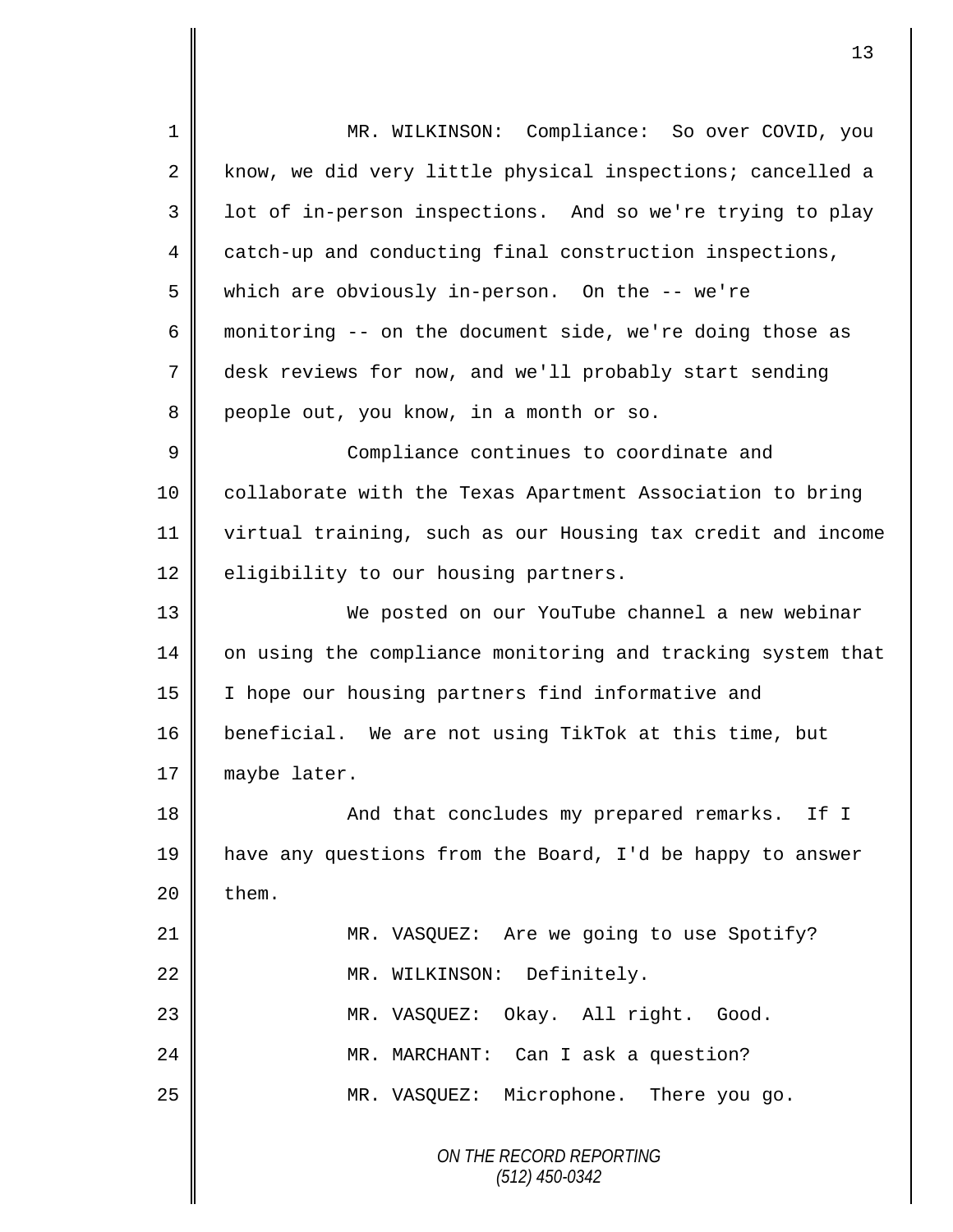| 1    | MR. MARCHANT: Am I on?                                      |
|------|-------------------------------------------------------------|
| 2    | MR. VASQUEZ:<br>Yes.                                        |
| 3    | MR. MARCHANT: Okay. Thanks. The Rental                      |
| 4    | Assistance Program -- since we've run out of money, and     |
| 5    | then we'll possibly get patches of money as we move along,  |
| 6    | how do you go back to the applicants? Do you go back to     |
| 7    | the applicants that were left hanging, go to them first and |
| 8    | say, do you still need this help, or do you start a whole   |
| 9    | new applicant process?                                      |
| 10   | MR. WILKINSON: We still have tens of thousands              |
| 11   | of applications --                                          |
| 12   | MR. MARCHANT: Yeah.                                         |
| 13   | MR. WILKINSON: -- you know, that came in before             |
| 14   | we closed the portal that we don't have funding for, so --  |
| 15   | MR. MARCHANT: But they no longer have                       |
| 16   | protection from eviction.                                   |
| $17$ | MR. WILKINSON: They won't -- yeah -- especially             |
| 18   | after March 1, there won't be that Eviction Diversion       |
| 19   | Program. So I'd imagine we'd work with those folks first.   |
| 20   | MR. MARCHANT: Okay. Before anybody new got in,              |
| 21   | you would take care of anybody that was pending or was      |
| 22   | waiting on $-$ -                                            |
| 23   | MR. WILKINSON: Correct, but we'd probably have              |
| 24   | to make sure that they were still eligible --               |
| 25   | MR. MARCHANT:<br>Yeah.                                      |
|      | ON THE RECORD REPORTING<br>$(512)$ 450-0342                 |

 $\overline{\mathsf{I}}$ II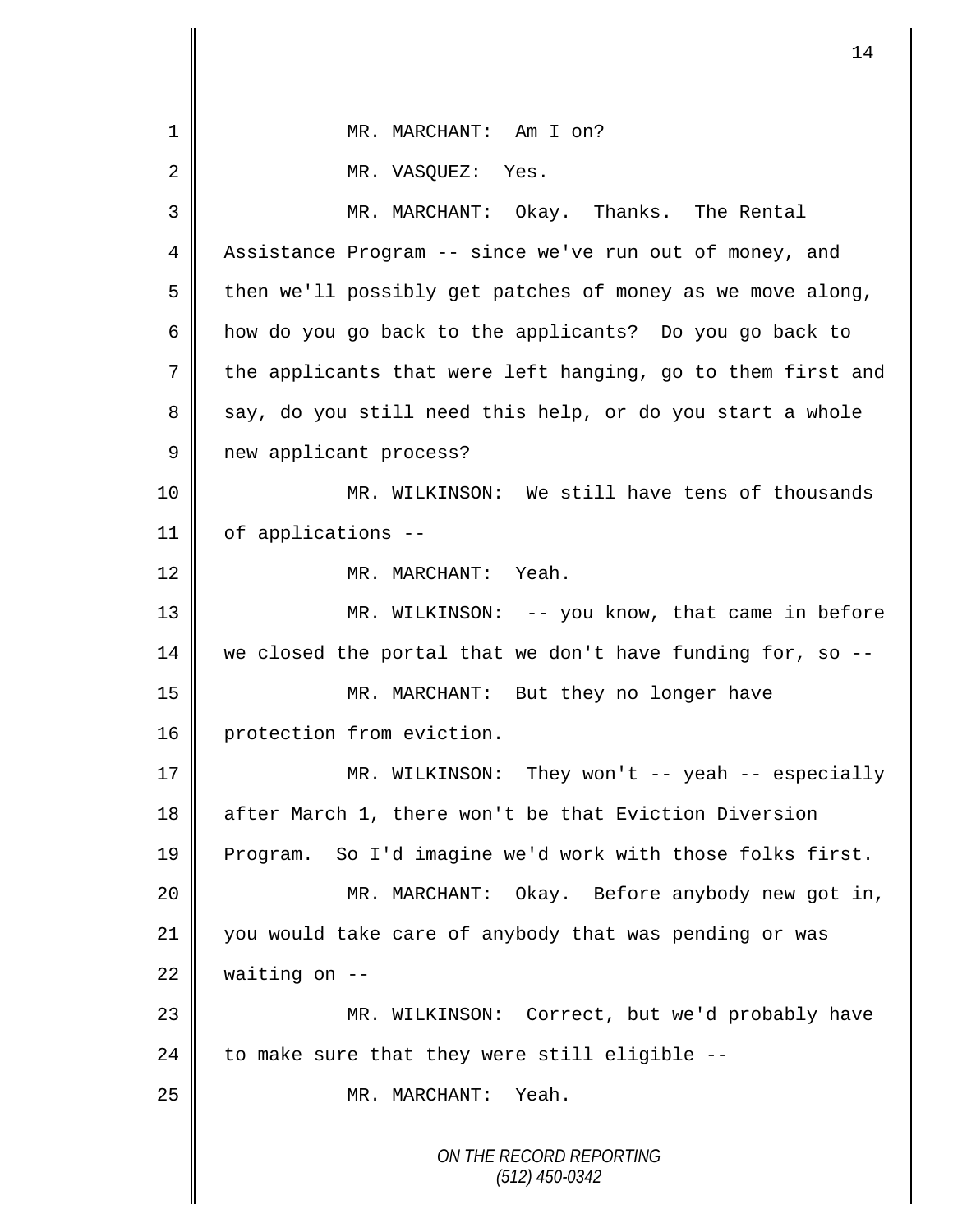*ON THE RECORD REPORTING (512) 450-0342* 1 MR. WILKINSON: -- and had a current lease. So 2 there would be some kind of redo to the application. I can 3 probably get a more detailed process with explanation. 4 MR. MARCHANT: Well, I mean, if they made the  $5 \parallel$  rent up, or the landlord agreed to let them stay if they 6 just started paying in rent, would we have the  $-$ - could 7 they come after us for that amount of rent that they still 8 | owed? 9 || MR. WILKINSON: I don't know that they could  $10$  | come after us, but --11 || MR. MARCHANT: No. They'll just ask for --12 MR. WILKINSON: -- they'll just -- that should 13 | be an eligible expense for the program. 14 MR. MARCHANT: It would be an eligible expense 15  $\parallel$  to pay that amount that they still haven't paid, even 16 though they're not subject to eviction? 17 MR. WILKINSON: Correct. Yeah. Because Rent 18 Relief is not limited just to people that had an eviction 19 | filed against them. 20 || MR. MARCHANT: Okay. 21 MR. WILKINSON: If you owed money and you were 22 financially impacted during the pandemic. 23 MR. MARCHANT: Got you. Okay. Thank you. 24 MR. WILKINSON: And you're below 80 percent AMI.  $25$  | Yeah.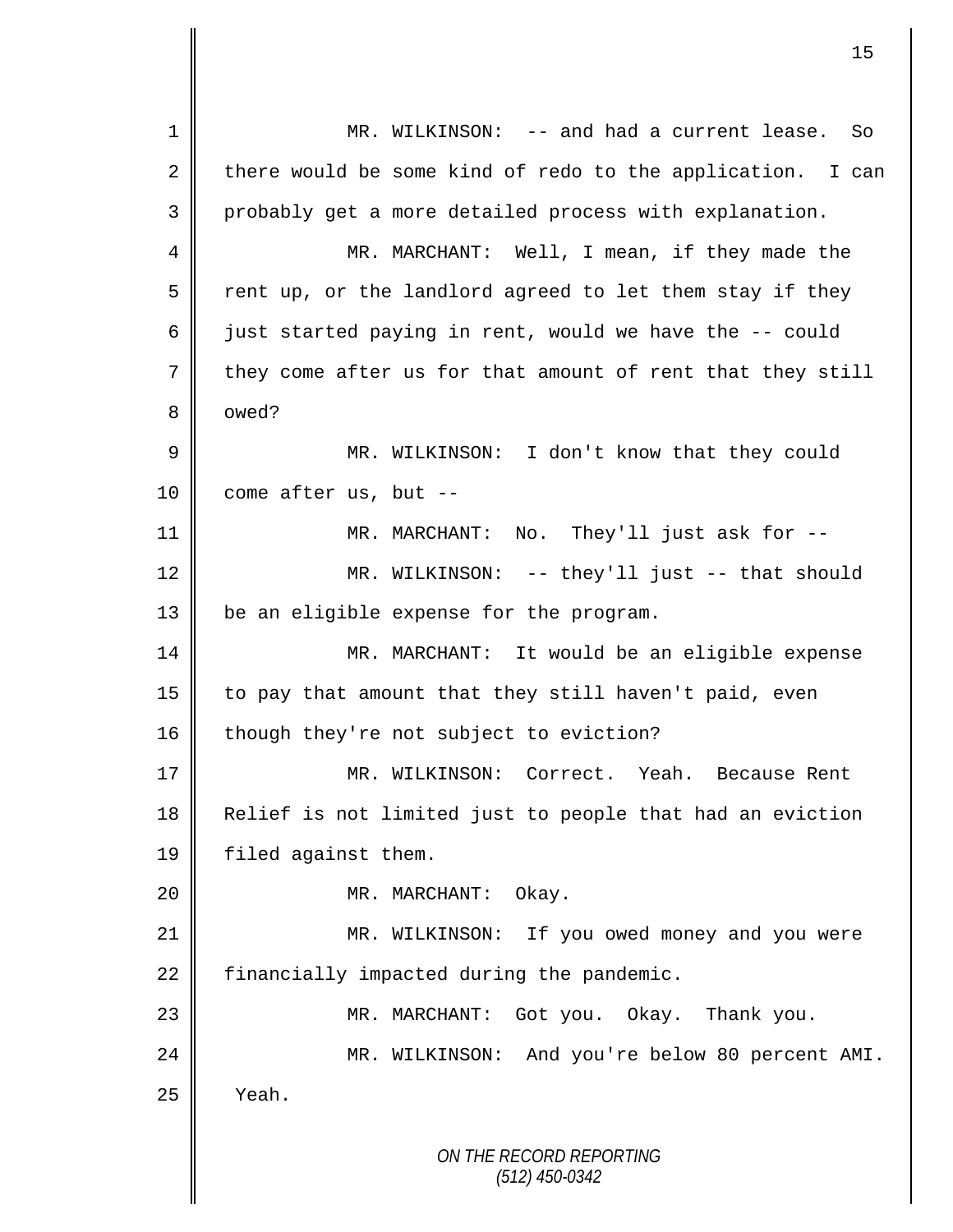| 1              | MR. VASQUEZ: Any further questions from the                |
|----------------|------------------------------------------------------------|
| $\overline{2}$ | Executive Director's report?                               |
| 3              | (No response.)                                             |
| 4              | MR. VASQUEZ: None? Thank you, Mr. Wilkinson.               |
| 5              | Moving right along to Item 4, Presentation, Discussion and |
| 6              | Possible Approval granting authority for Emergency Rental  |
| 7              | Assistance 2 Housing Stability Service Funds to be awarded |
| 8              | to the Texas Veterans Commission for the provision of      |
| 9              | housing stability services.                                |
| 10             | MS. TRACZ: Good morning.                                   |
| 11             | MR. VASQUEZ: Cate?                                         |
| 12             | MS. TRACZ: Hi. I'm Cate Tracz, the Director of             |
| 13             | Housing Stability Services. I'm presenting Item 4,         |
| 14             | requesting authority to provide ERA 2 Housing Stability    |
| 15             | Services funds to the Texas Veterans Commission through a  |
| 16             | memorandum of understanding.                               |
| 17             | The Texas Veterans Commission currently has an             |
| 18             | MOU with TDHCA, and they're supported by ERA 1 Housing     |
| 19             | Stability Services funds. And this current MOU supports    |
| 20             | two full-time Homeless Veterans Coordinator positions.     |
| 21             | These two positions are housed in the Veterans Mental      |
| 22             | Health Department, and they work on the Veterans           |
| 23             | Commission's Homelessness Veterans Initiative.             |
| 24             | The mission of this initiative is to improve               |
| 25             | accessibility and resources and services for military      |
|                | ON THE RECORD REPORTING<br>$(512)$ 450-0342                |

 $\overline{\mathbf{I}}$ II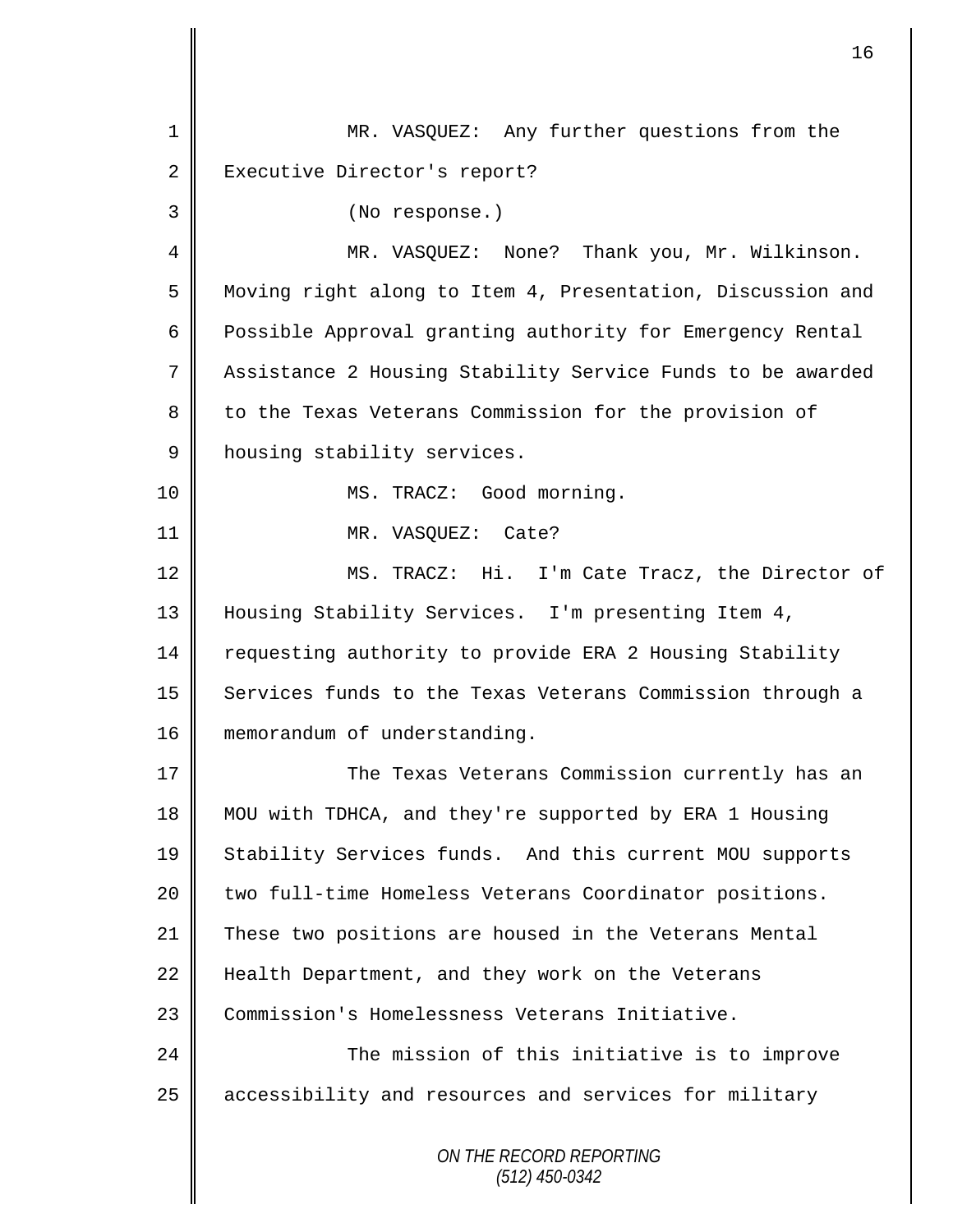*ON THE RECORD REPORTING* 1 veterans and their families in Texas that are experiencing 2 homelessness or are at risk of homelessness. The 3 || initiative works to identify and highlight services aimed 4 at preventing veterans from entering homelessness, and it 5 also provides trainings directly to service providers. 6 These two Veterans Coordinator positions are 7 also working to provide resource clinics directly to 8 veterans' families, both in virtual and in in-person 9 formats. 10 || I think this is a really unique and impactful 11 way to use a small portion of the Department's Housing 12 Stability Services funds to partner with another state 13 | agency and to support veterans who are experiencing 14 | homelessness or at risk of becoming homeless. 15 The current MOU that we have with TVC expires on 16 August 31, 2022, but I'm bringing this item to you now, 17 well in advance of the current MOU's expiration, so that we 18 are able to plan and obligate our ERA 2 funding for Housing 19 Stability Services in advance of any of the Treasury's 20 | obligation deadlines. 21 || So the Board action before you presents --22 proposes that the MOU for the ERA 2 funds would start 23 | either when the Veterans Commission expends all of their 24  $\parallel$  ERA 1 funds and fulfills all their obligations under the 25 MOU, but no later than September 1, 2022.

*(512) 450-0342*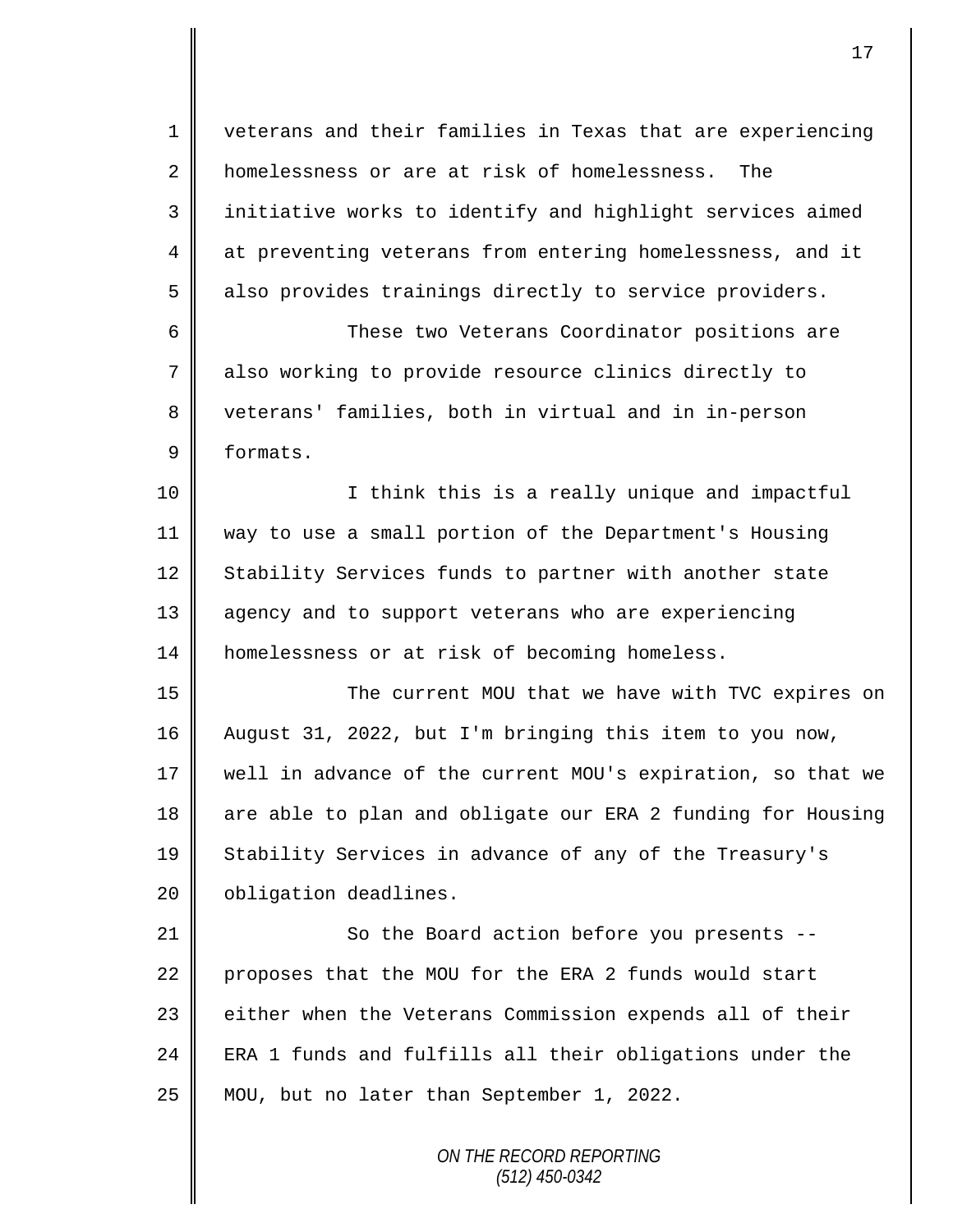*ON THE RECORD REPORTING (512) 450-0342* 1 So there wouldn't be any gaps in service or gaps 2 in support of the two Homeless Veterans Coordinator 3 positions. So to sum up, staff is recommending that the 4 Board authorize the Executive Director to enter into an MOU 5 with the Veterans Commission to provide ERA 2 Housing 6  $\parallel$  Stability Services administrative funds so that TVC can 7 continue to provide housing stability support services. 8 || So happy to answer any questions. 9 || MR. VASQUEZ: And what was the amount of this 10 | second MOU? 11 MS. TRACZ: The second MOU is \$378,160, and that 12  $\parallel$  is directly to support the salaries and fringe and 13 || everything for the two Homeless Veterans Coordinator 14 positions. The current MOU is half of that, because it 15 goes for 12 months, and then the next MOU we're proposing 16 to go for 24 months. 17 MR. VASQUEZ: Okay. So we're going from one  $18 \parallel$  year to --19 MS. TRACZ: Yes. 20 MR. VASQUEZ: -- three years total -- 21 | MS. TRACZ: Exactly. 22 | MR. VASQUEZ: -- effectively. 23 || MS. TRACZ: Yeah. 24 MR. VASQUEZ: Okay. Great. Do any other Board 25 members have questions on this item?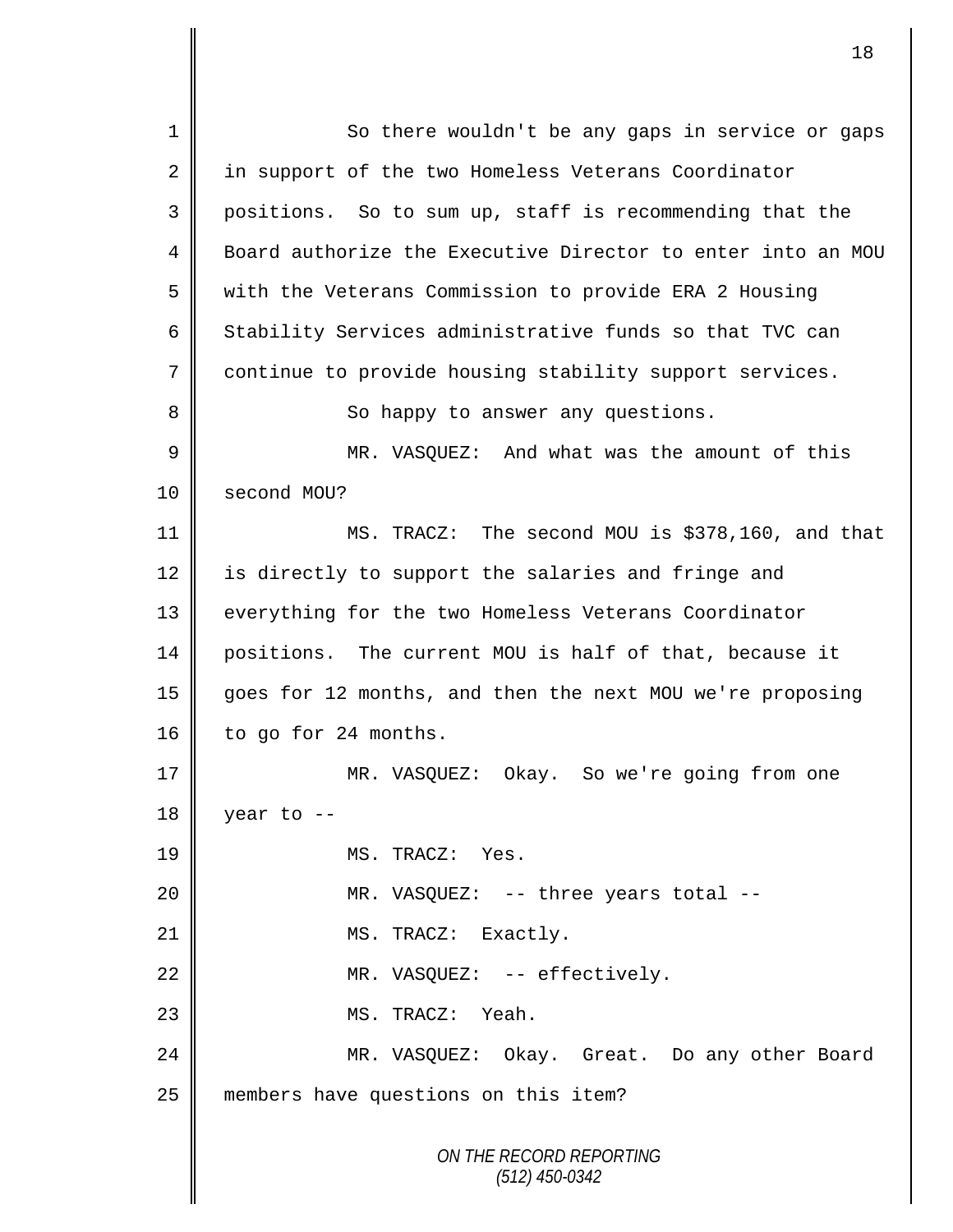| $\mathbf 1$    | MR. WILKINSON: I just have one comment. Cate                |
|----------------|-------------------------------------------------------------|
| $\overline{2}$ | will bring a very large Board action request for Housing    |
| 3              | Stability Services next month. How big?                     |
| 4              | MS. TRACZ: Eighty-four million was the amount               |
| 5              | in the NOFA.                                                |
| 6              | MR. WILKINSON: Yeah. We will help a lot of                  |
| 7              | people.                                                     |
| 8              | MS. TRACZ: Yeah. We got a lot of interest and               |
| $\mathsf 9$    | activity for applications, so I'm really excited for that   |
| 10             | one.                                                        |
| 11             | MR. VASQUEZ: Great. Excellent. Okay. Hearing                |
| 12             | no more -- any more questions, the Chair will entertain a   |
| 13             | motion on Item 4 of the agenda.                             |
| 14             | MR. THOMAS: Mr. Chairman, I move the Board                  |
| 15             | grant the Executive Director and his designees the          |
| 16             | authority to take action to enter into a memorandum of      |
| $17$           | understanding with the Texas Veterans Commission to provide |
| 18             | funds to continue the support of eligible Housing Stability |
| 19             | Services, all as reflected in the Board action request on   |
| 20             | this item.                                                  |
| 21             | MR. VASQUEZ: Motion made by Mr. Thomas.<br>Is               |
| 22             | there a second?                                             |
| 23             | MR. BATCH: I'll second --                                   |
| 24             | MALE VOICE: Second.                                         |
| 25             | MR. BATCH: -- Mr. Chairman.                                 |
|                | ON THE RECORD REPORTING<br>$(512)$ 450-0342                 |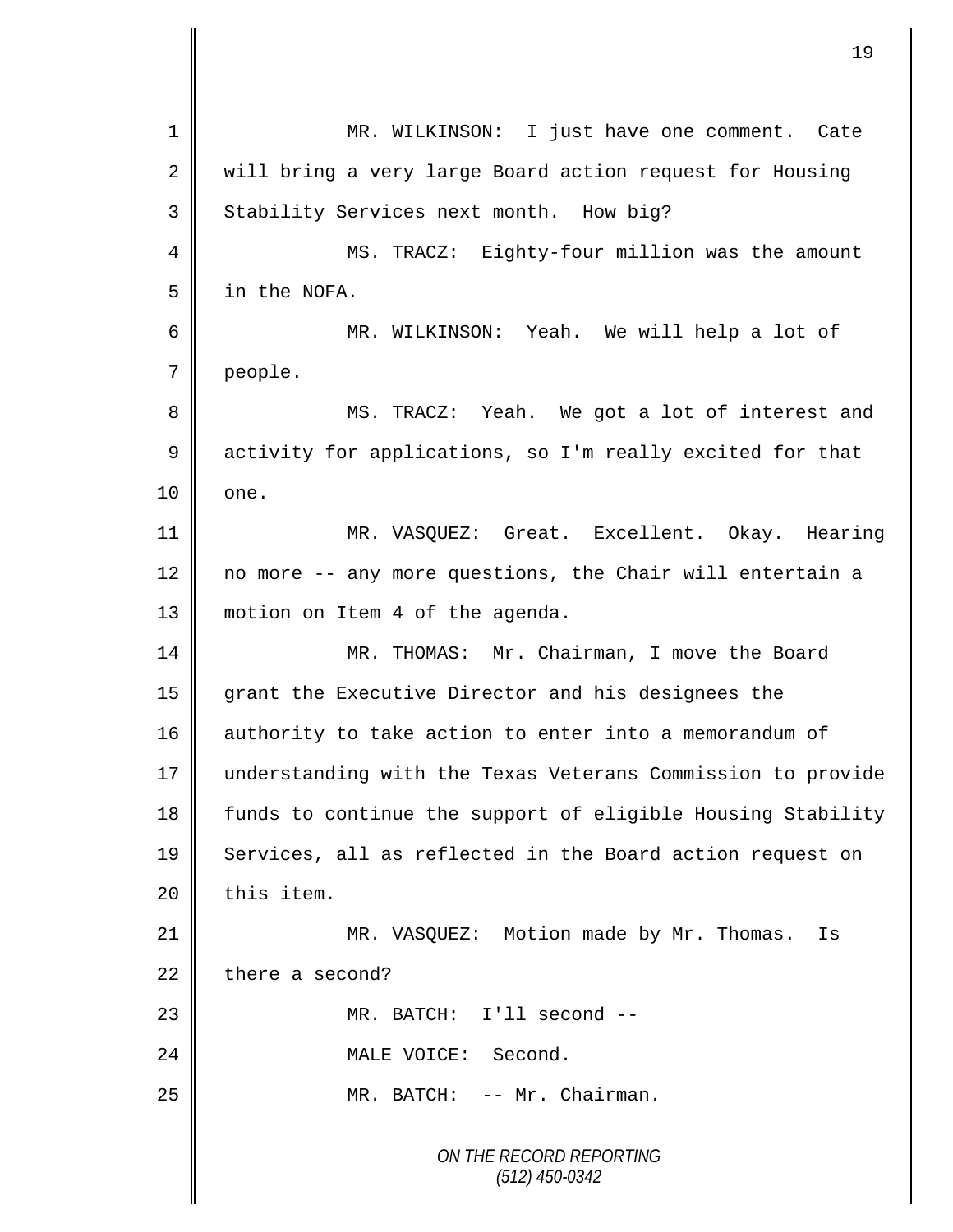| $\mathbf 1$ | MR. VASQUEZ: I'll give the second to Mr. Batch.            |
|-------------|------------------------------------------------------------|
| 2           | All those in favor, say aye.                               |
| 3           | (A chorus of ayes.)                                        |
| 4           | MR. VASQUEZ: Any opposed?                                  |
| 5           | (No response.)                                             |
| 6           | MR. VASQUEZ: Hearing none, the motion carries.             |
| 7           | MS. TRACZ: Thank you.                                      |
| 8           | MR. VASQUEZ: Thank you. Moving on to Item                  |
| $\mathsf 9$ | 5(a), Presentation, discussion, and possible action on     |
| 10          | awards for 2022 Community Services Block Grant             |
| 11          | discretionary funds for education and employment services  |
| 12          | to Native American and Migrant Seasonal Farmworker         |
| 13          | populations.                                               |
| 14          | Mr. De Young?                                              |
| 15          | MR. DE YOUNG: Thank you. Good morning, Board               |
| 16          | and Chair. As you recall, annually, we do a CSBG plan, and |
| 17          | a part of that plan we break the funds into 90 percent,    |
| 18          | which goes to our eligible entities, and they do case      |
| 19          | management services all across the state.                  |
| 20          | We save 5 percent for state administration, so             |
| 21          | we can do monitoring and training. But 5 percent is        |
| 22          | allowed by each state to do discretionary work. And one of |
| 23          | the historical things we've done for at least the last 17  |
| 24          | years is to fund Native American and Migrant Seasonal      |
| 25          | Farmworker Program, and it's part of our proposal every    |
|             | ON THE RECORD REPORTING<br>$(512)$ 450-0342                |

 $\mathbf l$ II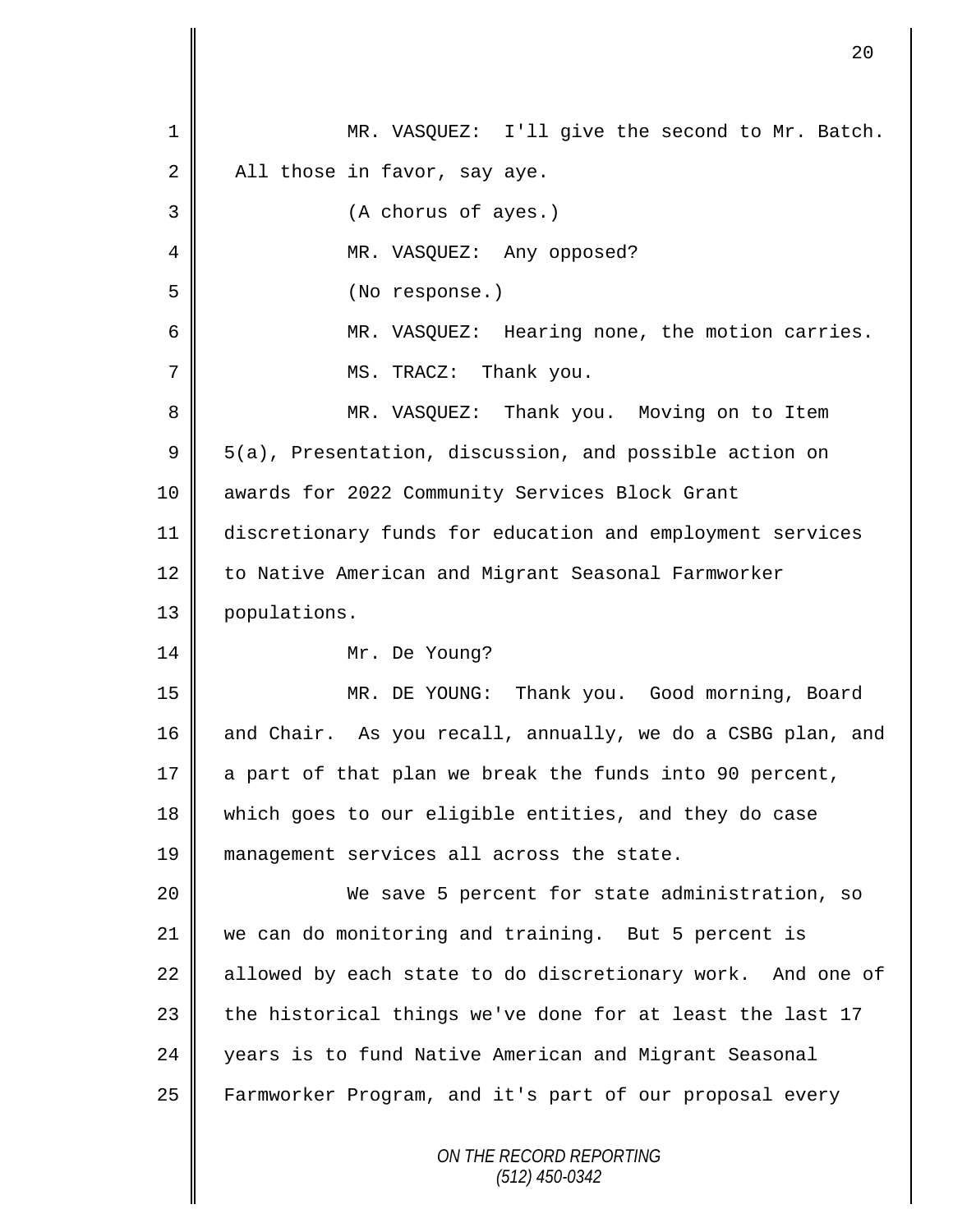$1 \parallel$  year.

| 2  | From time to time, where the money goes changes,            |
|----|-------------------------------------------------------------|
| 3  | but usually it is a core group of agencies that have        |
| 4  | historical background serving Migrant Seasonal Farmworkers. |
| 5  | So this year, as in previous years, we've put about         |
| 6  | \$300,000 program towards Migrant Seasonal Farmworker and   |
| 7  | Native American education programs.                         |
| 8  | And so these programs do a couple different                 |
| 9  | things at different agencies, but usually it's around       |
| 10 | employment activities, helping with work skills, resume     |
| 11 | writing, interview training, career counseling. They also   |
| 12 | do some credentialing and certificates so they can get into |
| 13 | trade schools or community colleges.                        |
| 14 | So last December, we asked you to approve our               |
| 15 | 2021 CSBG Plan. This is from the 2021 plan. We put the      |
| 16 | NOFA out. It was released. We had five applications         |
| 17 | received, which is pretty typical. Four applications were   |
| 18 | for Migrant Seasonal Farmworkers, and one of them was for   |
| 19 | the Native American population.                             |
| 20 | Staff has reviewed those applications, and we're            |
| 21 | recommending three \$100,000 awards, totaling \$300,000 to  |
| 22 | three eligible applicants. Those applicants are listed in   |
| 23 | the second page of your BAR, Board action request, and they |
| 24 | are in San Antonio and the El Paso area.                    |
| 25 | The first is Opportunity Centers for the                    |
|    | ON THE RECORD REPORTING<br>$(512)$ 450-0342                 |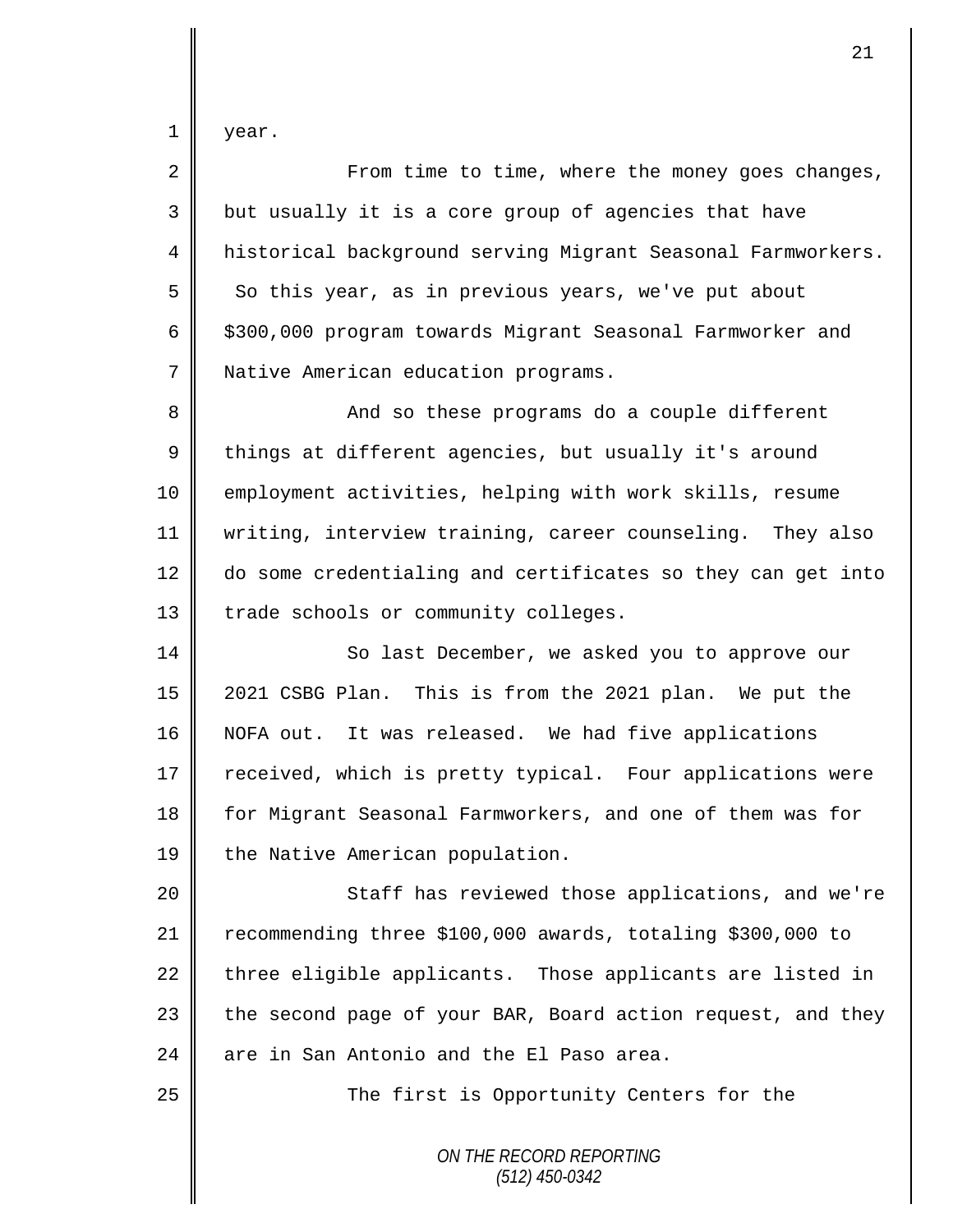*ON THE RECORD REPORTING (512) 450-0342* 1 || Homeless. Second is Family Social -- Family Services 2 Association of San Antonio. And then AYUDA, which is Adult 3 | Youth Development Association, out in El Paso. These 4 contracts would begin March 1. 5 And we are requesting your approval to make the  $6 \parallel$  awards and issue contracts as soon as possible. 7 | MR. VASQUEZ: Great. Thank you, Michael. Any 8 Board members have questions on this agenda item? 9 || (No response.) 10 MR. VASQUEZ: Hearing none, I'll entertain a 11 motion on Item 5(a) of the agenda. 12 MR. BATCH: Mr. Chairman, I move that the Board 13 grant the Executive Director and his designees the 14 authority to take action to effectuate the award for 15 | education and employment services to Native American and 16 Migrant Seasonal Farmworkers, all as reflected in the Board 17 action request on this item. 18 || MR. VASQUEZ: Great. Thank you. Motion made by 19 Mr. Batch. Is there a second? 20 MR. BRADEN: Second. 21 MR. VASQUEZ: Second by Mr. Braden. All those  $22$  in favor, say aye. 23 || (A chorus of ayes.) 24 || MR. VASQUEZ: Any opposed? 25 No response.)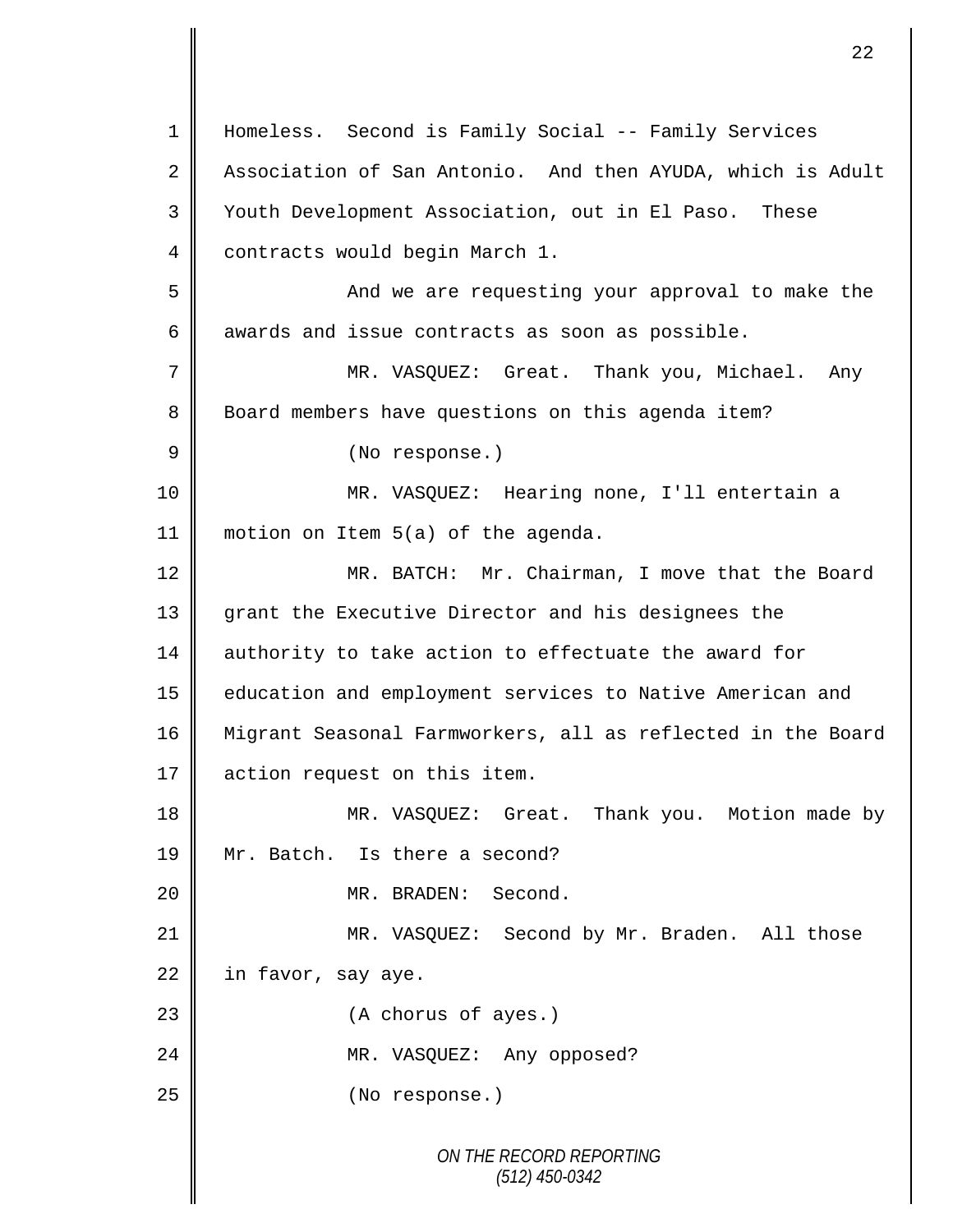| $\mathbf 1$ | MR. VASQUEZ: Hearing none, the motion carries.                |
|-------------|---------------------------------------------------------------|
| 2           | And actually, I had never heard Adult and Youth Development   |
| 3           | Association said out loud in its acronym. AYUDA is a great    |
| 4           | play on that. I was, like, hey, that's okay.                  |
| 5           | Moving on to Item 5(b) of the agenda,                         |
| 6           | Presentation, discussion, and possible action to effectuate   |
| 7           | the use of non-federal funds to repay the U.S. Department     |
| 8           | of Health and Human Services Administration for Child and     |
| $\mathsf 9$ | Families for costs disallowed as a result of the 2014         |
| 10          | LIHEAP monitoring activity.                                   |
| 11          | Mr. De Young?                                                 |
| 12          | MR. DE YOUNG: Thank you. The Department                       |
| 13          | recently received a letter, about mid-December, from the      |
| 14          | U.S. Department of Health and Human Services, stating that    |
| 15          | we were required to repay approximately \$488,516 and some    |
| 16          | odd cents in disallowed costs, and this results from a        |
| 17          | LIHEAP audit conducted back in 2014 by the federal            |
| 18          | government.                                                   |
| 19          | The disallowed costs are primarily the result of              |
| 20          | the independent and criminal actions of a now-bankrupt and    |
| 21          | prosecuted subrecipient called Northeast Texas                |
| 22          | Opportunities; we refer to them as NETO around TDHCA.<br>They |
| 23          | relinguished their federal LIHEAP grant contracts and their   |
| 24          | CSBG contracts almost seven years ago.                        |
| 25          | And we subsequently came to the Board and did an              |
|             | ON THE RECORD REPORTING<br>$(512)$ 450-0342                   |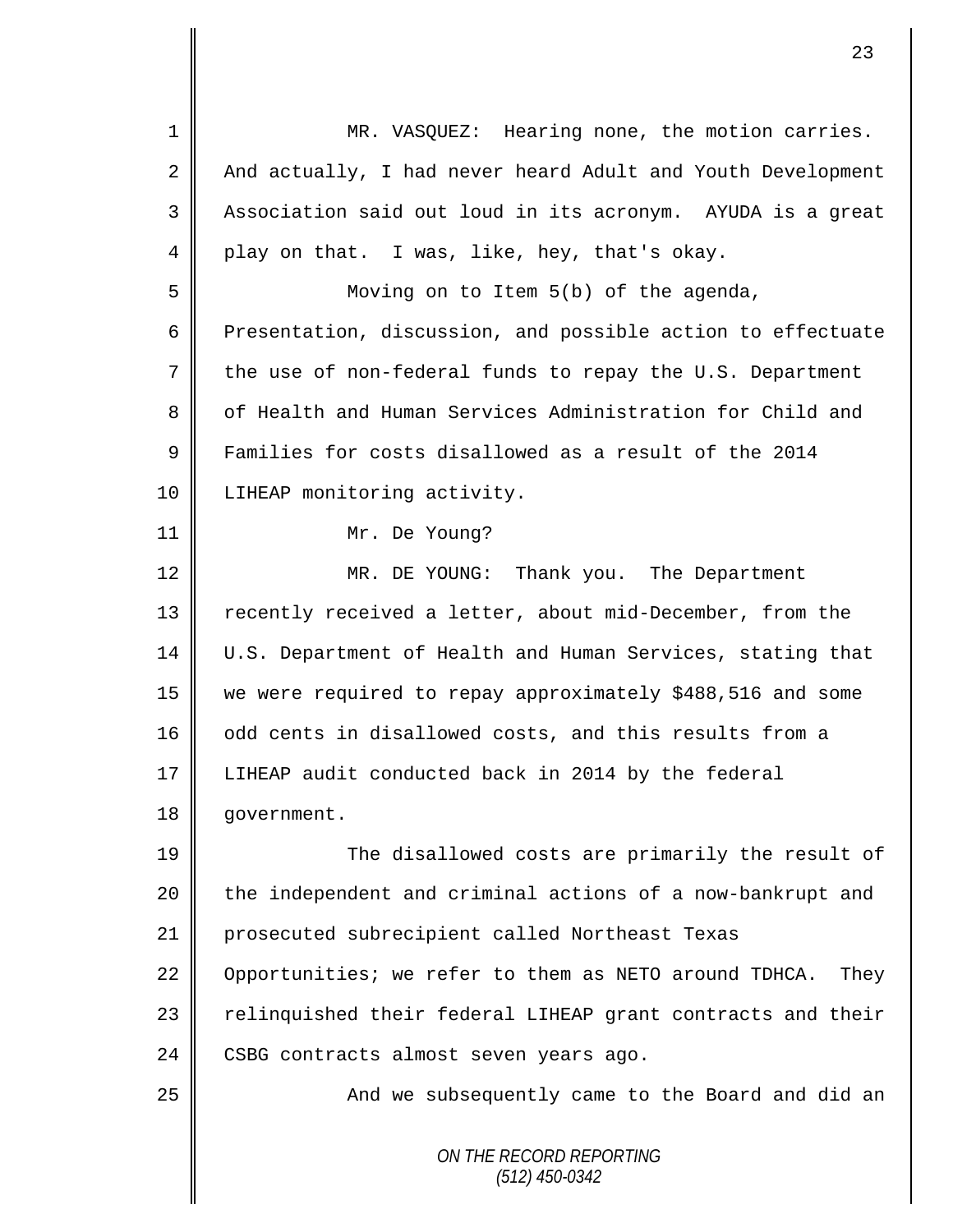1 | RFP and awarded the contracts to existing subrecipients.  $2 \parallel$  So this agency is no longer an entity from a legal 3 perspective. The \$466,365 approximately was from NETO and 4 another subrecipient.

5 They were found to have disallowed costs. The 6 second subrecipient had just over \$22,000 in disallowed 7 costs. This amount has already been received back from 8 that entity, and we'd recovered it, and we will be applying 9 that to the total of the 488,516 that are reimbursing the 10 | federal government.

11 Your approval of this Board action authorizes  $12$  the Department to use non-federal funds, and these funds 13 || are normally dedicated for use in the below-market interest 14 rate and bond programs admin accounts, or we used to call 15 | them BMIR.

16 || And we'd use those funds to repay the U.S. 17 Department of Health and Human Services the entire 18 | \$488,516.78. And I'd be willing to answer any questions. 19 MR. VASQUEZ: Great. So this was activity back 20 || in 2012 and '13, or for --21 || MR. DE YOUNG: Yes. 22 | MR. VASQUEZ: -- that time frame, basically? 23 MR. DE YOUNG: It's a '14 monitoring by LIHEAP,

24 but they look at previous-year contract, '12, '13. Yeah.  $25$  This is very, very old work.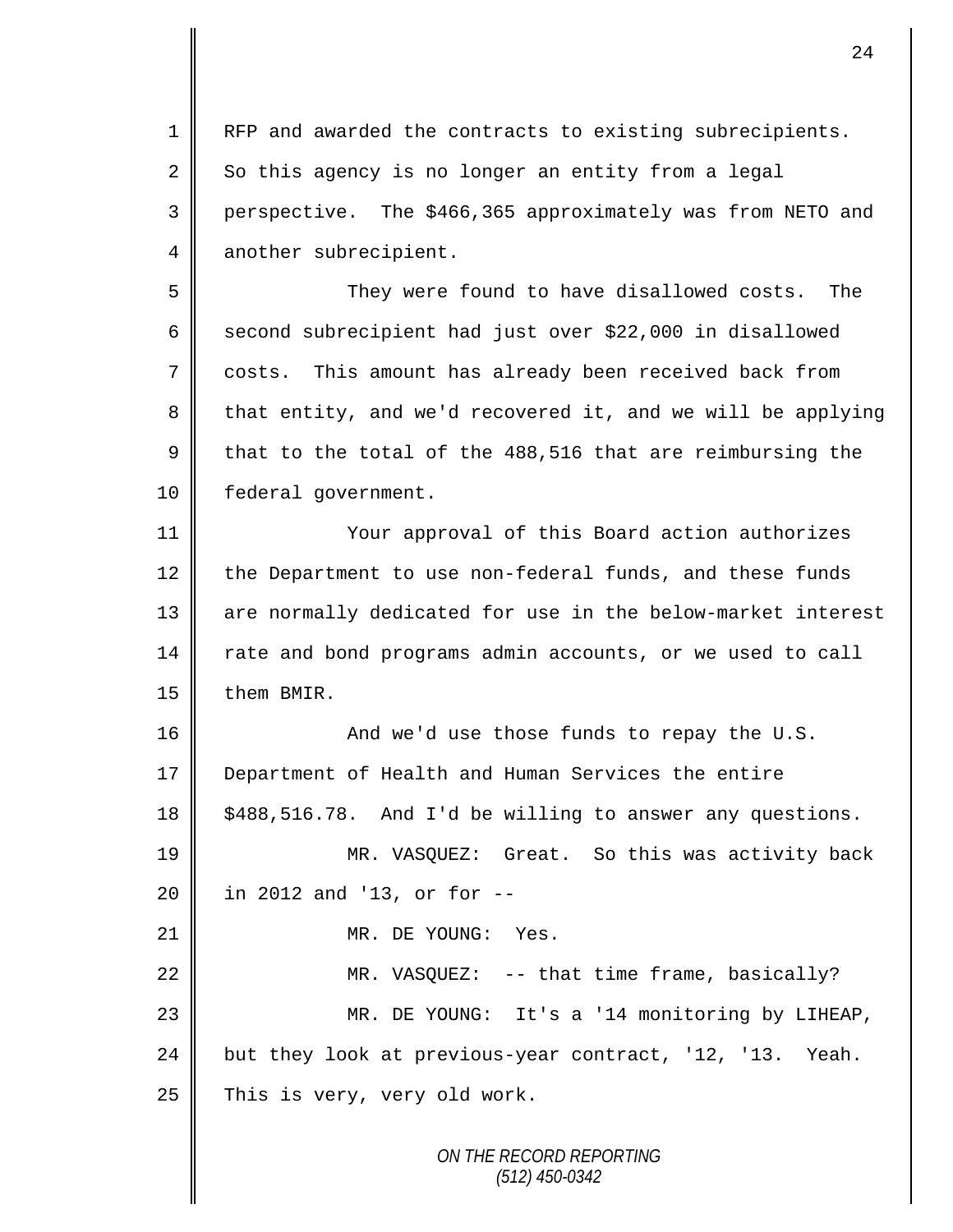*ON THE RECORD REPORTING (512) 450-0342* 1 MR. VASQUEZ: Okay. Well, good to finally get 2 that behind us. Do any Board members have questions for 3 Mr. De Young on this Item 5(b)? 4 || (No response.) 5 MR. VASQUEZ: Okay. Hearing none, I'll 6 entertain a motion on  $5(b)$ . 7 || MR. BRADEN: Mr. Chair, I move the Board grant 8 the Executive Director and his designees the authority to 9 take action to effectuate the use of non-federal funds to 10 Tepay U.S. Health and Human Services for the costs 11 disallowed as a result of the 2014 LIHEAP monitoring, all 12 as reflected in the Board action request on this item. 13 || MR. VASQUEZ: Great. A motion made by Mr. 14 Braden. Is there a second? 15 MR. MARCHANT: I second. 16 MR. VASQUEZ: Seconded by Mr. Marchant. All 17 those in favor, say aye. 18 || (A chorus of ayes.) 19 || MR. VASQUEZ: Any opposed? 20 || (No response.) 21 MR. VASQUEZ: Hearing none, the motion carries. 22 || MR. DE YOUNG: Thank you. 23 MR. VASQUEZ: Thank you, Michael. Moving on to 24 I Item 6, Presentation, discussion, and possible action 25 | regarding a Material Amendment to the Housing Tax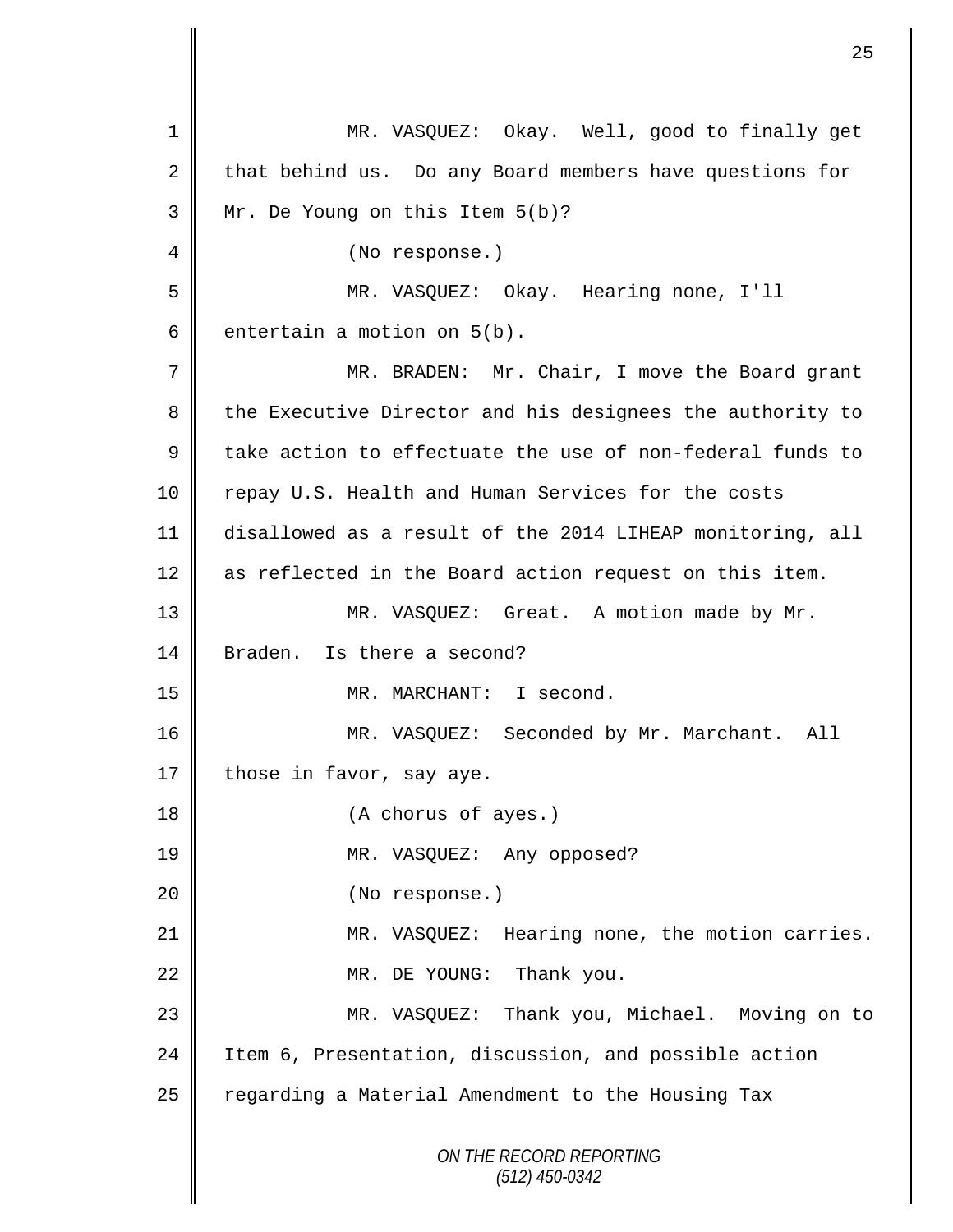*ON THE RECORD REPORTING* 1 | Credit Application, Project 20186. 2 Mr. Banuelos? 3 MR. BANUELOS: Good morning. Rosalio Banuelos, 4 Director of Asset Management. 5 Yes, this is an amendment to the application for 6 The Residence at Ridgehill, which is located in Kerrville. 7 This development received a 9 percent housing tax credit 8 award in 2020 for the new construction of 60 units, but due  $9 \parallel$  to cost increases, the owner has requested approval for a 10 **P** reduction to the number of units to 43. 11 It will eliminate the 17 market-rate units that 12 were proposed at the development. The revised development 13 || plans include a reconfiguration of the development's single 14 building from a two-story building to a three-story 15 building, and it will also include the reduction of 34 open 16 parking spaces, going from 118 spaces to 84 spaces. 17 With the reduction in the number of units, the 18 Tesidential density of the development will change, and the 19 net rental area will also be reduced by levels that would  $20$  | trigger approval by the Board. 21 **This development is also being considered** 22 separately for supplemental tax credits under Item  $7(f)$  of  $23$  | the agenda, and it is also requesting a direct loan from 24 the Department under Item  $7(q)$  of the agenda. 25 | The underwriting analysis for the amendment and

26

*(512) 450-0342*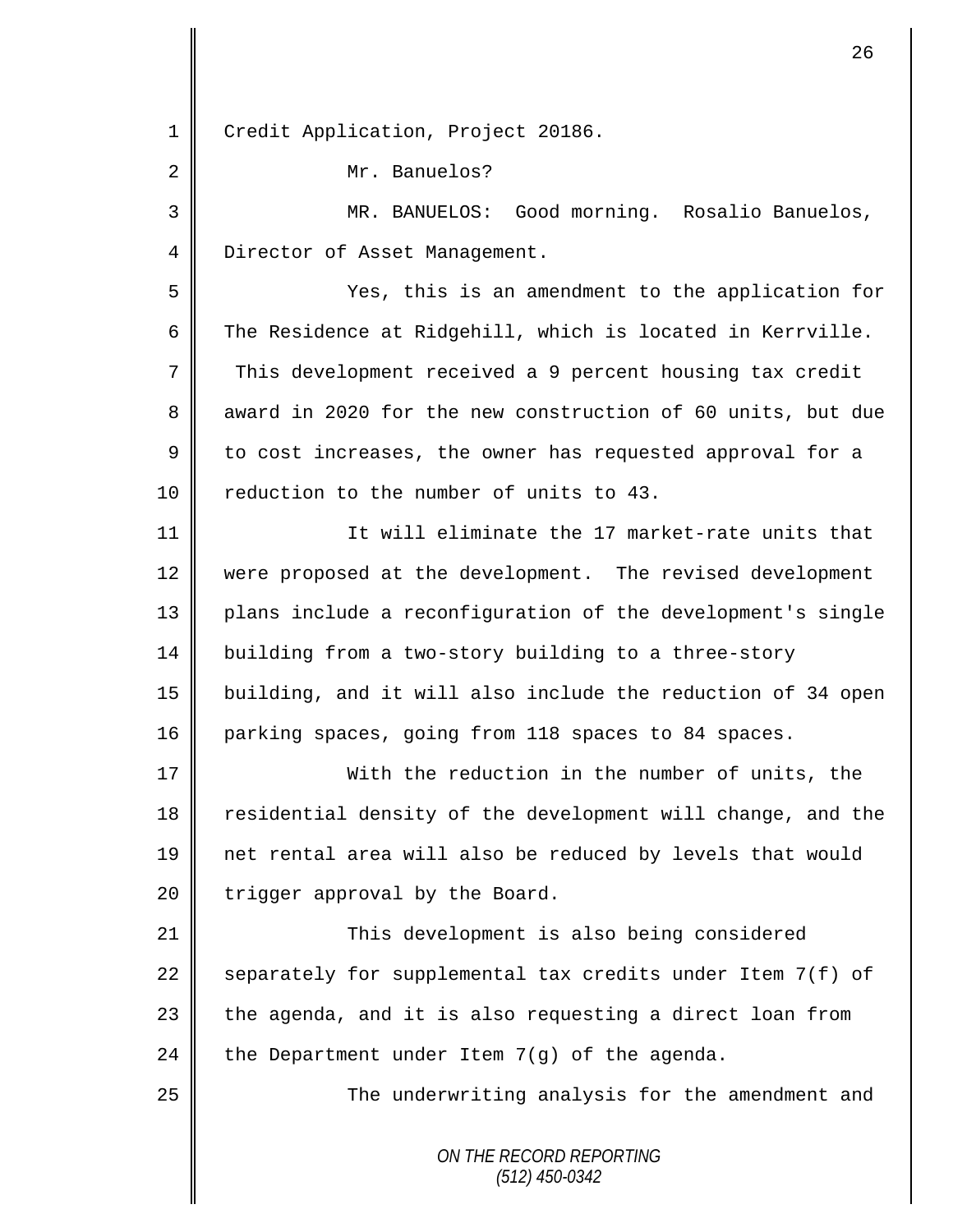1 || the additional funding is included in the Board book as 2 part of this Item 6, and it shows that while costs have 3 decreased approximately \$800,000, or 7 percent, the first 4 | lien debt has increased by \$1,1475,000, and the credit 5 pricing has decreased from 92 cents on the dollar to 6  $\parallel$  87 cents on the dollar, compared to the estimates at 7 | initial application.

8 Staff recommends approval of the requested 9 amendment to the application. And I am available for any 10 questions.

11 MR. VASQUEZ: Okay. Mr. Banuelos, so staff has 12 evaluated that even getting rid of all the market-rate 13 || units, this project still should cash flow, and I guess, 14 given the rest of the other items on the agenda?

15 MR. BANUELOS: Correct. So they are reducing 16 the first-lien debt, so there's less cash flow that is 17 generating. And they are adding a loan from the Department 18 that is proposed as a different payable loan. So there 19 wouldn't be any payments due until maturity.

 $20$   $\parallel$  and that's Item 7(g) of the agenda. So yes. 21 With all of those changes, the development continues to be 22 feasible.

23 MR. VASQUEZ: Okay. But the question for this 24  $\parallel$  item is just changing the mix for the number -- total 25 | number of units?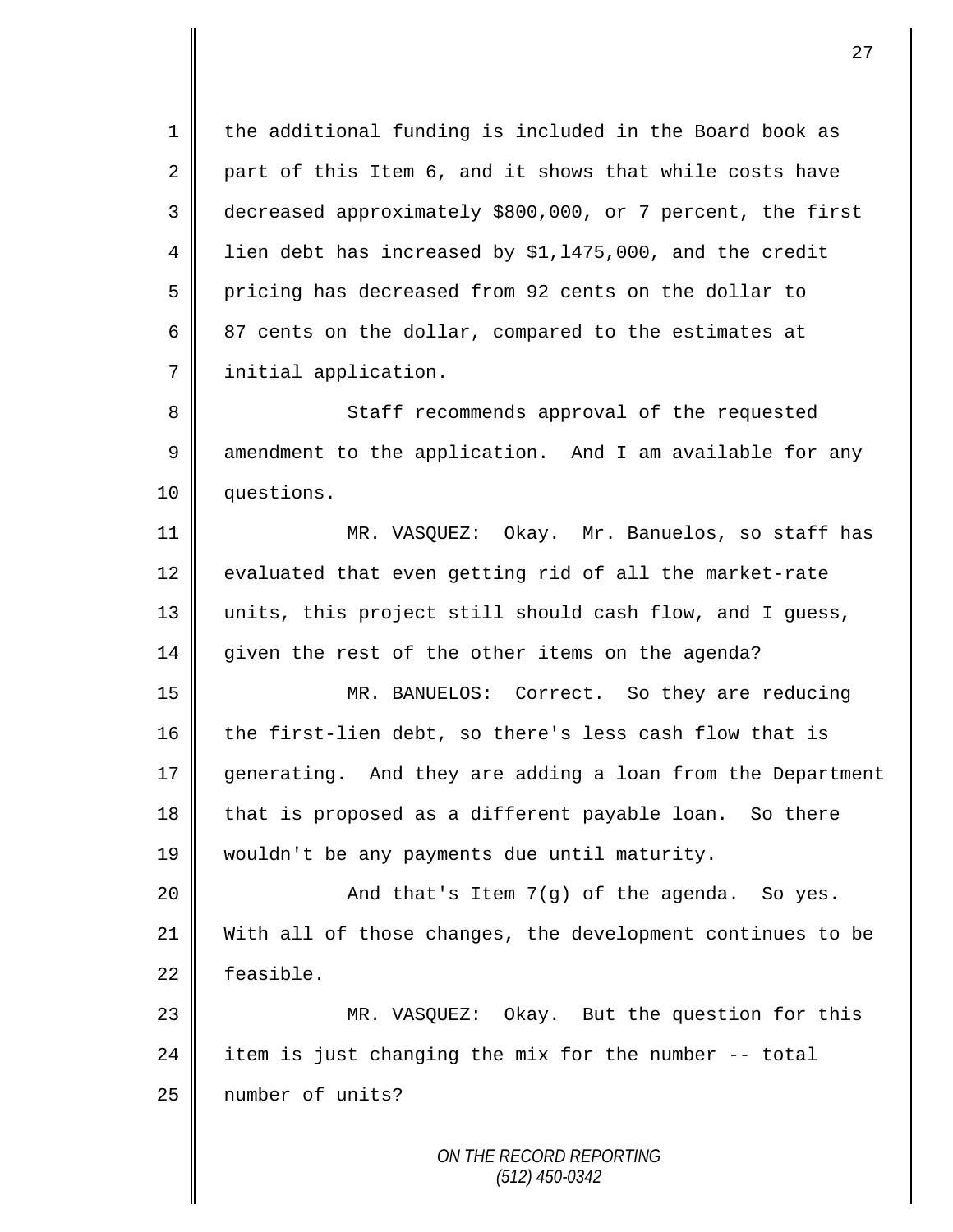*ON THE RECORD REPORTING (512) 450-0342* 1 MR. BANUELOS: Correct. 2 MR. VASQUEZ: Okay. Do any Board members have 3 questions on Item 6? 4 || (No response.) 5 MR. VASQUEZ: Hearing none, the Chair will 6 entertain a motion on Item 6 of the agenda. 7 MR. BATCH: Mr. Chairman, I move the Board 8 || approve the requested amendment for The Residence at 9 | Ridgehill, all as reflected in the Board action request on 10 | this item. 11 | MR. VASQUEZ: Okay. Motion made by Mr. Batch. 12 | Is there a second? 13 || MR. THOMAS: Second, Mr. Chairman. 14 MR. VASQUEZ: Seconded from Mr. Thomas. All 15 | those in favor, say aye. 16 (A chorus of ayes.) 17 || MR. VASQUEZ: Any opposed? 18 || (No response.) 19 MR. VASQUEZ: Hearing none, the motion carries.  $20$  Thank you. 21 | Item 7, Presentation, discussion, and possible 22  $\parallel$  action regarding a waiver of 10 TAC Section 11.101(a)(2)(C) 23 | for The Landing at the Spears, Project 22184. 24 MR. CAMPBELL: Good morning. It is -- 25 || MR. VASQUEZ: Mr. Campbell?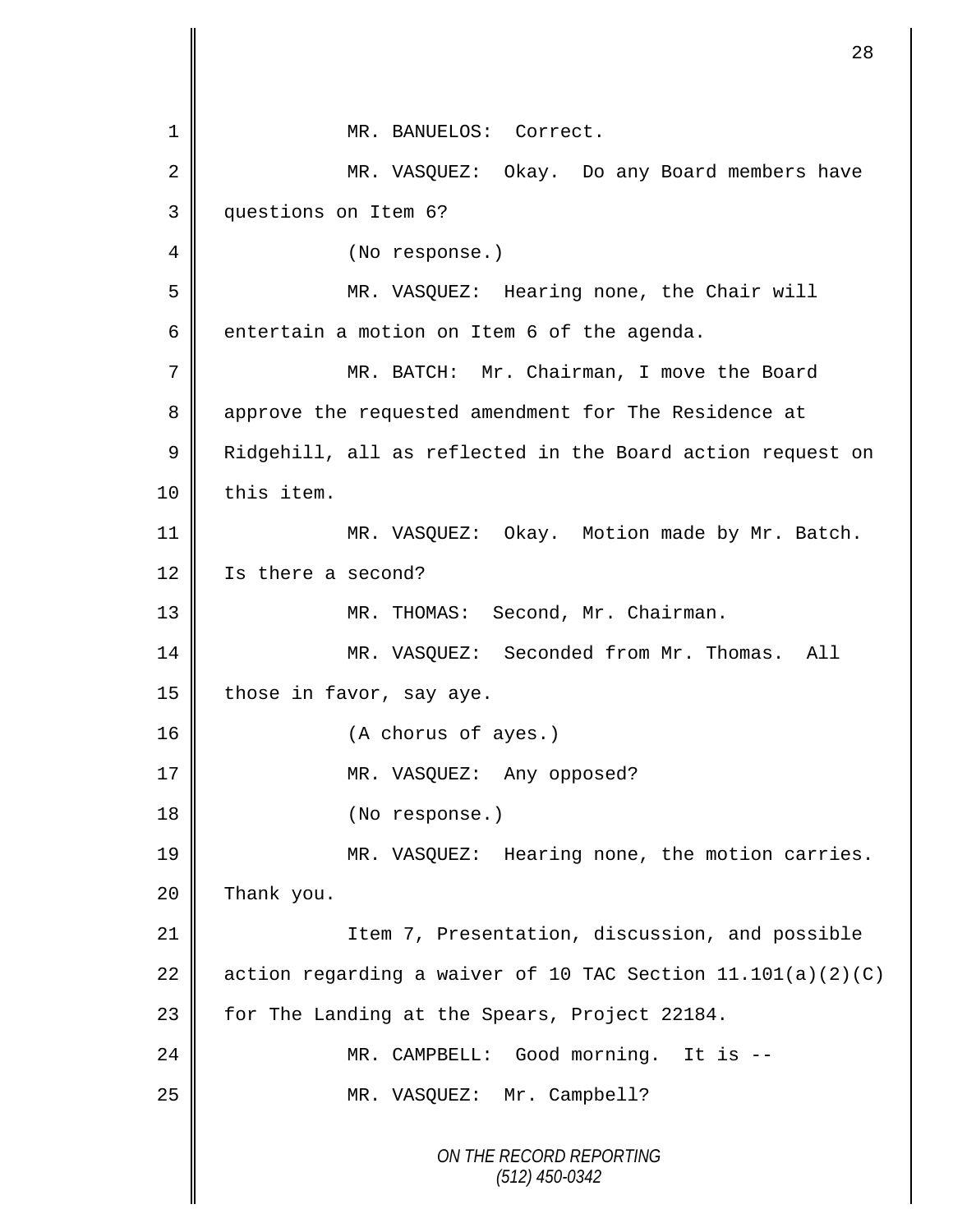*ON THE RECORD REPORTING (512) 450-0342* 1 || MR. CAMPBELL: -- a pleasure to be here, as 2 always. 3 MR. VASQUEZ: Happy birthday. 4 MR. CAMPBELL: Thank you. 7(a) is going to be  $5 \parallel$  very easy. The pre-applicant for 7(a) has withdrawn their 6 Tequest for a waiver, so that one's off the agenda, so 7 we'll move on to 7(b). 8 MR. VASQUEZ: I really wanted to talk about that 9  $\parallel$  one. Okay. 7(b), Presentation -- and is this one still 10 | going to be alive? 11 || MR. CAMPBELL: Yes, sir. 12 || MR. VASQUEZ: Okay. I'll read it. Okay. 13 NR. CAMPBELL: Yes, sir. 14 MR. VASQUEZ: Okay. Presentation, discussion, 15 and possible action regarding a waiver of 10 TAC Section 16 | 11.1(e) for Wellington Frost Tower [sic]. 17 || MR. CAMPBELL: Great. 18 || MR. VASQUEZ: Mr. Campbell? 19 MR. CAMPBELL: Good morning. Cody Campbell, 20 Director of Multifamily Programs for the Department. The 21 next item on your agenda concerns a possible waiver of 22  $\parallel$  11.1(e) related to data requirements for a proposed 23 || 9 percent housing tax credit application in Houston. 24 The applicant has represented in their pre-25 | application that they have an intention to apply for seven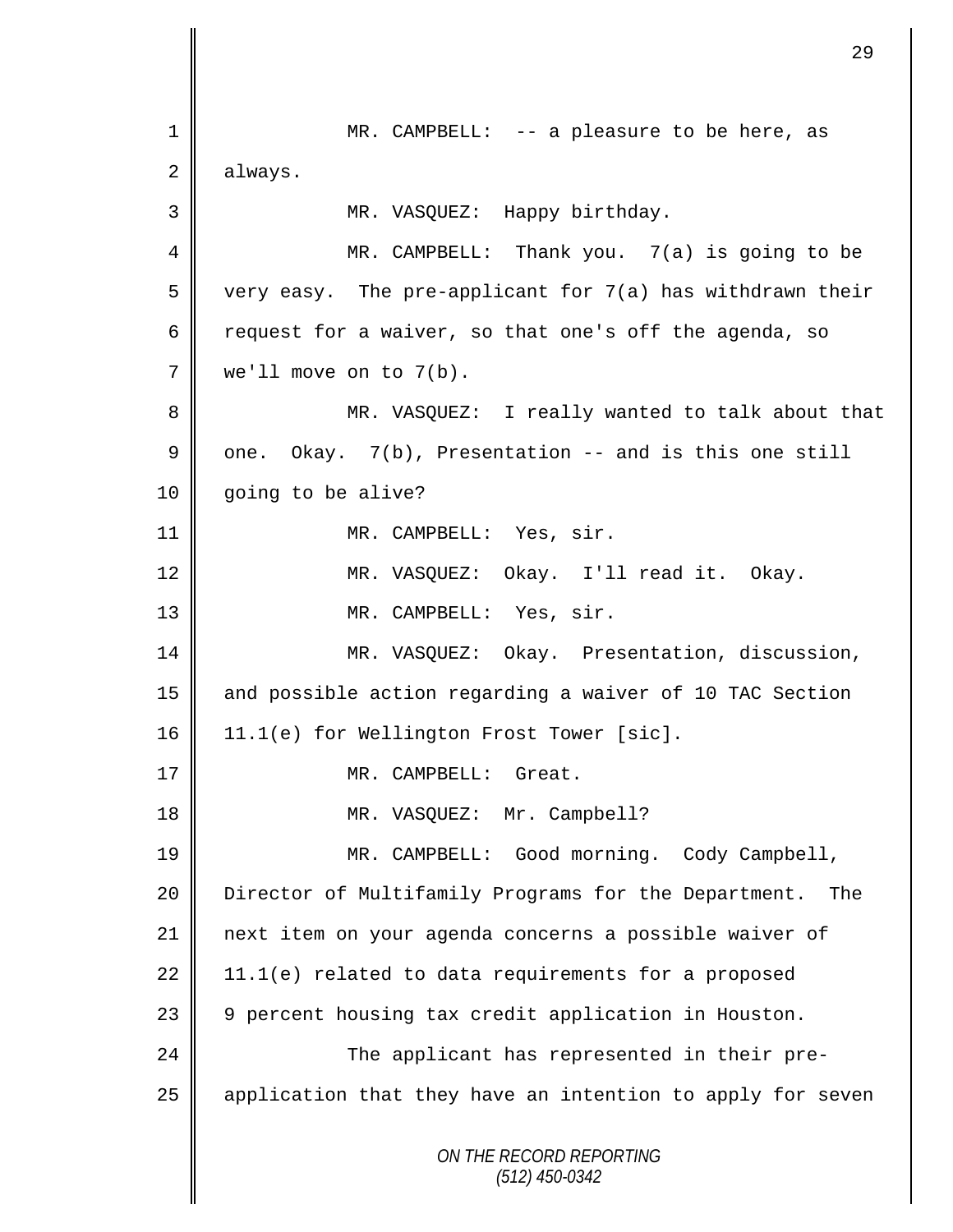1 points related to opportunity index, which awards points 2 for developments located in high-opportunity areas. Among  $3 \parallel$  the qualifications for these points is having a site which 4 is entirely located in a census tract that has a median 5 | household income in the two highest quartiles within the 6 subregion.

7 The Department relies on the American Community 8 Service -- American Community Survey, or ACS, five-year  $9 \parallel$  estimates for the data used to determine the income 10 quartile of each census tract and annually publishes this 11 information in the Site Demographics Characteristics 12 Report.

13 While not explicitly required by the rules, the 14 ACS is updated annually and has been used by staff to 15 determine the income quartile of census tracts since 2013. 16 The current ACS five-year estimate does not report a 17  $\parallel$  median household income for the census tract in which this 18 development is located.

19 Annotations in the data indicate that the 20 estimate could not be computed because there was an 21 insufficient number of sample observations. Department 22  $\parallel$  staff contacted the U.S. Census Bureau directly, which 23 | confirmed this conclusion.

24 The ACS data used for the 2021 tax credit round 25  $\parallel$  reflects the same lack of the median income for the census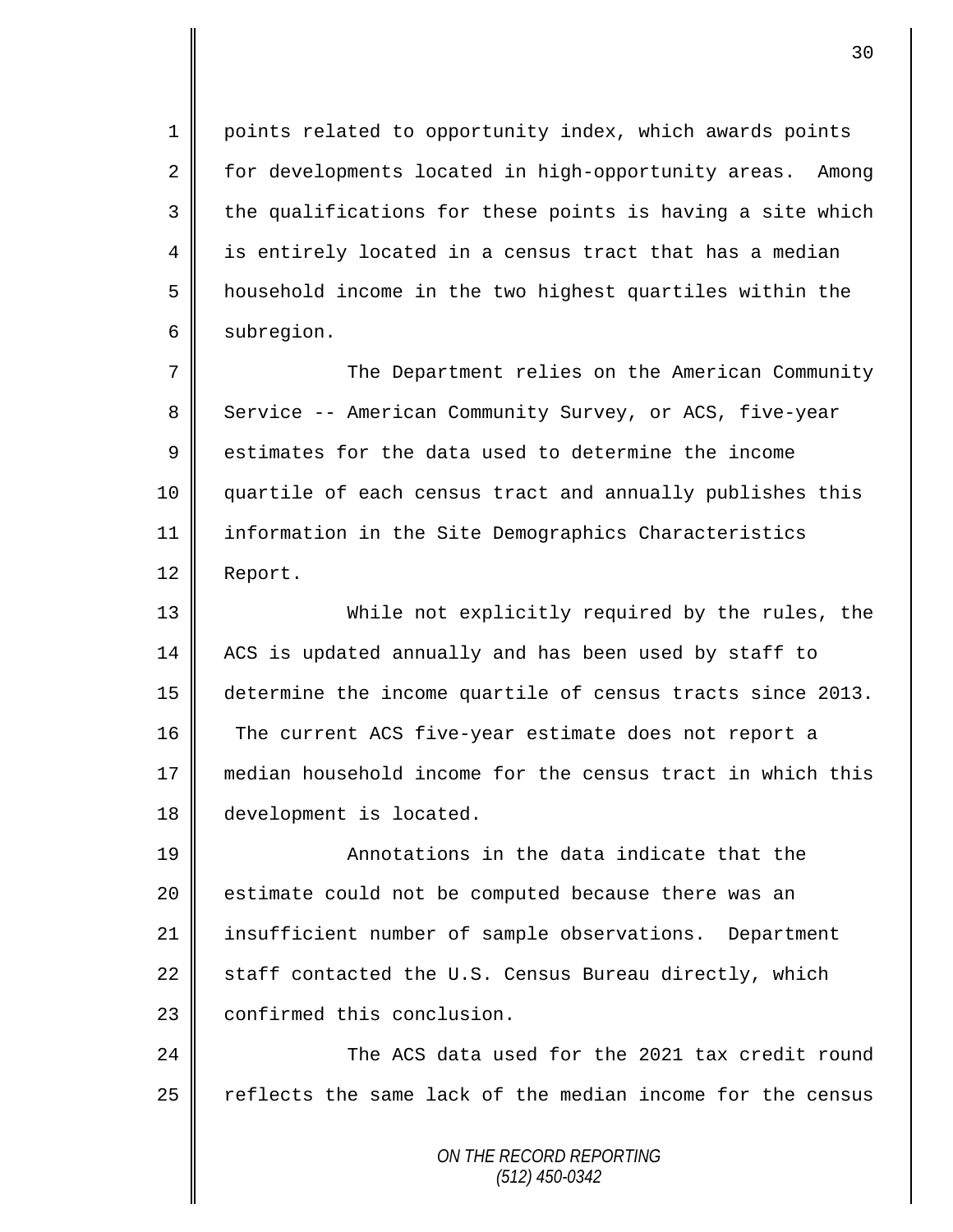*ON THE RECORD REPORTING (512) 450-0342* 1  $\parallel$  tract; however, the data used in 2020 did show that this 2 was a first income quartile census tract. 3 The applicant has submitted a waiver requesting  $4 \parallel$  the allowance of a different data source for determining  $5 \parallel$  the income quartile of the census tract, and included both  $6 \parallel$  ACS data from years past, as well as data from the Federal 7 Financial Institutions Examination Council, which estimates 8 this tract's median family income to be \$196,029. 9 || As a side note, median family income is a 10 Slightly different calculation than median household 11 income, but they are pretty closely related. In their 12 waiver request, the applicant addressed and offered a 13 Teasonable explanation as to their satisfaction of the 14 elements of the waiver rule at 10 TAC 11.207, related to 15 waivers. 16 Staff acknowledges that the ACS data set is not 17 explicitly required by the rule, but questions the 18 appropriateness of an alternative data source in this 19 instance. Because of this, staff's position on this waiver 20 | request is neutral. 21 MR. VASQUEZ: Do any Board members have 22 questions for Mr. Campbell before we have some public 23 | comment on this one? 24 || Mr. Braden? 25 || MR. BRADEN: So the statement you just made,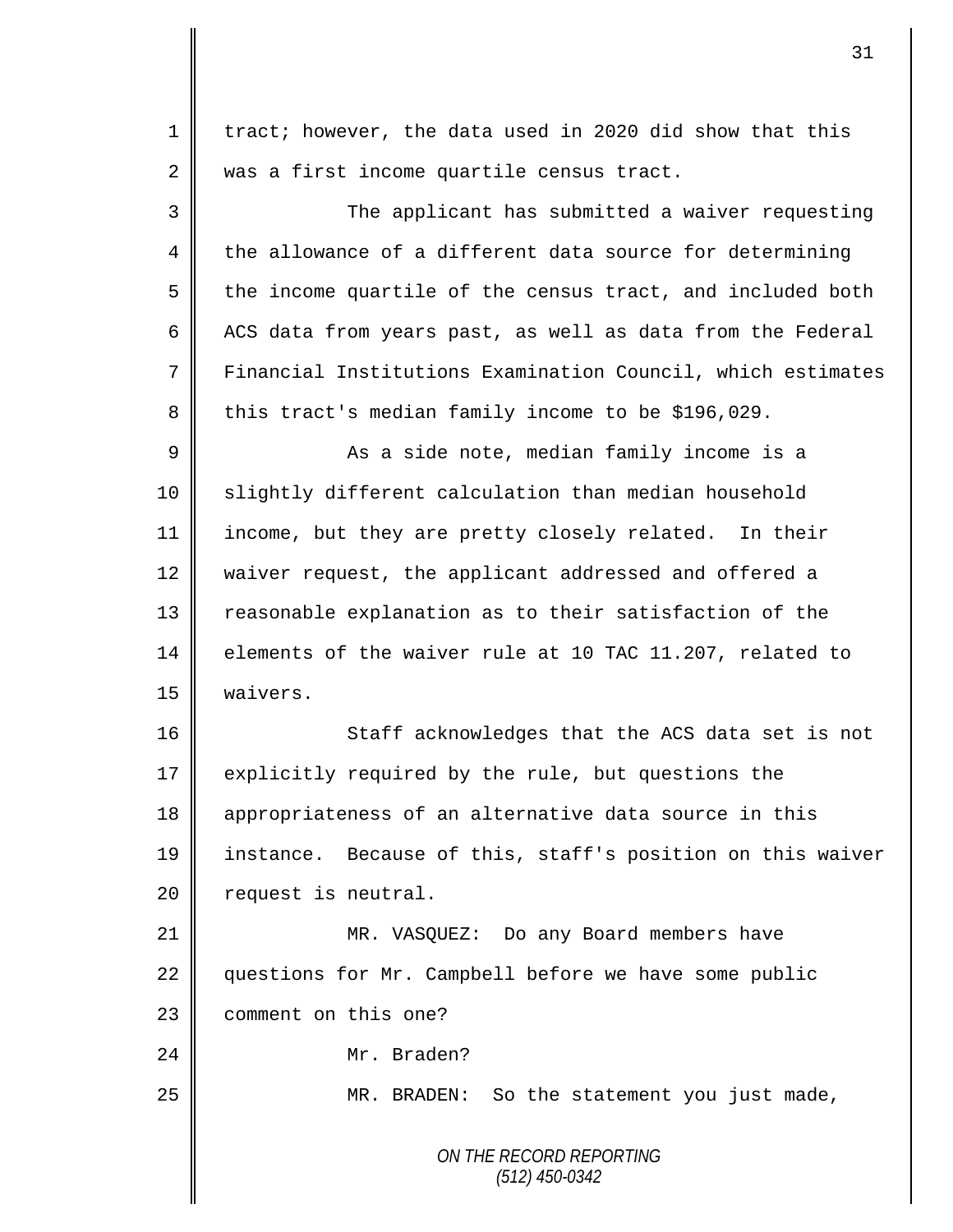1 which was in the back of materials, you know, the staff 2 requests the appropriateness of an alternative data source  $3 \parallel$  in this instance --4 MR. CAMPBELL: Correct.

5 MR. BRADEN: Why? I mean, there is no data 6 source that they can rely on that's  $-$  that we typically 7 || rely on. So why would we not rely on an alternative data 8 source?

9 MR. CAMPBELL: So the most recent ACS data that 10 we have that we can use is a couple of years old. And the 11 FFIEC data that they've proposed is a different data set  $12$  than what was used for all of the other census tracts in 13 the subregion.

14 | I certainly do think that you have a point, and 15  $\parallel$  that's why we're kind of taking a neutral position on this, 16 is, you know, none of the other applicants were able to use 17 that data for determining their income quartile, but we do 18 acknowledge that there is a lack of data in the current ACS 19 data that they can rely on.

20 MR. BRADEN: Okay.

21 MR. ECCLES: If I could also add that I think it 22  $\parallel$  was at least alluded to in the Board action request that 23 when seeking opportunity points if the data set that is 24 relied upon is, on its face, saying that it's not accurate 25 | because there are too few samples to actually derive a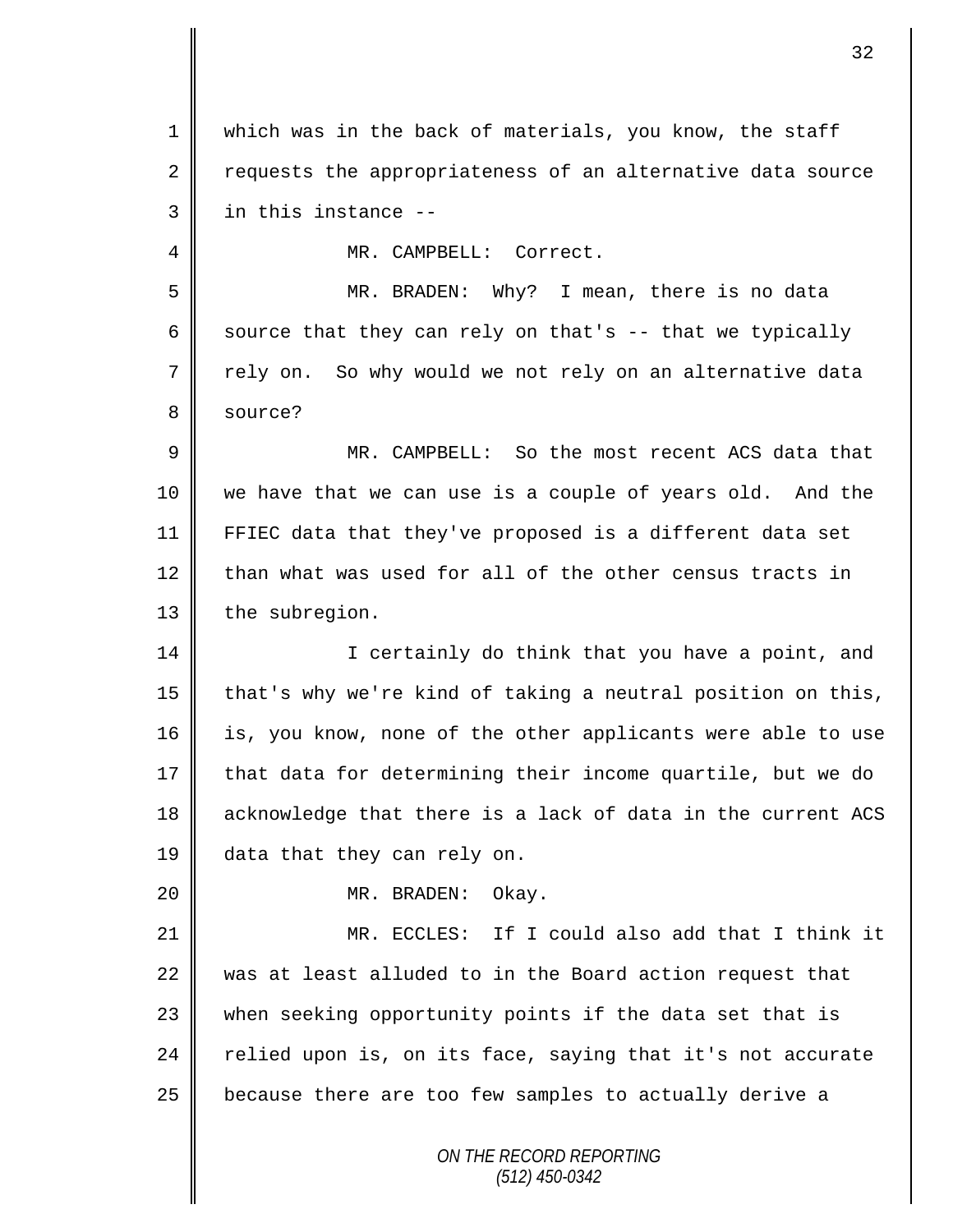1 conclusion.

| $\overline{2}$ | That could itself suggest that perhaps there's             |
|----------------|------------------------------------------------------------|
| 3              | not enough to draw a conclusion about whether there is a   |
| 4              | higher level of opportunity there.                         |
| 5              | MR. BRADEN: But is that really what the data is            |
| 6              | saying? It's just saying there's nothing there. You know,  |
| 7              | you need whatever -- 20 households or whatever the         |
| 8              | requirement is, and there aren't. It could just mean there |
| 9              | are huge lots. Right? I mean --                            |
| 10             | MR. ECCLES: Indeed, and that's for the Board to            |
| 11             | determine.                                                 |
| 12             | MR. VASQUEZ: Mr. Marchant?                                 |
| 13             | MR. MARCHANT: So when entertaining the                     |
| 14             | alternative method, is the applicant -- just generally     |
| 15             | speaking, would an applicant be free to select any data    |
| 16             | that enhanced their position?                              |
| 17             | MR. CAMPBELL: That is a great question.<br>In              |
| 18             | their waiver request, they did submit previous years' ACS  |
| 19             | data and the FFIEC data, both of which do indicate that    |
| 20             | this is a pretty high income census tract. So of the data  |
| 21             | they have presented to us, I do think it supports their    |
| 22             | position.                                                  |
| 23             | The question is just do we allow it for the                |
| 24             | round or not?                                              |
| 25             | MR. MARCHANT: Okay. So they can selectively --             |
|                | ON THE RECORD REPORTING<br>$(512)$ 450-0342                |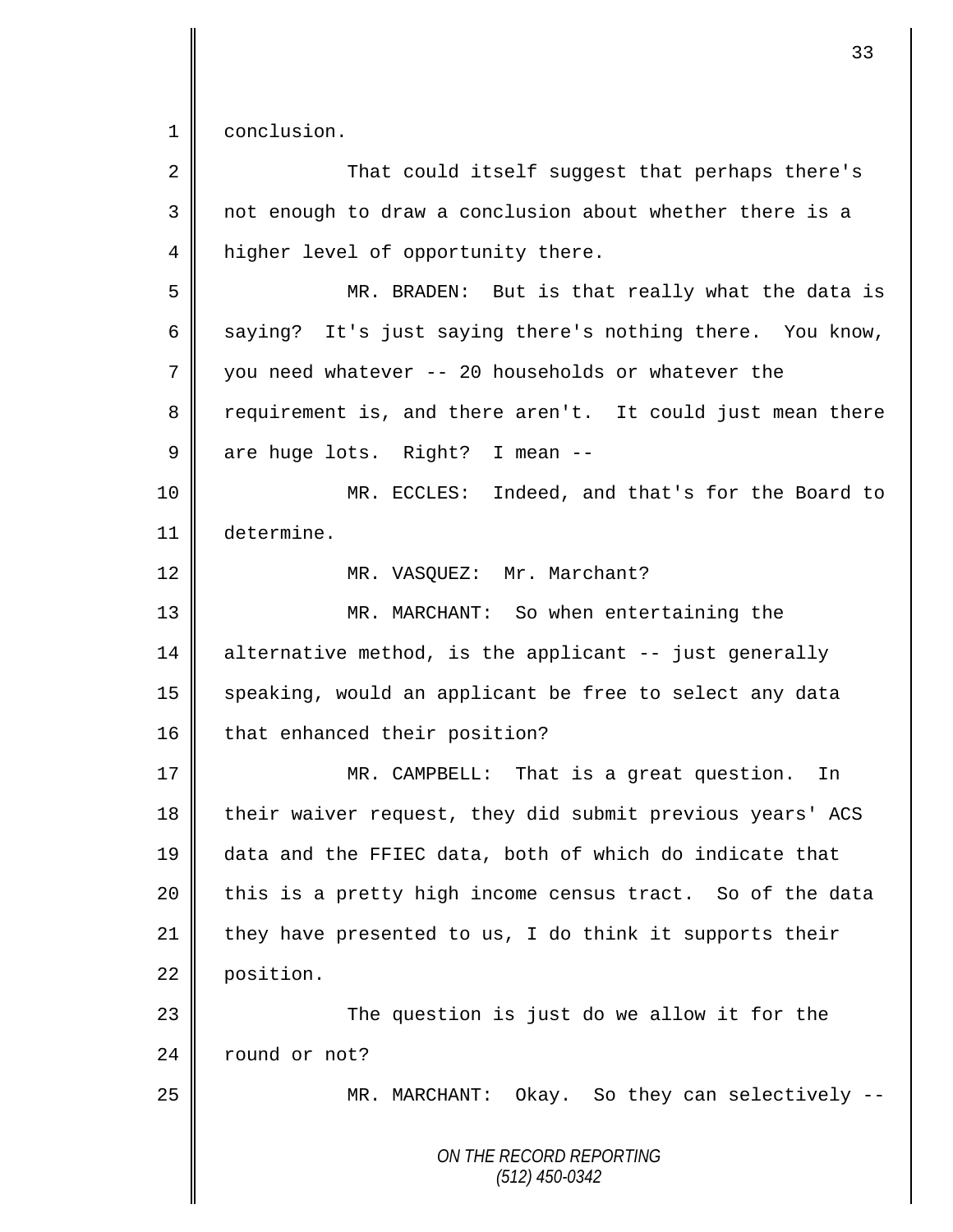*ON THE RECORD REPORTING (512) 450-0342* 1 | I mean, they could -- since -- let's just say it's the 2 || middle of an open field. There's no houses there. They  $3 \parallel$  can look for the nearest data that reinforces their 4 application and submit it, and we could approve that? 5 MR. CAMPBELL: Staff would have to evaluate 6 whatever data they submitted. Certainly we would want to 7 see something that is specific to this income tract. 8 || MR. MARCHANT: But in this case, you're neutral? 9 MR. CAMPBELL: Correct. Yes, sir. 10 MR. VASQUEZ: But just to clarify your question, 11 this information they've presented as an alternative is for 12 this actual tract? It's not for  $-$ -13 || MR. CAMPBELL: Yes. 14 | MR. VASQUEZ: -- nearby tracts? 15 || MR. CAMPBELL: And it's okay. 16 MR. VASQUEZ: It's just that the ACS is out of 17 date. They don't have an updated one. 18 || MR. MARCHANT: Got you. 19 || MR. CAMPBELL: Yes, sir. 20 MR. BRADEN: And the information presented from 21 the Federal Financial Institutions Examination Council, are 22 | you all familiar with that? 23 || MR. CAMPBELL: We have not used it, to my 24 | knowledge, in the program in the past. Like I said, it is  $25$  | the median family income, which is a slightly different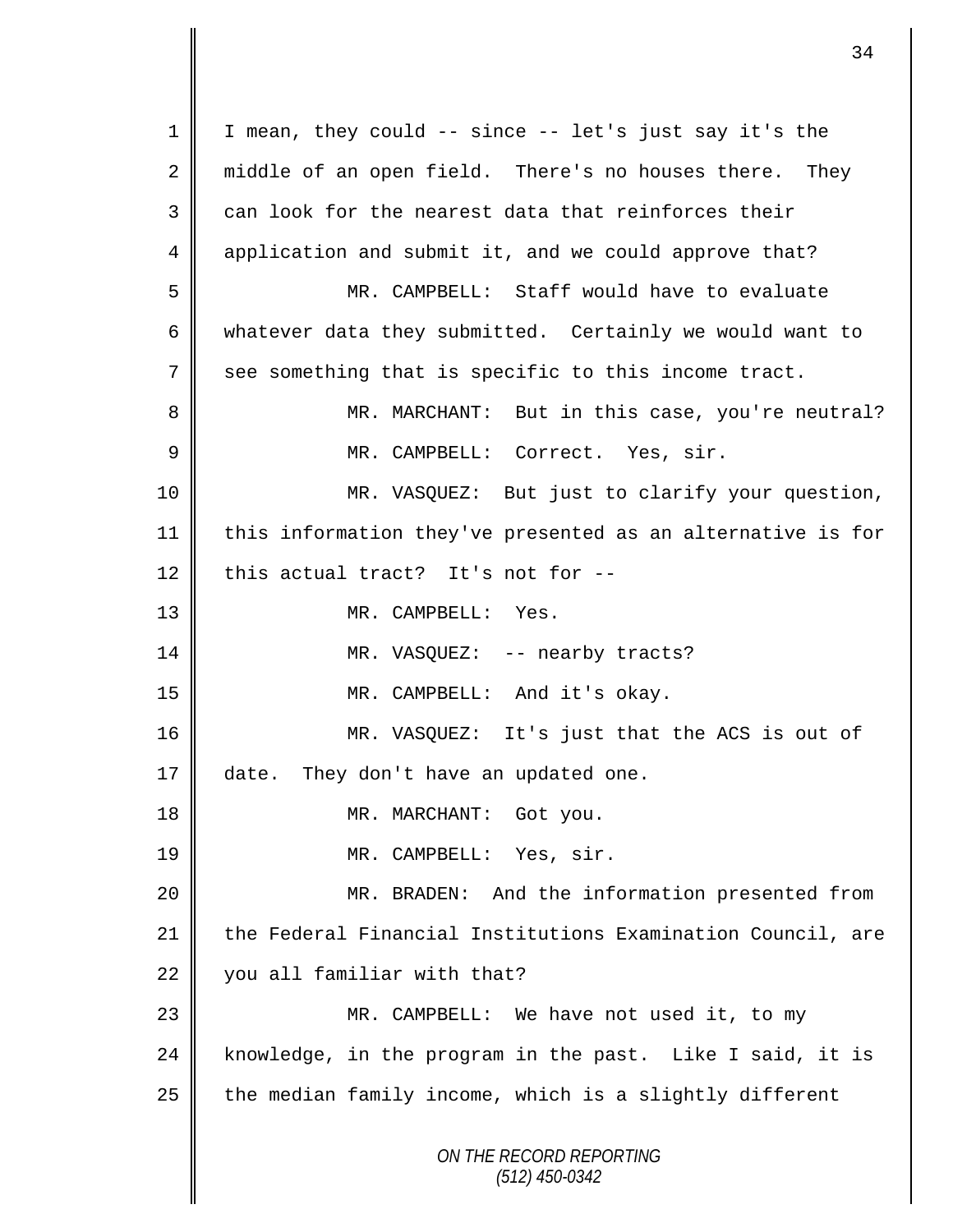1 calculation. You would typically expect to see the median  $2 \parallel$  family income be just a little bit higher than the median 3 household income.

4 || Median family would only include any two related 5 persons, two or more related persons living in as household 6 together. So like, for example, I live by myself, so I 7 would not be included in that data point. Younger people  $8$  | that have roommates that aren't related --

9 || MR. BRADEN: I'm just trying to get a feel 10 for -- is this a reputable source, or do you have any feel 11 for whether it's a reputable source?

12 || MR. CAMPBELL: Unfortunately, I don't. No, sir. 13 || I will say that the numbers that they published are not so 14 far off from the older ACS data that it strikes me as, you 15 || know, completely out of line with what we've seen in the 16 past, but I can't responsibly vouch for the data.

17 || MR. VASOUEZ: I believe we have some commenters 18  $\parallel$  that would like to speak.

19 Mr. Shackelford, do you want to start us off? 20 **And** just a reminder to everyone, when you come up to the 21 podium, we'll give you three minutes to speak, and please  $22$  sign in on the sign-in sheet when you get here, and 23 | identify yourself and your organization.

24 MR. SHACKELFORD: My name is John Shackelford. 25 || MR. VASQUEZ: Before your timer starts, I

> *ON THE RECORD REPORTING (512) 450-0342*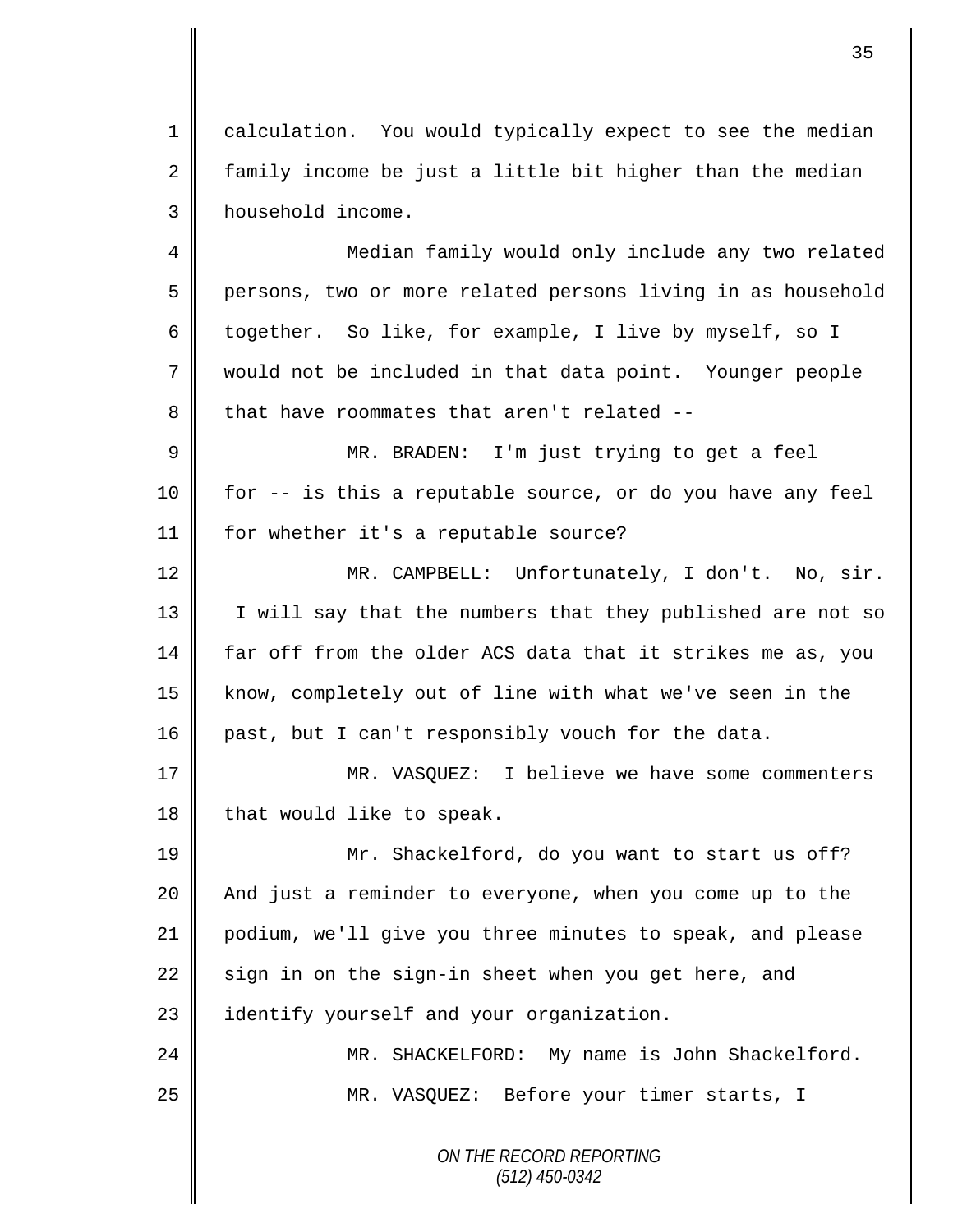*ON THE RECORD REPORTING (512) 450-0342* 1 want -- I have two questions. One, why did your applicant  $2 \parallel$  pick a place with no ACS data? 3 MR. SHACKELFORD: Because it's a great location. 4 MR. VASQUEZ: Okay. And then the other, what 5 does "in arguendo" mean? 6 MR. SHACKELFORD: In arguendo, Mr. Braden can 7 explain that; Mr. Eccles can. For the sake of argument, 8 for the sake of argument. 9 MR. VASQUEZ: Well, why didn't you say for the 10 sake of argument? I mean, come on. 11 || MR. SHACKELFORD: Well, you know, I'd like to 12 | put that  $-$ 13 MR. VASQUEZ: If you said for the sake of 14 argument, that lowers --15 MR. SHACKELFORD: I like to put it -- 16 || MR. VASQUEZ: -- his hourly rate. 17 MR. SHACKELFORD: -- at the end of my name, and 18 it sort of justifies putting "Esq." at the end of my name. 19 MR. VASQUEZ: Okay. Well, let's start his time.  $20 \parallel$  Okay. 21 MR. SHACKELFORD: All right. I'm going to go in 22  $\parallel$  a direction that gives you an off-ramp so you don't have to 23 grant a waiver, and it's a commonsense argument that was 24  $\parallel$  alluded to in my appeal letter and that is a little bit 25 contrary to what Mr. Cody -- Mr. Campbell said.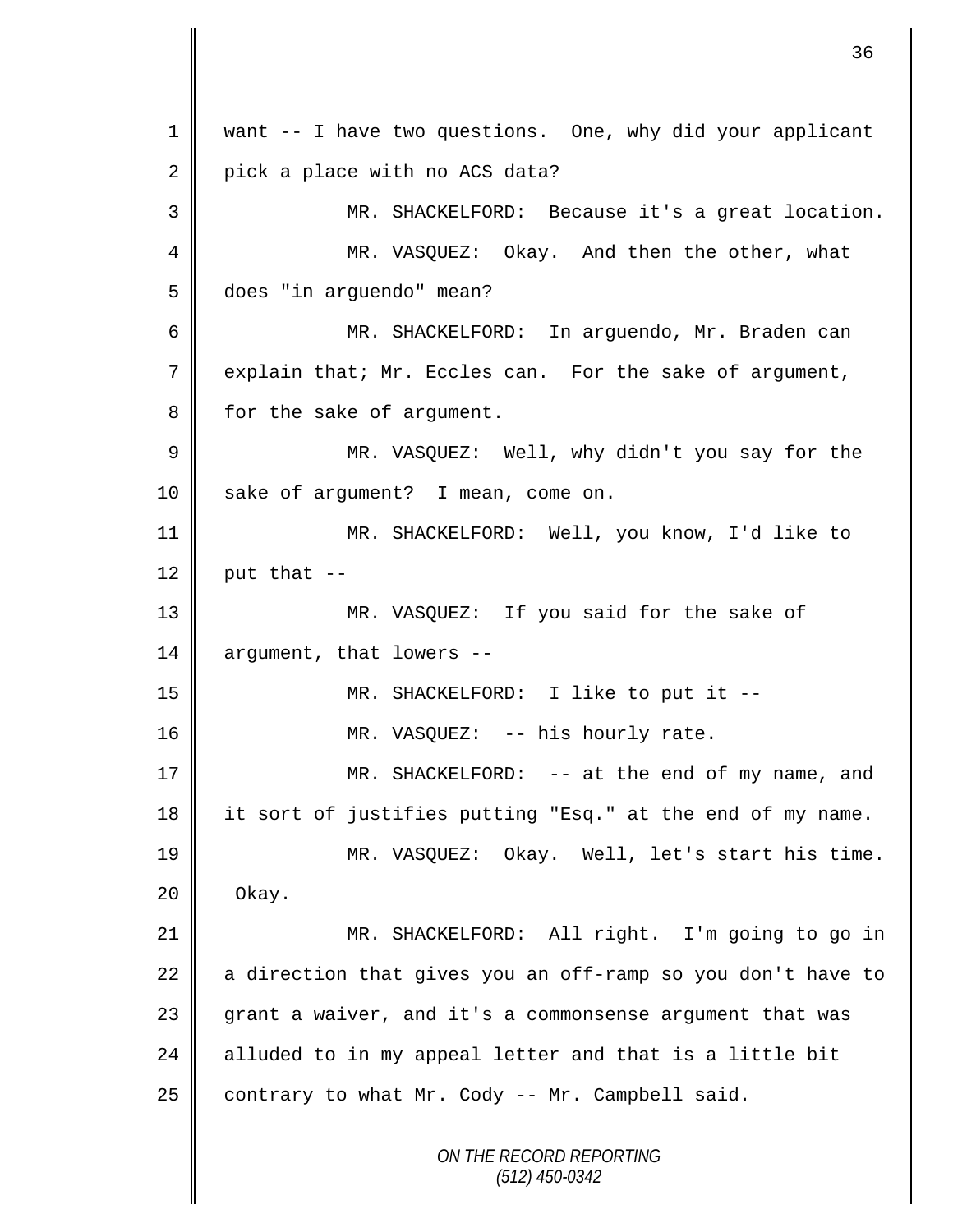| $\mathbf 1$    | The table that's put out $-$ it's on the TDHCA              |  |  |  |
|----------------|-------------------------------------------------------------|--|--|--|
| $\overline{2}$ | website -- says that the source of all this individual for  |  |  |  |
| 3              | purposes of this opportunity index scoring is Table B-19013 |  |  |  |
| 4              | that comes from the Census Bureau.                          |  |  |  |
| 5              | Okay? So if you go to that -- and we provided               |  |  |  |
| 6              | this in our materials -- there is data for three years,     |  |  |  |
| 7              | 2015, 2016, 2017. The median income for those three years   |  |  |  |
| 8              | was \$170,000 in '15, \$171,000 in '16, and \$175,000 and   |  |  |  |
| 9              | change in '17.                                              |  |  |  |
| 10             | What it does not have is for the years 2018 and             |  |  |  |
| 11             | 2019. So what I propose is put zero in those two years.     |  |  |  |
| 12             | Let's just ascribe zero income for that census tract for    |  |  |  |
| 13             | those two years. Your median income is still going to be    |  |  |  |
| 14             | 170.                                                        |  |  |  |
| 15             | The only way -- it can't go down from a median              |  |  |  |
| 16             | income standpoint, but I see you're smirking --             |  |  |  |
| 17             | MR. VASQUEZ: No, that's good math.                          |  |  |  |
| 18             | MR. SHACKELFORD: All right. We'll take the                  |  |  |  |
| 19             | average. The average of the five years, with putting zero   |  |  |  |
| 20             | for those last two years, is still 103,000 a change. The    |  |  |  |
| 21             | median income for this subregion that we're in is \$59,289. |  |  |  |
| 22             | We so far have exceeded -- we exceed the first quartile.    |  |  |  |
| 23             | So to me, that would be a just $-$ I'm asking you           |  |  |  |
| 24             | to just maybe give guidance to staff to say, if we just do  |  |  |  |
| 25             | this from a commonsense standpoint, we don't even have to   |  |  |  |
|                | ON THE RECORD REPORTING                                     |  |  |  |

*(512) 450-0342*

 $\mathsf{I}$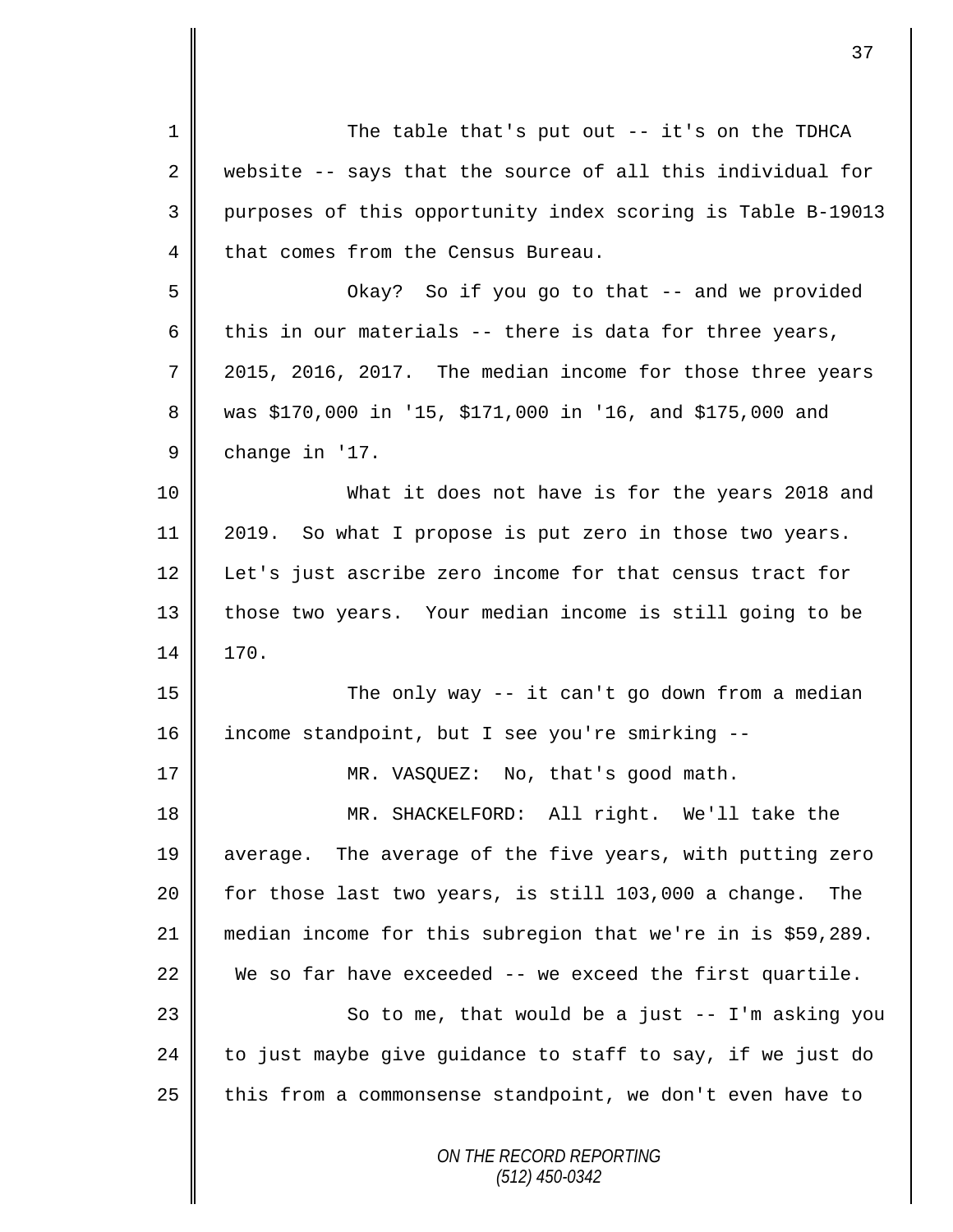1 get into the whole waiver issue. So that's my first  $2 \parallel$  argument, is let's put zero in there, and I still think you  $3 \parallel$  come up with the same  $-$ - you get to the same place, which 4 satisfies the requirement.

5 Second argument is, the 11.6 that staff is 6 Telying that says that you have to use  $-$ - but it says 7 whether you specify, and Mr. Campbell did say that it 8 doesn't exclusively say you have to use it, but it also -- $9 \parallel$  it's interesting -- it says either where it specifies, use 10 | either the ACS data or HUD data.

11 Now, Mr. Campbell brought up that we did put in 12  $\parallel$  our letter to you all the data from the -- it's the Federal 13 Financial Institutions Examination Council -- is what the 14 FFIEC stands for, which is a federal interagency body.

15 We also put in our letter: Use HUD data then. 16 HUD data says for this time period that they're going off  $17 \parallel$  of for 2022, it's \$175,000 is the median income. So I'll 18 | let you use HUD data.

19 || I mean, to me, we can get there without even 20 || addressing the waiver issue, but if we do have to go the 21 waiver route, my request then would be allow us to use an  $22$  alternative set of information, the HUD information, and 23  $\parallel$  substitute, since there's not -- these two years are the 24  $\parallel$  only two years that are missing from the ACS data.

25 || So that would be my request, Mr. Chairman and

*ON THE RECORD REPORTING (512) 450-0342*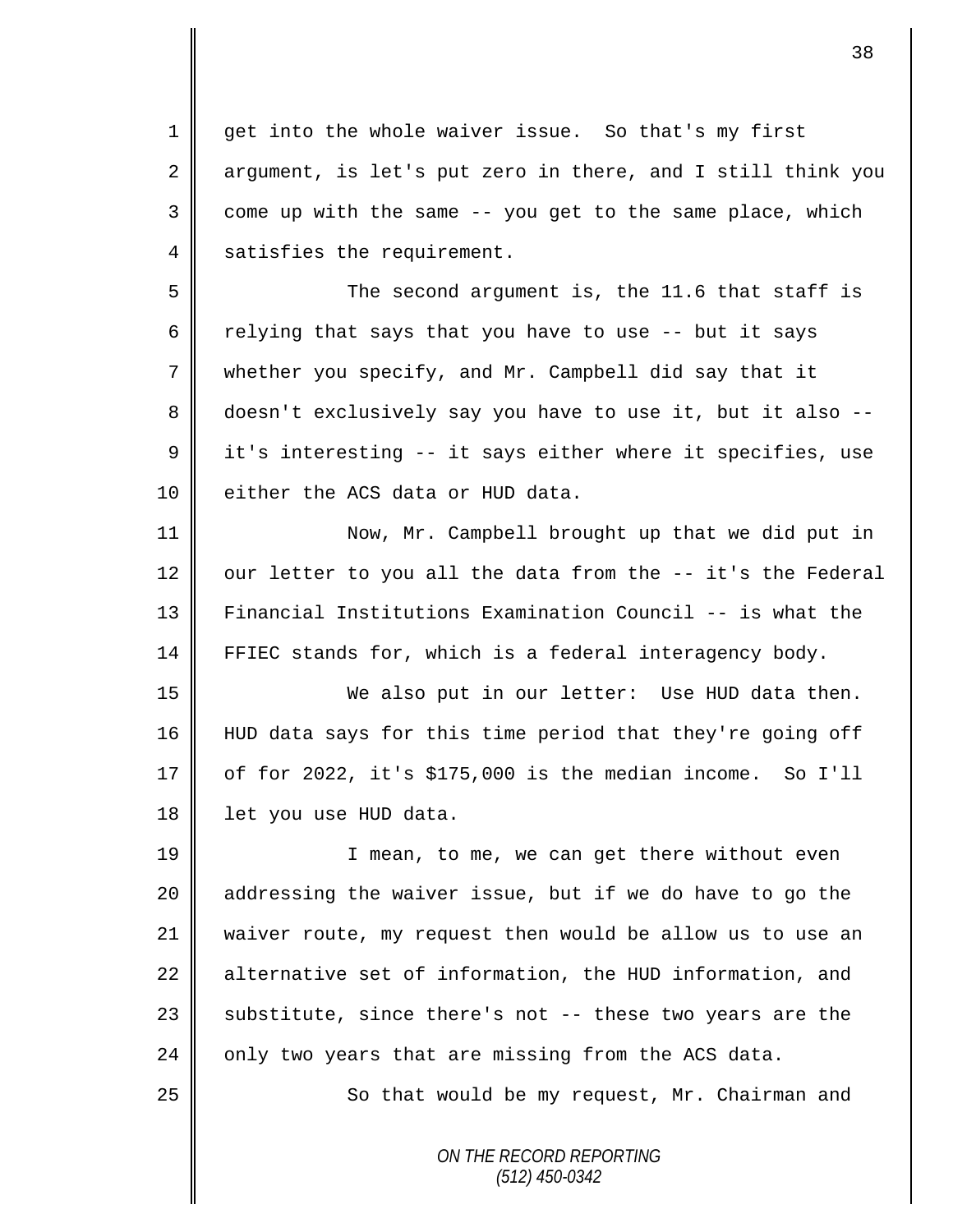*ON THE RECORD REPORTING (512) 450-0342* 1 members of the Board. I'm available for any questions that  $2 \parallel$  you may have to further explain all of this. 3 MR. VASQUEZ: As a former economics major, I 4 appreciate your argument, one. Do any Board members have 5 questions for Mr. Shackelford and his --6 MR. BRADEN: I have one. So Mr. Shackelford, 7 when you said FFIEC, you said it was federal body or a 8 || federal agency. Is that accurate? 9 MR. SHACKELFORD: Yes. 10 || MR. BRADEN: Okay. 11 | MR. SHACKELFORD: Yes. 12 MR. BRADEN: I say the Federal in front of it, 13 but I wasn't sure what the Council meant. So you would  $14$  think that would be a reputable source for the data you 15 present? 16 MR. SHACKELFORD: Well, like I said even in my 17 letter, it's not only that agency, but also HUD's. If you 18  $\parallel$  go to the HUD website for this census tract, it will say 19 | right now, current, 175,000 and change, 20 || And Mr. Campbell made the distinction that he 21 thought that there may be a little bit different numbers  $22$  between what this FFIEC came up with and what the ACS data  $23$   $\parallel$  shows. 24 If you go back for 2015, 2016 and 2017 for the  $25$  | ACS data, the FFIEC data, identical numbers for all three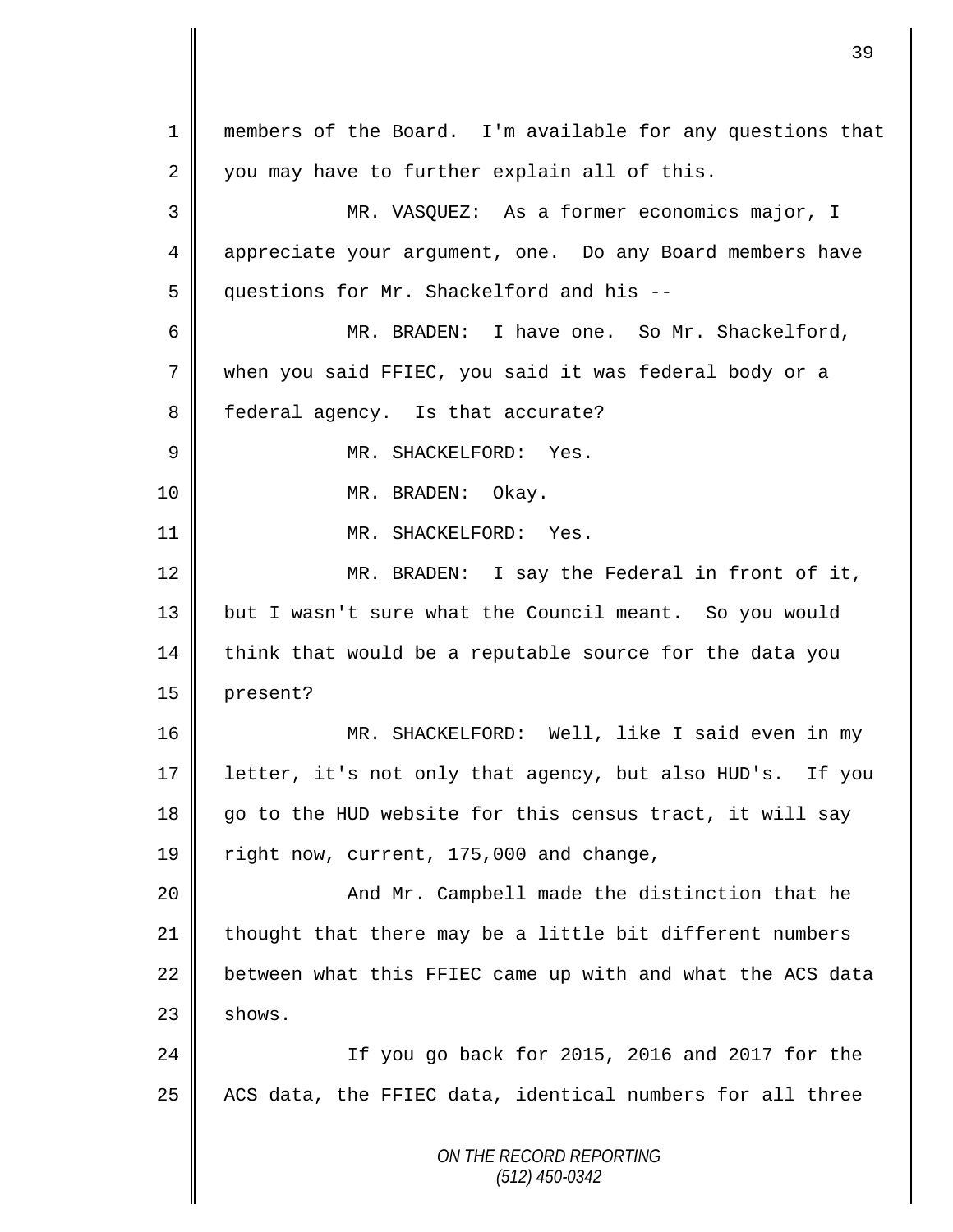|                | 40                                                          |  |
|----------------|-------------------------------------------------------------|--|
| 1              | So it tracks along the same lines.<br>years.                |  |
| 2              | MR. VASQUEZ: Any other questions?                           |  |
| 3              | MR. MARCHANT: Is Board action required to                   |  |
| 4              | direct staff to use any reputable alternative data? I       |  |
| 5              | mean, can we give them that discretion or do they feel like |  |
| 6              | they don't have it?                                         |  |
| $\overline{7}$ | MR. VASQUEZ: I'm glad you kind of segued into               |  |
| 8              | my question that I had for -- and this will probably either |  |
| $\mathsf 9$    | be for Cody or for Beau.                                    |  |
| 10             | Is this statutory language that says you must               |  |
| 11             | use the latest ACS data, or is this -- is there some --     |  |
| 12             | we're not breaking a law by $-$ if we were to allow the     |  |
| 13             | other number. Right?                                        |  |
| 14             | MR. CAMPBELL: No, no, this is not a statutory               |  |
| 15             | requirement. No, sir.                                       |  |
| 16             | MR. VASQUEZ:<br>Okay. And then one other                    |  |
| 17             | question. I tend to remember, we had another situation      |  |
| 18             | brought to the Board once where there wasn't data for -- or |  |
| 19             | the numbers on some income level were, you know, 180 --     |  |
| 20             | MR. WILKINSON: That was a jobs number.                      |  |
| 21             | MR. VASQUEZ: $-$ - then zero or 12, and then $-$ -          |  |
| 22             | MR. WILKINSON: Proximity to jobs and all of a               |  |
| 23             | sudden --                                                   |  |
| 24             | MR. VASQUEZ: Yeah, and then all of a sudden                 |  |
| 25             | there was a crazy number that didn't make any sense, and we |  |
|                | ON THE RECORD REPORTING<br>$(512)$ 450-0342                 |  |

 $\mathbf l$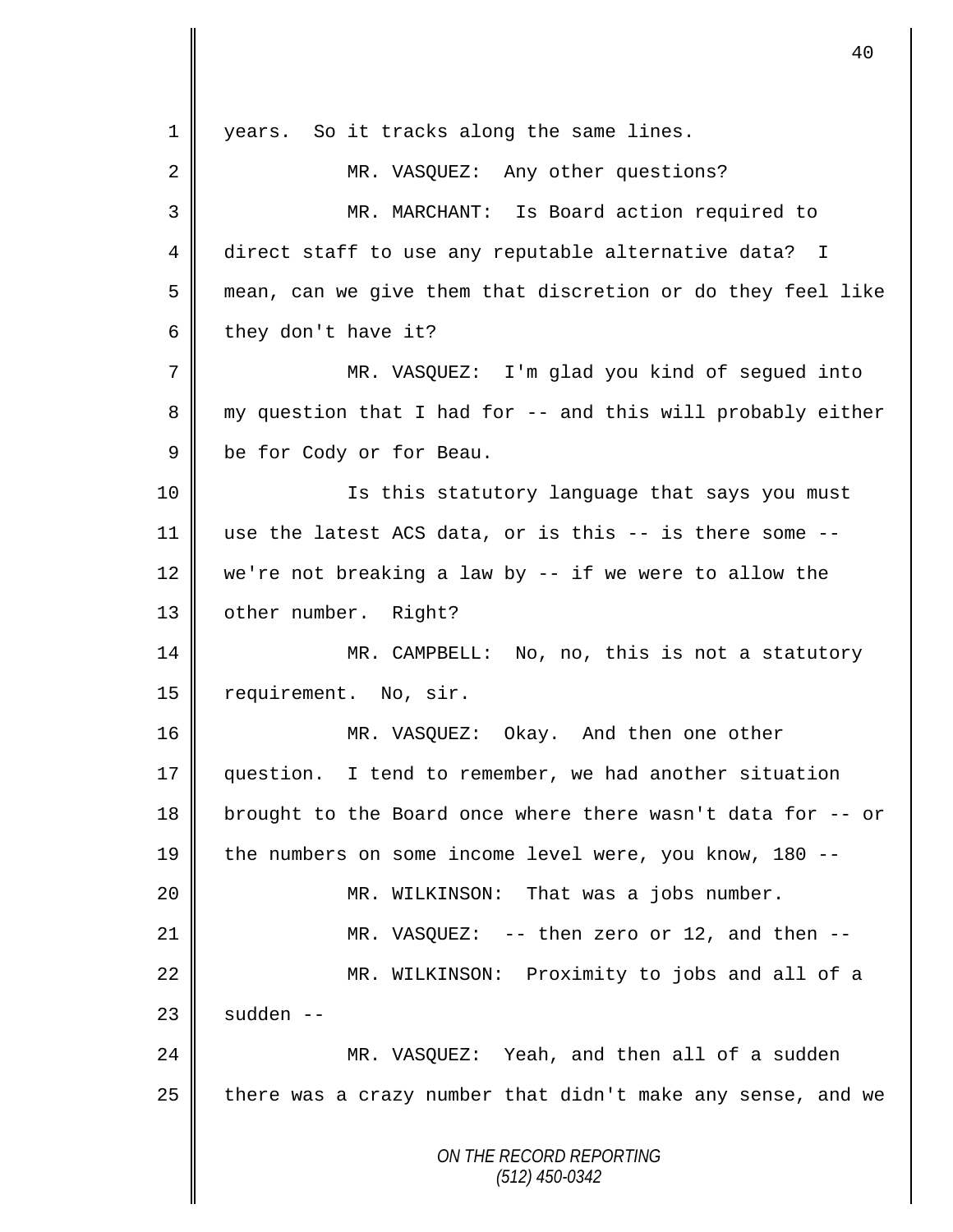$1 \parallel$  saw that as a -- I tend to see that this was -- I mean, the  $2 \parallel$  alternatives or data seem acceptable and in the spirit and 3 intent of what we're trying to accomplish here. 4 So unless other Board members feel different? 5 MR. BRADEN: I just -- I agree with you, but I 6  $\parallel$  just had one question maybe for Beau or Bobby. So from an 7 administrative point of view, would it be easier for us to  $8 \parallel$  grant the waiver, or would it be easier just to  $-$  I mean, 9 | I think Mr. Shackelford makes a strong case. 10 || I mean, what's the easiest way to, you know, 11 take action on this? Or just -- 12 MR. VASQUEZ: Or does it say you can use the 13 | average of the last five years or does it say you can only 14 use the average or median of the last three years or 15 | something? 16 MR. CAMPBELL: What 11.1(a) says that we're 17  $\parallel$  required -- if you use the ACS data, you have to use the 18 five-year estimates. And then --19 MR. VASQUEZ: Okay. So it is five years. 20 MR. CAMPBELL: Yes, sir. 21 MR. VASQUEZ: So even if we use the five-year  $22$  and the zeros, you've cleared the hurdle. Right? 23 MR. CAMPBELL: The five-year estimate is what  $24$  they publish, and so that's what they didn't publish this  $25$  | year, but we average --

*ON THE RECORD REPORTING (512) 450-0342*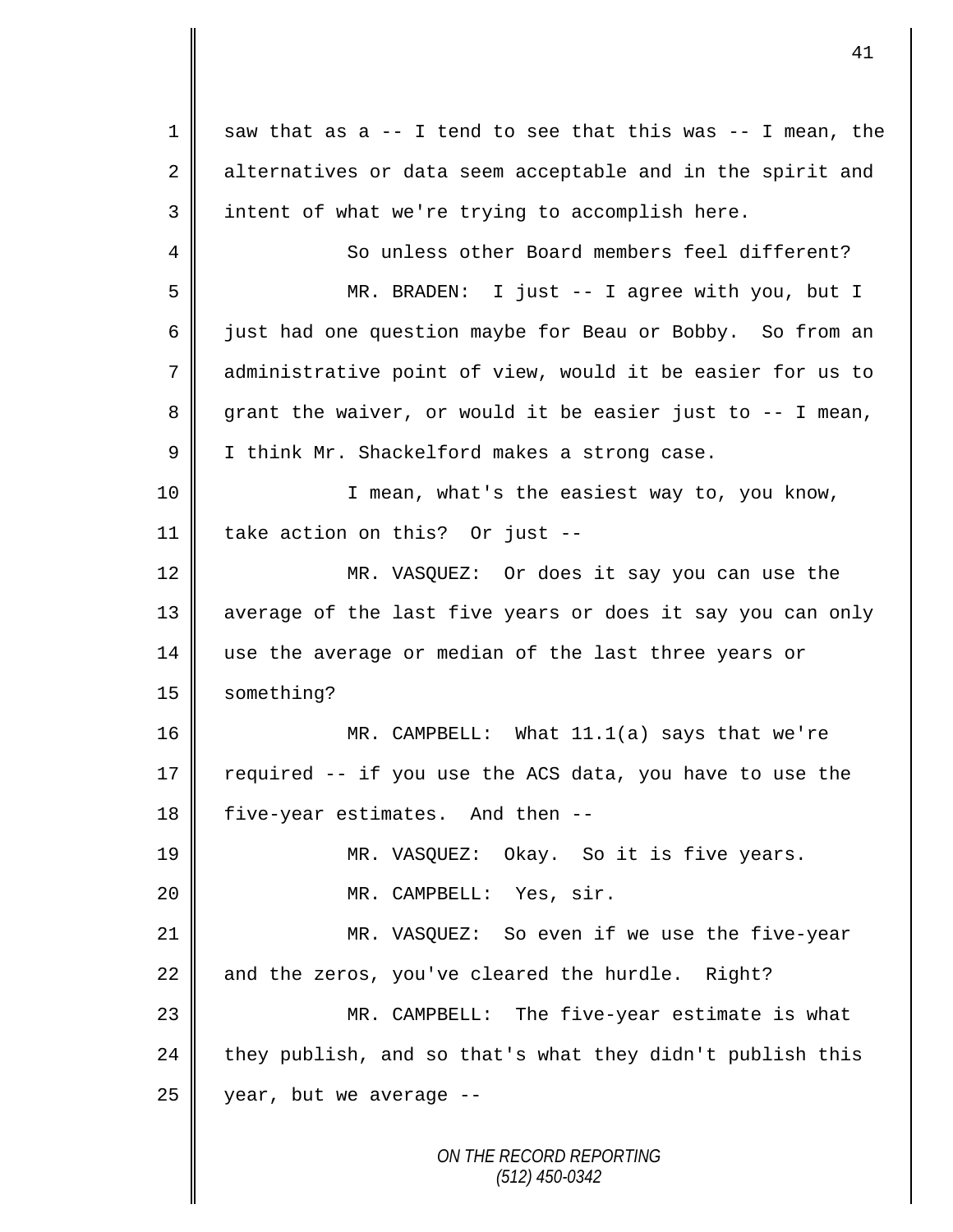*ON THE RECORD REPORTING (512) 450-0342* 1 || MR. VASQUEZ: The average --2  $\parallel$  MR. CAMPBELL: -- the last --3 MR. VASQUEZ: -- assuming they're zeros in this 4 particular case, if it's -- 5 MR. BRADEN: But they didn't publish it -- 6 MR. VASQUEZ: -- we've cleared a hurdle. 7 MR. BRADEN: -- so that's our problem. Just 8 grant the waiver. Right? 9 MR. VASQUEZ: The Chair would entertain a motion  $10 \parallel$  to  $-$ 11 MR. WILKINSON: Well, I mean, we'll make it 12 happen either. Yeah. It's not going to --13 MR. BRADEN: Okay. Mr. Chair, I'll make a 14 motion. I move the Board grant the waiver of 10 TAC 15 11.1(e) regarding use of alternative source of data to 16 support the granting of opportunity points for Wellington 17 Frost Town, the reasons contained in the Board action 18 | request on this item and as discussed. 19 || MR. VASQUEZ: Okay. So motion made by Mr. 20  $\parallel$  Braden on 7(b) of the agenda to grant the requested waiver. 21 | Is there a waiver? 22 MR. BATCH: I'll second, Mr. Chairman. 23 MR. VASQUEZ: Seconded by Mr. Batch. Anyone  $24$   $\parallel$  else want to add more? 25 No response.)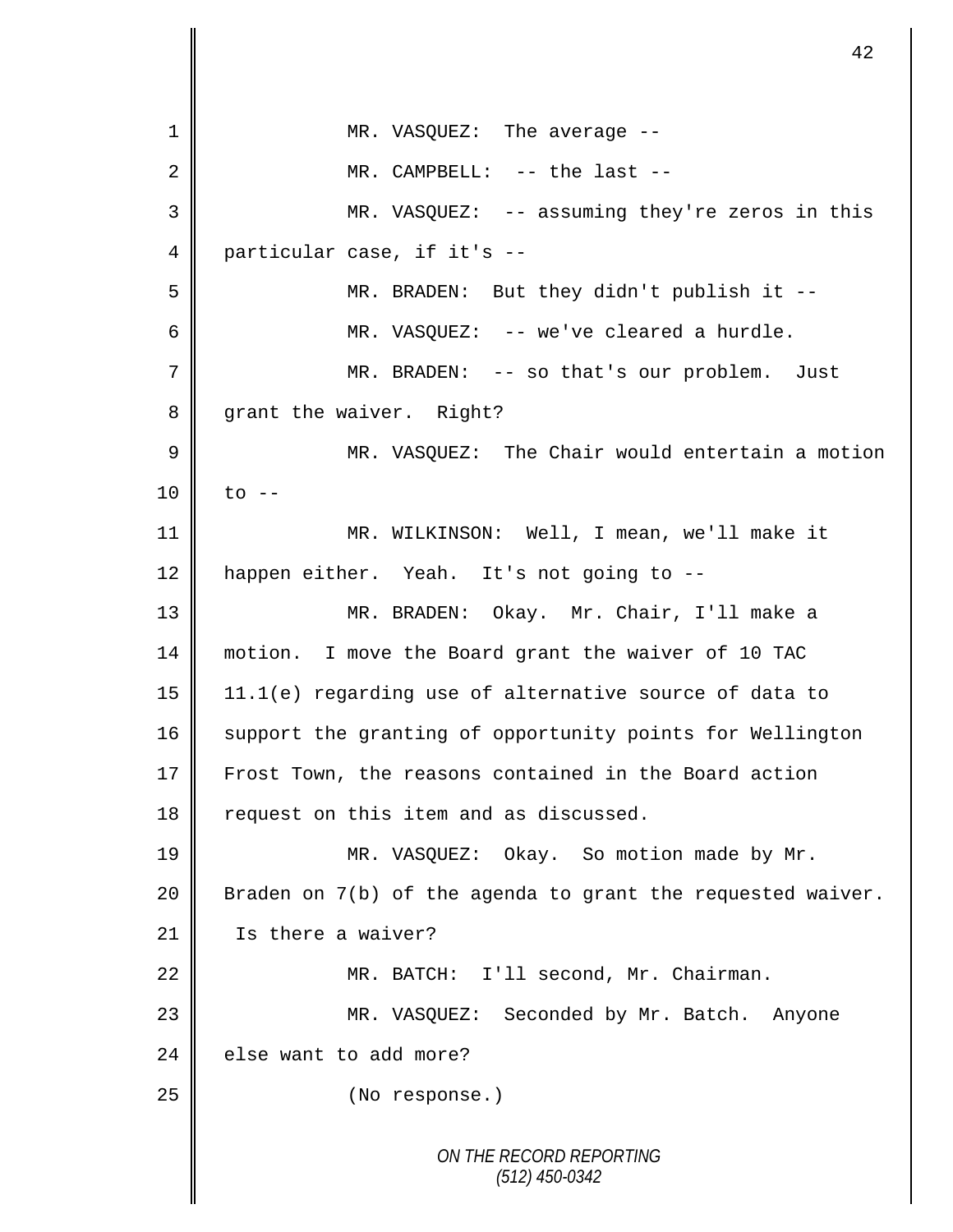| 1           | MR. VASQUEZ: Okay. All those in favor, say                 |  |  |  |
|-------------|------------------------------------------------------------|--|--|--|
| 2           | aye.                                                       |  |  |  |
| 3           | (A chorus of ayes.)                                        |  |  |  |
| 4           | MR. VASQUEZ: Any opposed?                                  |  |  |  |
| 5           | (No response.)                                             |  |  |  |
| 6           | MR. VASQUEZ: Hearing none, the motion carries.             |  |  |  |
| 7           | Moving right along to Item 7(c) of the agenda,<br>Great.   |  |  |  |
| 8           | Presentation, discussion, and possible action regarding a  |  |  |  |
| $\mathsf 9$ | waiver of 10 TAC Section 11.1003(b) of the 2022 QAP        |  |  |  |
| 10          | relating to the Maximum Supplemental Request Limit for     |  |  |  |
| 11          | Pathways at Chalmers Courts West in Austin.                |  |  |  |
| 12          | MR. CAMPBELL: Yes, sir. Thank you.                         |  |  |  |
| 13          | MR. VASQUEZ: Mr. Campbell?                                 |  |  |  |
| 14          | MR. CAMPBELL: This is the first of three                   |  |  |  |
| 15          | similar agenda items, so I'll try not to sound like too    |  |  |  |
| 16          | much of a broken record with them. The next item on your   |  |  |  |
| 17          | agenda does concern a waiver related to 10 TAC 11.1003(b)  |  |  |  |
| 18          | related to the maximum supplemental request limit,         |  |  |  |
| 19          | specifically for Pathways at Chalmers Courts West in       |  |  |  |
| 20          | Austin.                                                    |  |  |  |
| 21          | As you are well aware by now, the 2022 QAP                 |  |  |  |
| 22          | allows up to \$5 million to be allocated to 2019 and 2020  |  |  |  |
| 23          | 9 percent housing tax credit deals which have experienced  |  |  |  |
| 24          | cost increases predominantly due to the COVID-19 pandemic. |  |  |  |
| 25          | The QAP establishes that a supplemental allocation of      |  |  |  |
|             | ON THE RECORD REPORTING<br>$(512)$ 450-0342                |  |  |  |

 $\overline{\mathbf{I}}$ II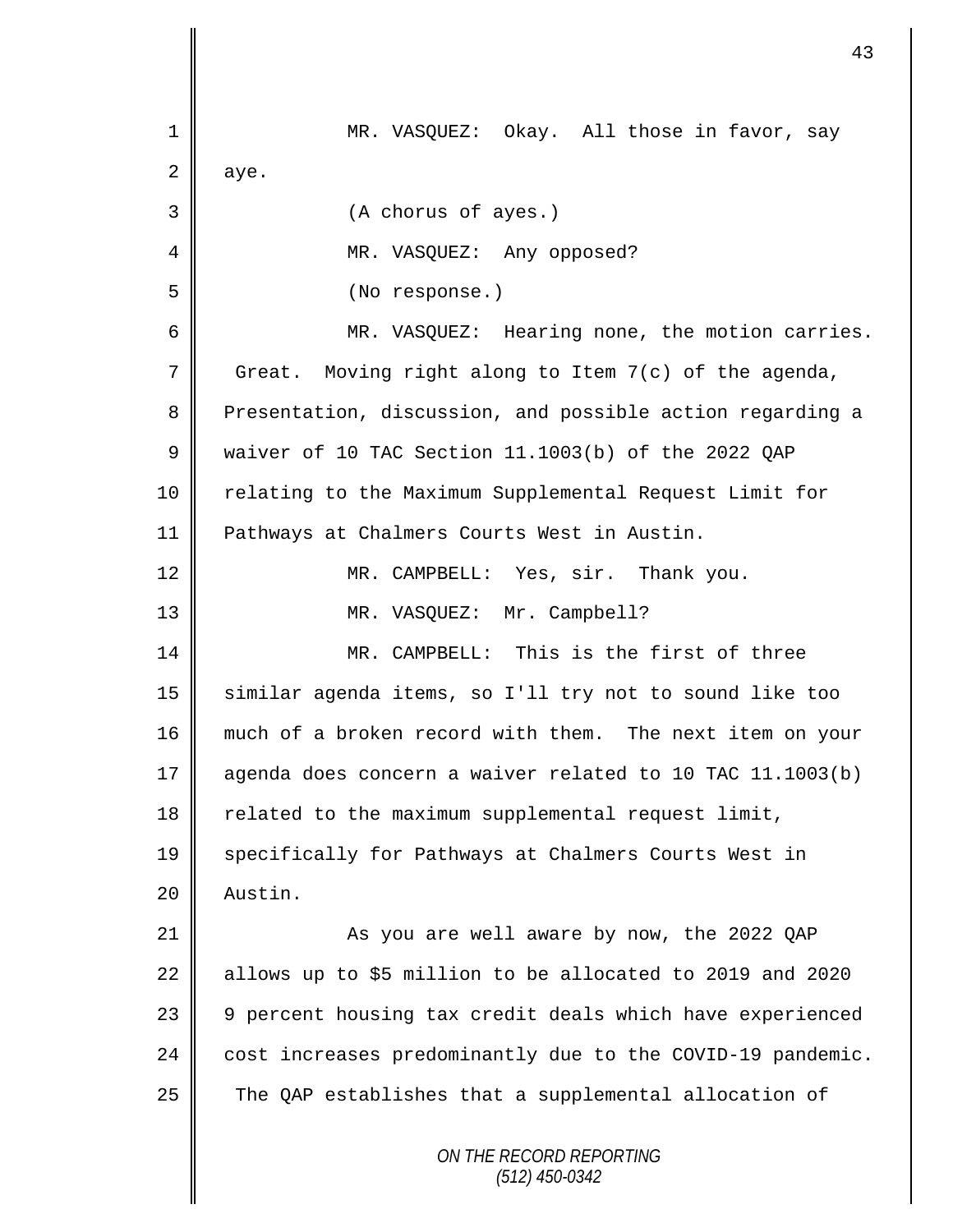1 credits may not be more than 7 percent of the initial 2 allocation.

3 The initial allocation for this development was  $4 \parallel$  \$2 million, so the limit under the rule for supplemental 5 credits would be \$140,000. The applicant has submitted a 6 waiver request to allow for a supplemental award of  $7 \parallel$  \$300,000, or 15 percent, in order to guarantee that the 8 development remains feasible.

9 || Most of the cost increases reported by the 10 applicant are typical of other similar requests seen during 11 this round and relate to increased labor and material costs 12 | related to the pandemic. However, in addition to those 13 || costs, the supplemental credit request indicates that 14 acquisition costs have increased by about \$2 million since  $15$  the original application was filed.

16 This application is an identity of interest, or 17  $\parallel$  related-party transaction, in which the Housing Authority 18 of the City of Austin or its affiliate is involved both in 19 the sale and the purchase of the site. The increased 20 | acquisition costs are accompanied in the supplemental 21  $\parallel$  request by an increased cash flow loan from an affiliate of  $22$  the Austin Housing Authority to the development of about  $23 \parallel$  \$1.4 million, leaving \$644,000 in increased acquisition  $24$  costs that are not offset by the increased related-party  $25$  debt.

> *ON THE RECORD REPORTING (512) 450-0342*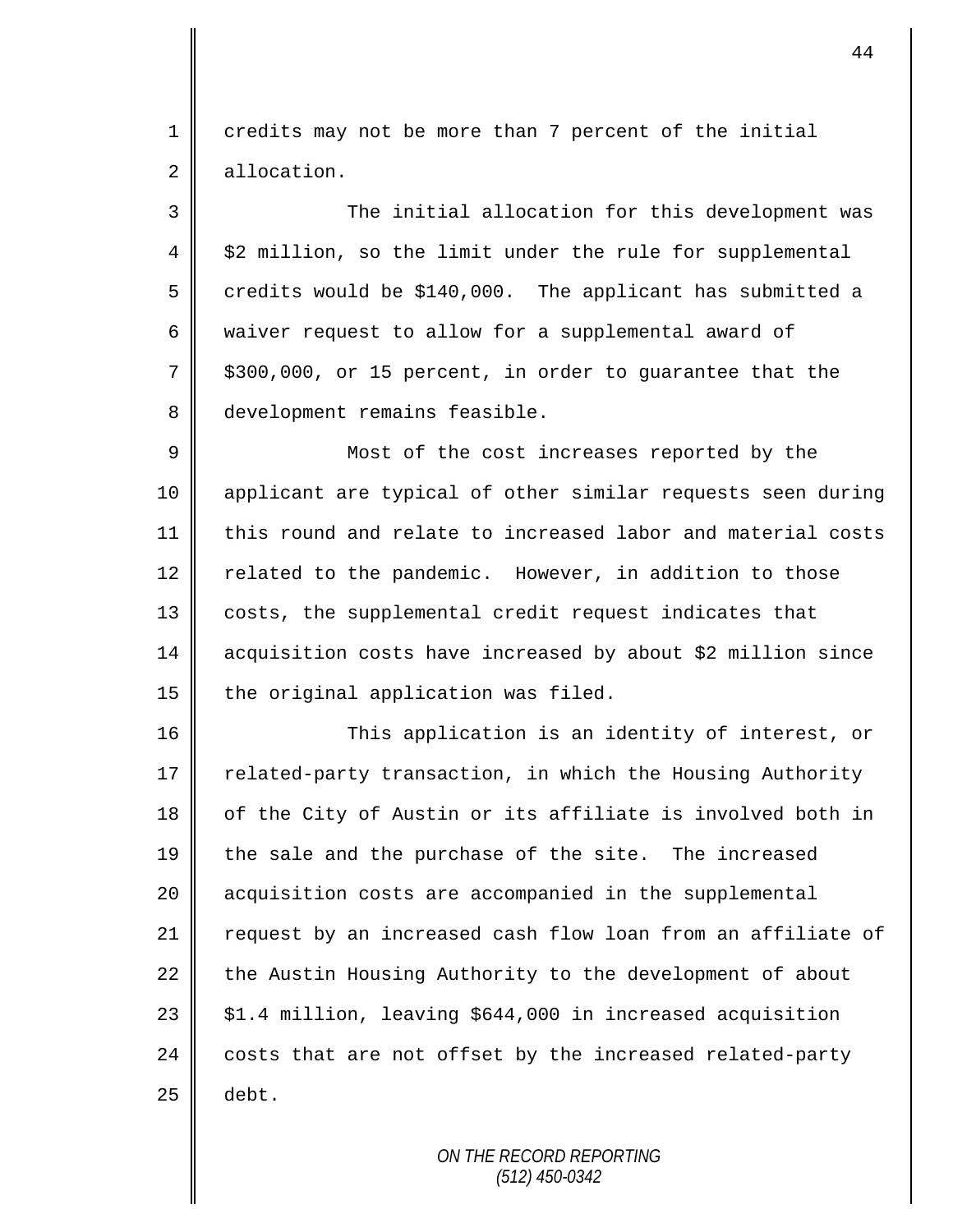1 || Staff was unable to confirm that this increase  $2 \parallel$  in acquisition costs is outside of the owner's control or 3 Telated to the COVID pandemic. Because of this, staff does 4 not recommend that the increased acquisition costs of -- 5 and this is the specific number  $-$  - 2,061,910 be approved  $6 \parallel$  for supplemental funding.

7 In order to prevent an inaccurate credit 8 reduction, staff also recommends that the increased  $9 \parallel$  related-party debt of \$1,417,910 be excluded when 10 underwriting this request. Granting this waiver is not an 11 | approval of funding.

12 | The supplemental request will still be required 13 | to meet all program and underwriting requirements, and 14 staff may identify cost increases which either do not 15 appear to meet the intention of Subchapter F, are not 16 addressed in the applicant's stated reason for seeking a 17 | waiver, or otherwise require additional evaluation.

18 || Identified costs may be excluded by staff from 19 || consideration for funding. Staff will evaluate these costs 20 || individually and may present them to the Board for 21 resolution if necessary. Aside from the aforementioned  $22$  exclusion, the increased acquisition costs and the 23 | increased related-party debt, staff recommends that the 24 Board grant the waiver related to the supplemental credit 25 | request for this development.

> *ON THE RECORD REPORTING (512) 450-0342*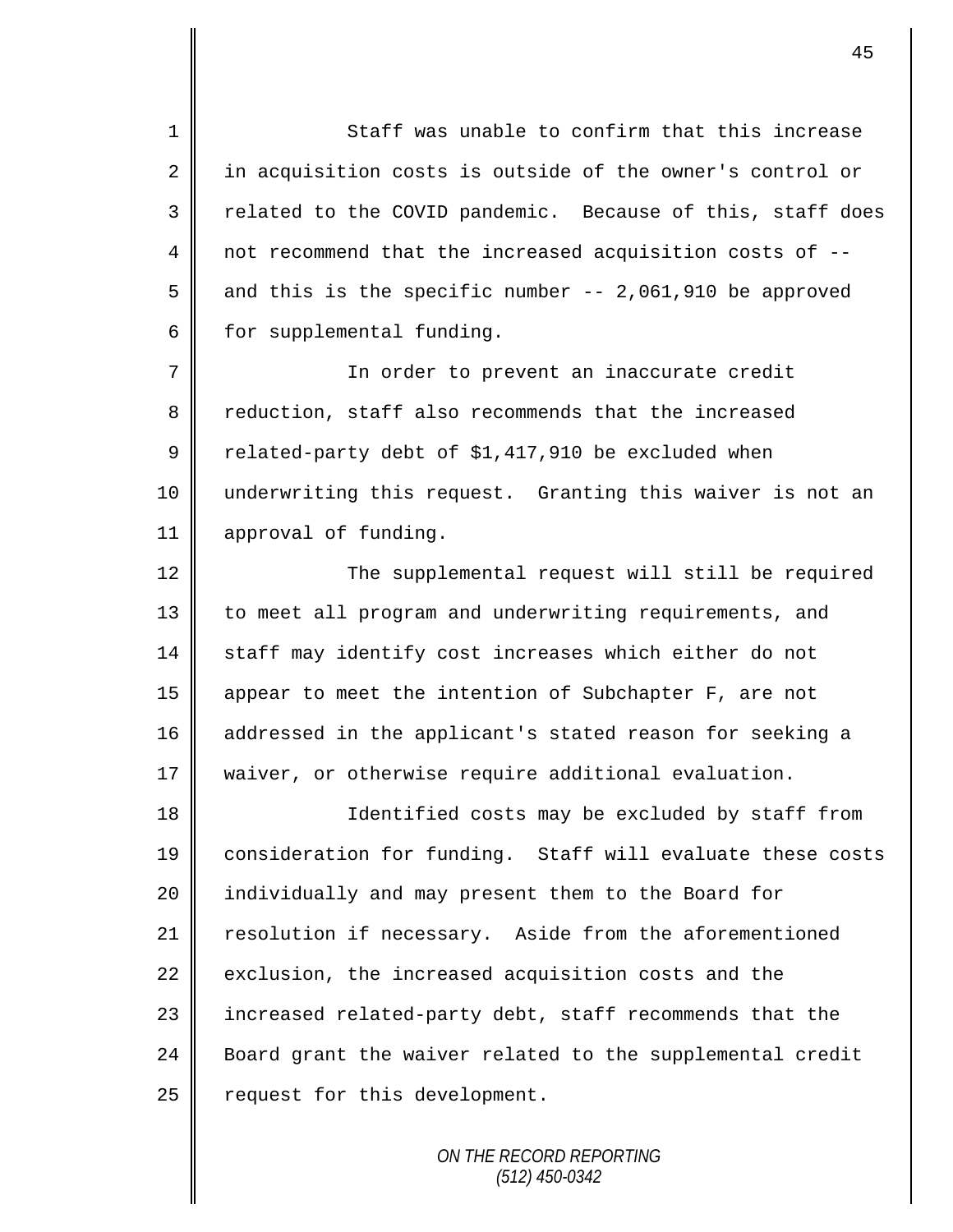*ON THE RECORD REPORTING (512) 450-0342* 1 MR. VASQUEZ: So staff's recommendation is to 2 grant the waiver? 3 MR. CAMPBELL: It is to grant the waiver but to 4 exclude the increased acquisition costs from the allowable 5 || increased costs. Yes, sir. 6 MR. VASQUEZ: So the increased request funds 7 would arguably not be used to increase the acquisition 8 costs of the land? 9 MR. CAMPBELL: Yes, sir, that is exactly 10 correct. So they do have other reported increased costs, 11 such as labor and construction costs, that we do feel are 12 in line with the intention of Subchapter F and related to 13 the pandemic, but these costs we do not feel meet that 14 standard. 15 MR. VASQUEZ: And the difference is going from 16 140,000, which we would -- we've been granting as a matter  $17 \parallel$  of course --18 || MR. CAMPBELL: Correct. Yes, sir. 19 MR. VASQUEZ: -- assuming underwriting? 20 MR. CAMPBELL: Yes, sir. 21 || MR. VASQUEZ: Instead we're going to go -- $22$  they're asking -- or you're recommending to approve  $23 \parallel 300,000?$ 24 MR. CAMPBELL: Up to 300,000, yes, sir. 25 MR. VASQUEZ: And again, those are based on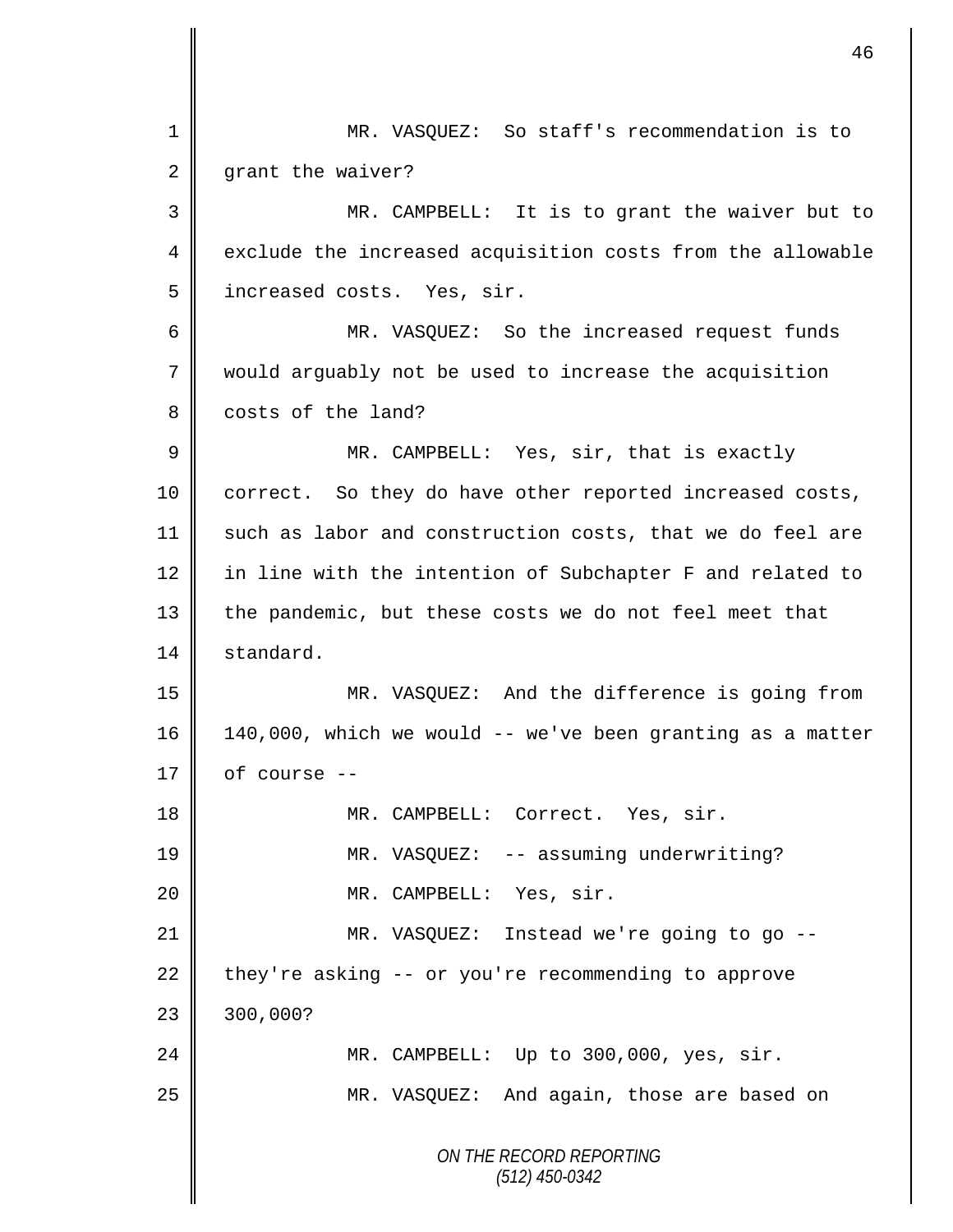*ON THE RECORD REPORTING (512) 450-0342* 1 construction-related costs -- 2 | MR. CAMPBELL: Yes, sir. 3 MR. VASQUEZ: -- not the acquisition costs? 4 MR. CAMPBELL: Yes, sir. And when the 5 development goes through full underwriting, we might find 6 that they can't support the entire 300,000. This is just 7 permission for us to go up to that amount while we're doing 8 the underwriting. 9 MR. VASQUEZ: Okay. All right. When I first 10 || read this, I thought they were asking to base the increased 11 || request, the supplemental request, on the additional land 12 costs that they were selling to themselves basically. 13 MR. CAMPBELL: Right. Well, and this is what -- 14 || MR. VASQUEZ: Which I --15 MR. CAMPBELL: -- I wouldn't request, and that's 16 what we're saying no to. But there are other costs as 17 well. 18 MR. VASQUEZ: Okay. So staff is specifically 19 || not going to include the land costs. 20 MR. CAMPBELL: Correct. 21 || MR. VASQUEZ: Why don't they just fund --22 MR. CAMPBELL: Correct. 23 MR. VASQUEZ: -- finance the whole thing to 24 themselves, if that's what they're going to do? 25 MR. CAMPBELL: Correct. And in the interest of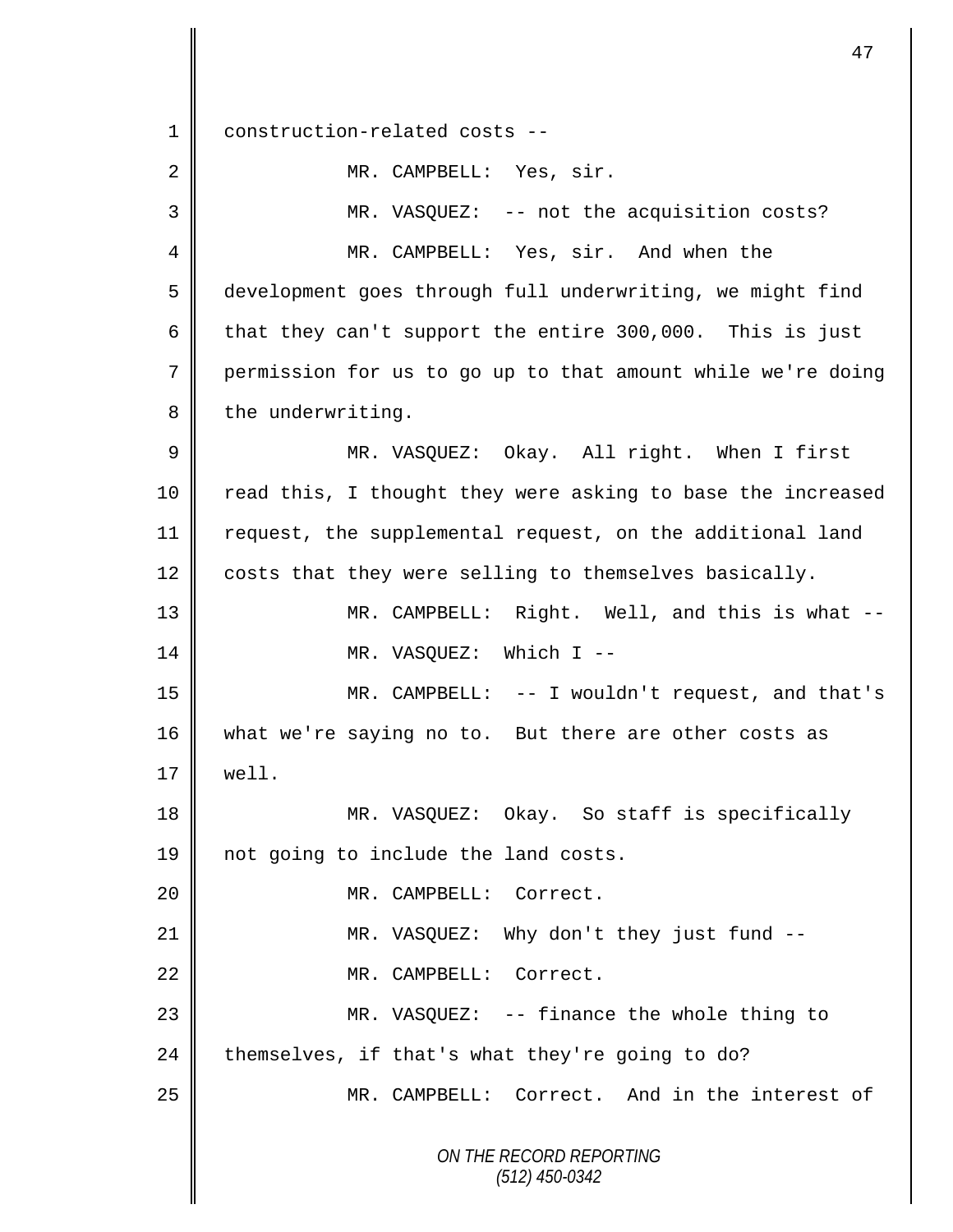*ON THE RECORD REPORTING (512) 450-0342* 1 fairness, we would also like to exclude their increased 2 related-party debt that the Housing Authority is putting  $3 \parallel$  into the --4 | MR. VASQUEZ: Sure, sure. 5 MR. CAMPBELL: Yeah. 6 MR. VASQUEZ: Yeah. Okay. Do any Board members 7 | have questions on this item? 8 || (No response.) 9 MR. VASQUEZ: All straightforward. Do y'all 10 want to say something? 11 (No response.) 12 || MS. MARTIN: All right. Good morning, 13 || everybody. I'm Audrey Martin with Purple Martin Real 14 | Estate. I'm here representing the applicant for Pathways 15 at Chalmers Courts West. First, thank you so much for the 16 | opportunity to apply for the supplemental credits to begin  $17 \parallel$  with. 18 Thank you for the opportunity to present 19 waivers, and thank you for the recommendation for approval. 20 We just had the request for the underwriting clarification 21 that Cody has laid out, but I just wanted to briefly 22 mention a little background on the acquisition cost 23 | increase. 24 || In this case, the site is currently owned by the 25 Housing Authority of the City of Austin. They were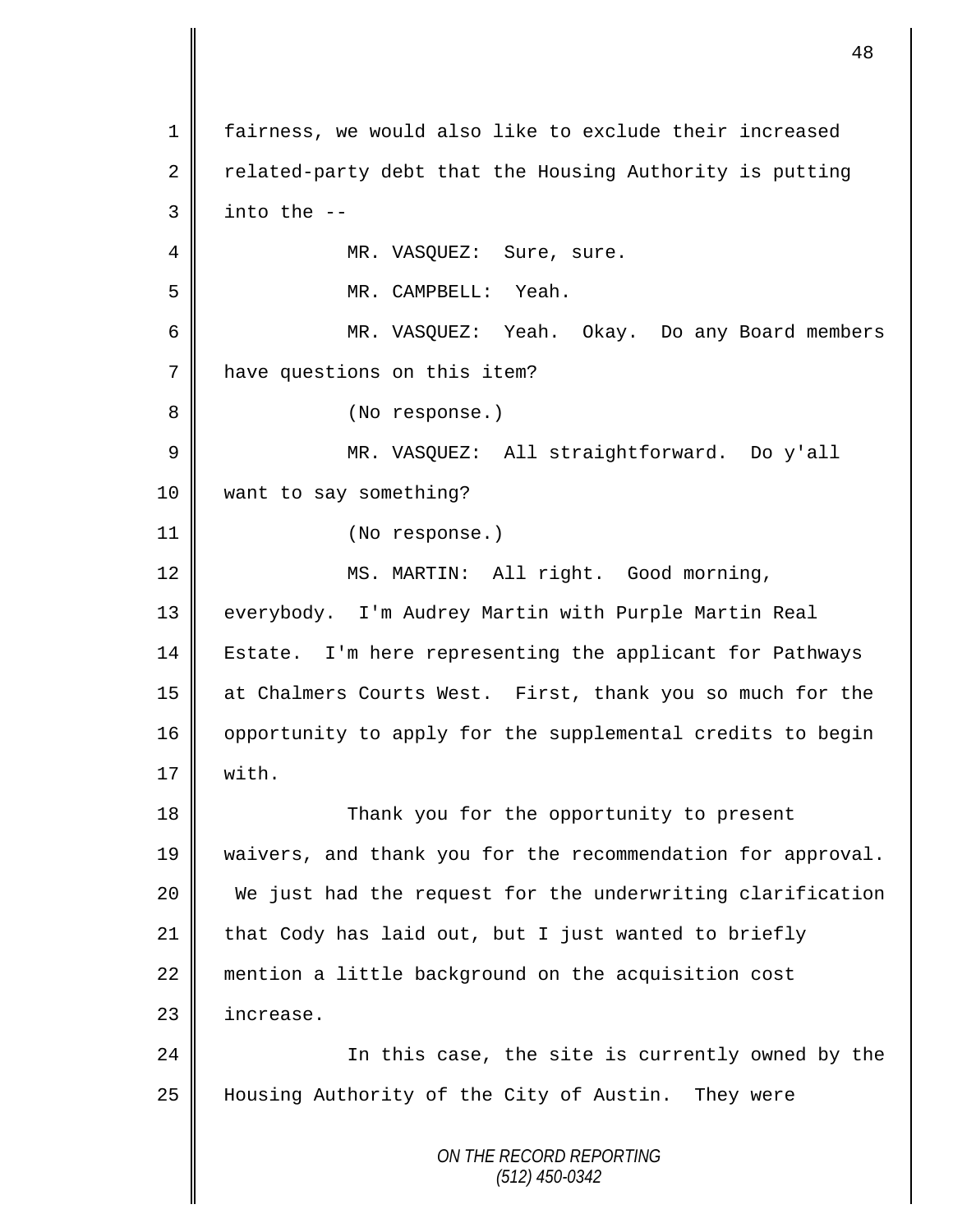1 proposing to have an acquisition cost to the partnership  $2 \parallel$  that will own this transaction of \$5 million at original 3 application.

4 || We had an appraisal saying the land was worth  $5 \parallel$  \$12 million, and then leading up to closing, the investor 6 got their own appraisal. It appraised for \$10 million. 7  $\parallel$  That caused an issue with the Investors Tax Council. They 8 came back and required the applicant to increase the 9 acquisition cost, because there was a couple of issues, 10 mostly that the -- clearing the land or selling it to the 11 partnership at below-market can be considered a grant, 12 which has some tax consequences to the partnership.

13 || So anyway, it was a requirement of the investor. 14 It wasn't something that the applicant just did to get 15 || additional proceeds. So I wanted to make that clear. And 16 then again, as Cody mentioned, the Austin Affordable 17 Housing Corporation, the affiliate, increased their loan, 18 actual cash at closing, to the deal, that offset about 70 19 percent of that increase.

20 || So anyway, those are all my remarks. I'm here 21  $\parallel$  to answer any questions if you have them.

22 MR. VASQUEZ: Okay. Do you believe that the 23 | increased construction costs will cover the increased 24 | supplemental request?

25 || MS. MARTIN: Yes. I think our increase --

*ON THE RECORD REPORTING (512) 450-0342*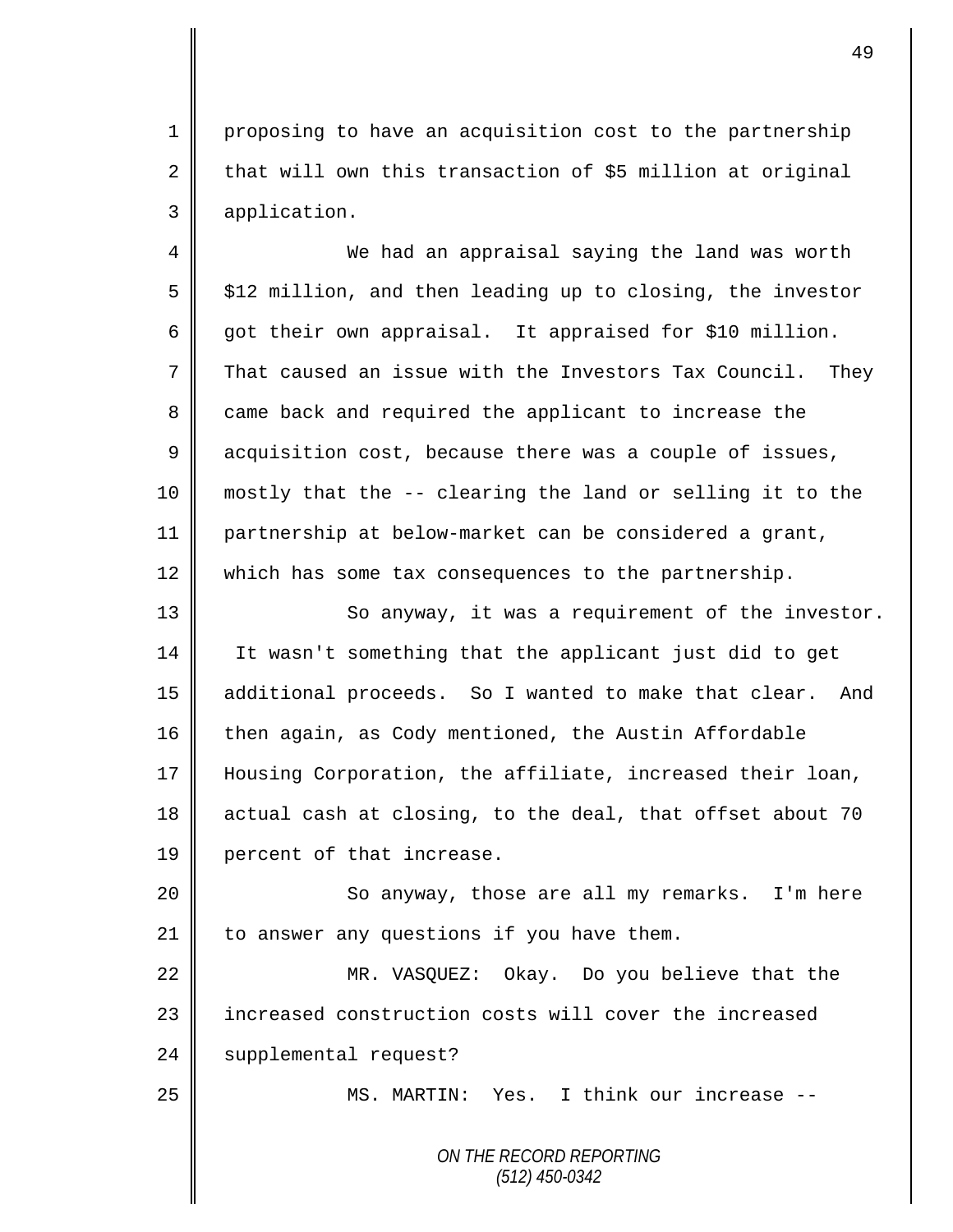|             | 50                                                          |  |
|-------------|-------------------------------------------------------------|--|
| 1           | MR. VASQUEZ: So it's not just -- I'm just                   |  |
| 2           | saying it's not just land that's --                         |  |
| 3           | MS. MARTIN: Right.                                          |  |
| 4           | MR. VASQUEZ: -- increased?                                  |  |
| 5           | MS. MARTIN: Right. Well -- and also,                        |  |
| 6           | importantly, the acquisition cost is outside of eligible    |  |
| 7           | basis, which is the figure that is -- helps you calculate   |  |
| 8           | the tax credits. So it's a non-basis item anyway. Our tax   |  |
| $\mathsf 9$ | credit request is not at all tied to the acquisition cost.  |  |
| 10          | That cost is not included in eligible basis.                |  |
| 11          | MR. VASQUEZ: Okay. Great. Thanks. Any other                 |  |
| 12          | questions for Ms. Martin?                                   |  |
| 13          | (No response.)                                              |  |
| 14          | MR. VASQUEZ: Would anyone care to make a motion             |  |
| 15          | on Item 7(c) on the agenda?                                 |  |
| 16          | MR. BRADEN: Mr. Chair, I move that the Board                |  |
| 17          | grant the waiver of 10 TAC 11.1003(b) regarding the maximum |  |
| 18          | supplemental request limit for Pathways at Chalmers Courts  |  |
| 19          | West, but exclude the increase to acquisition costs         |  |
| 20          | representing on the supplemental credit request for reasons |  |
| 21          | contained in the Board action request on this item.         |  |
| 22          | MR. VASQUEZ: Great. Everyone caught that? And               |  |
| 23          | the motion made by Mr. Braden. Is there a second?           |  |
| 24          | MR. MARCHANT: Second.                                       |  |
| 25          | MR. VASQUEZ: Seconded by Mr. Marchant. Any                  |  |
|             | ON THE RECORD REPORTING<br>$(512)$ 450-0342                 |  |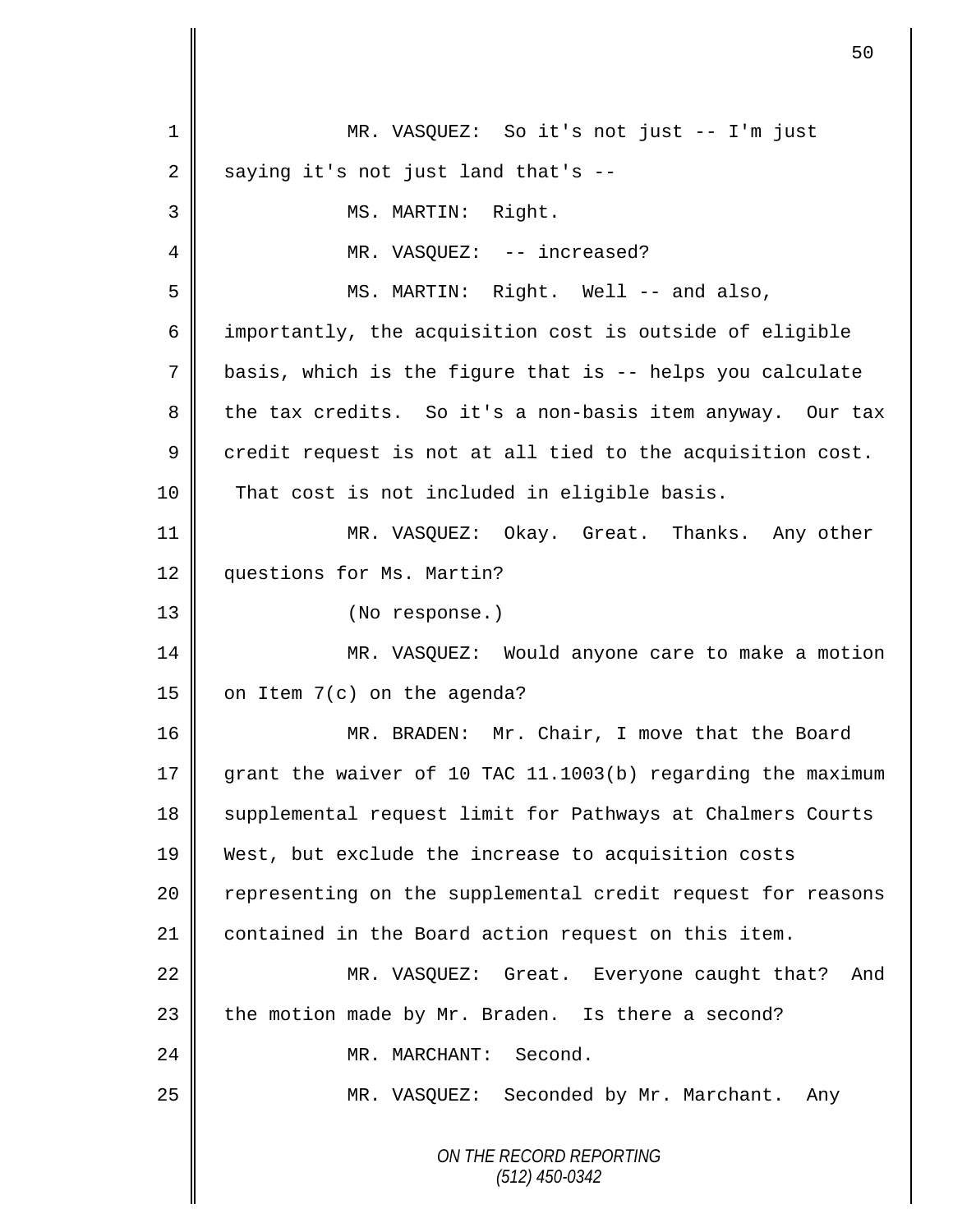*ON THE RECORD REPORTING (512) 450-0342* 1 further comment? 2 | (No response.) 3 MR. VASQUEZ: All those in favor, say aye. 4 || (A chorus of ayes.) 5 || MR. VASQUEZ: Any opposed? 6 (No response.) 7 || MR. VASQUEZ: Hearing none, the motion carries. 8 || MR. MARCHANT: Just a question, Mr. Chairman. 9 | MR. VASQUEZ: Certainly. 10 MR. MARCHANT: How many units are in this 11 project? 12 MR. CAMPBELL: Oh, that's a great question. If 13 you'll give me just one second, I believe I have that. 14 MR. BRADEN: This current one, we just approved? 15 You said 156. 16 MR. CAMPBELL: It's 156. Yes, sir. 17 || MR. MARCHANT: Ten million dollars land cost on 18 156 units? 19 || MR. CAMPBELL: Yes, sir. 20 MR. VASQUEZ: In Austin. 21 MR. CAMPBELL: In Austin. The cool East Austin  $22 \parallel$  area. 23 MR. VASQUEZ: Okay. Item 7(d), Presentation, 24 discussion, and possible action regarding a waiver of 10 25  $\parallel$  TAC Section 11.1003(b) -- again -- of the 2022 QAP relating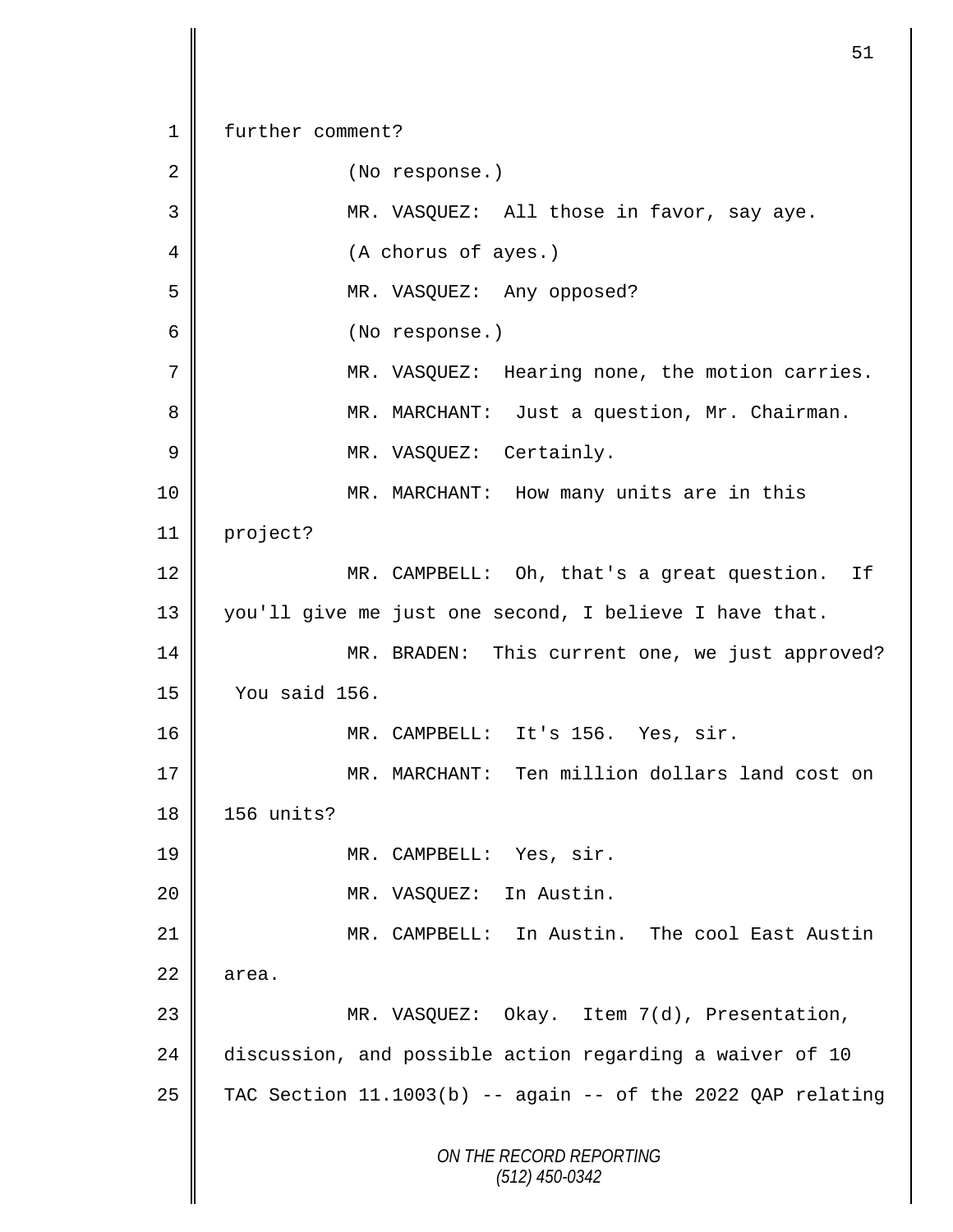| $\mathbf{1}$ | to Maximum Supplemental Request Limit, this time for          |  |  |  |
|--------------|---------------------------------------------------------------|--|--|--|
| 2            | Telephone Road Elderly, Project 19077, in Houston.            |  |  |  |
| 3            | MR. CAMPBELL: Great. So like I said, this item                |  |  |  |
| 4            | is substantially similar to the previous one, so instead of   |  |  |  |
| 5            | repeating all the speaking notes, I'll kind of give you the   |  |  |  |
| 6            | short run.                                                    |  |  |  |
| 7            | So this is a 200-unit development in Houston.                 |  |  |  |
| 8            | It is, again, an identity-of-interest transaction.<br>The     |  |  |  |
| 9            | Housing Authority of the City of Houston is on both sides     |  |  |  |
| 10           | of the transaction. Based on the 7 percent supplemental       |  |  |  |
| 11           | credit allocation limit in the QAP, the limit for             |  |  |  |
| 12           | supplemental credits for this development would be 136,000,   |  |  |  |
| 13           | as the original allocation was \$1.9 million.                 |  |  |  |
| 14           | The applicant has submitted a waiver request to               |  |  |  |
| 15           | allow for a supplemental award of \$291,150, which again is   |  |  |  |
| 16           | 15 percent, in order to guarantee that the development        |  |  |  |
| 17           | remains feasible. Once again, most of the cost increases      |  |  |  |
| 18           | reported by the applicant are typical of other similar        |  |  |  |
| 19           | requests seen during the round, and relate to increased       |  |  |  |
| 20           | labor and materials costs related to the pandemic.            |  |  |  |
| 21           | Once again, there is an increase in acquisition               |  |  |  |
| 22           | This time it is to the tune of \$9 million from the<br>costs. |  |  |  |
| 23           | original application, and once again, the City of Houston     |  |  |  |
| 24           | is on both sides of the transaction.                          |  |  |  |
| 25           | The increased acquisition costs are accompanied               |  |  |  |
|              | ON THE RECORD REPORTING<br>$(512)$ 450-0342                   |  |  |  |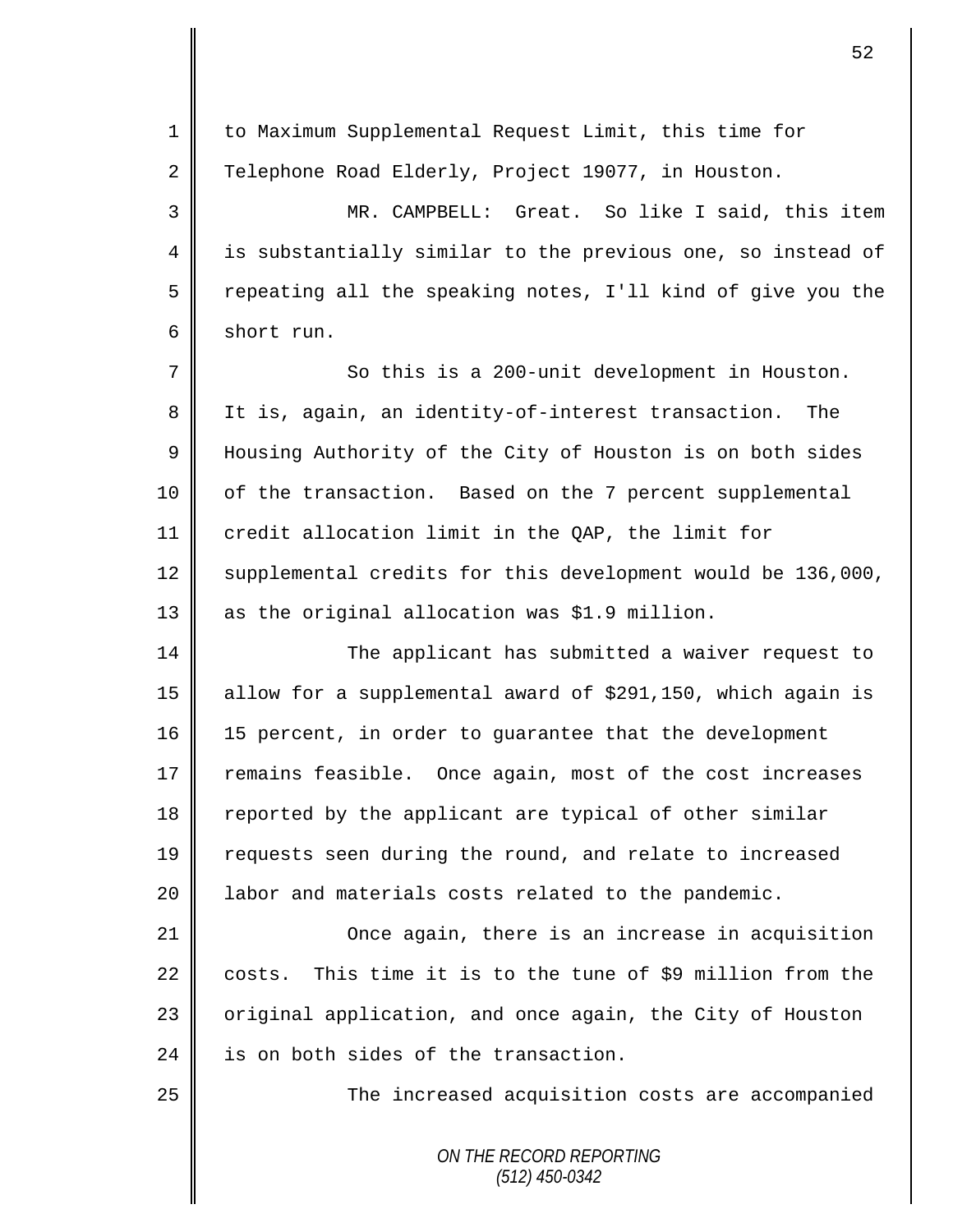1 || in this case by an increase of related-party debt which is 2 sufficient to cover the \$9 million, but staff was unable to  $3 \parallel$  confirm that this increase in acquisition costs is outside 4 the owner's control or related to the COVID pandemic.

5 So once again, we are recommending that the 6  $\parallel$  increase in acquisition costs and the increase in related-7 party debt be excluded from our underwriting whenever we 8 are calculating their supplemental credits. This request 9 also includes approximately \$3.5 million in costs related 10 | to mold remediation.

11 | Staff is similarly unable to determine that 12 these costs are related to the COVID pandemic and 13 Tecommends that these costs be excluded during the 14 underwriting process. Once again, granting this waiver is 15 | not an approval of funding.

16 || The supplemental request will still be required 17 to meet all program and underwriting requirements and staff 18 may identify additional cost increases which either do not 19 appear to meet the intention of Subchapter F or are not 20 || addressed in the applicant's stated reasoning for seeking a 21 | waiver.

22 || Identified costs may be excluded by staff from 23 | consideration, and if we come across anything that we can't 24  $\parallel$  resolve with the applicant, we may bring it back to the 25 Board at a future meeting for guidance. Aside from these

> *ON THE RECORD REPORTING (512) 450-0342*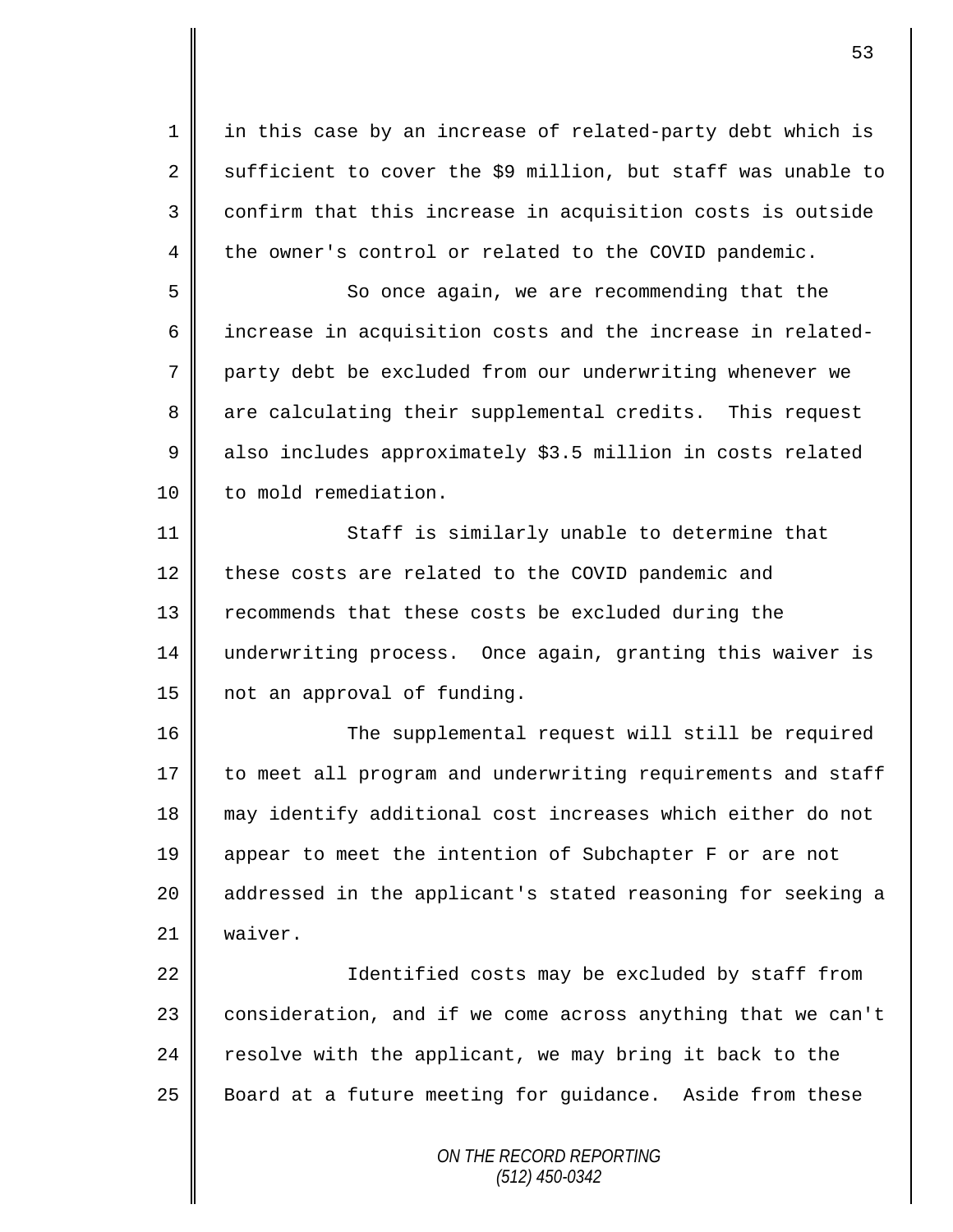*ON THE RECORD REPORTING* 1 exclusions, once again, the increased acquisition cost, but  $2 \parallel$  also in this case, the increase mold remediation costs or  $3 \parallel$  \$3.5 million, staff does recommend that the Board grant the 4 waiver. 5 MR. VASQUEZ: So again, the land acquisition, 6 we're putting aside. That's not truly a part of this  $--$ 7 | MR. CAMPBELL: Yes, sir. 8 || MR. VASQUEZ: -- the request for the --9 || MR. CAMPBELL: Yes, sir. 10 || MR. VASQUEZ: -- supplemental --11 MR. CAMPBELL: That is staff's -- 12 || MR. VASQUEZ: -- credits? 13 || MR. CAMPBELL: -- recommendation. Yes, sir. 14 MR. VASQUEZ: But I thought at the beginning of 15 | this, it's a supplemental request due to COVID-related 16 issues like supply chain issues that we've been seeing 17 across the board? 18 MR. CAMPBELL: Yes, sir. Yes, sir. 19 MR. VASQUEZ: Yet the write-up talks about this 20 **being substantially for mold remediation.** 21 MR. CAMPBELL: That is a very big part of the  $22$  request. 23 MR. VASQUEZ: How is that COVID-related? Or 24  $\parallel$  should I -- looks like we have some speakers. I can ask  $25$  | them that question.

54

*(512) 450-0342*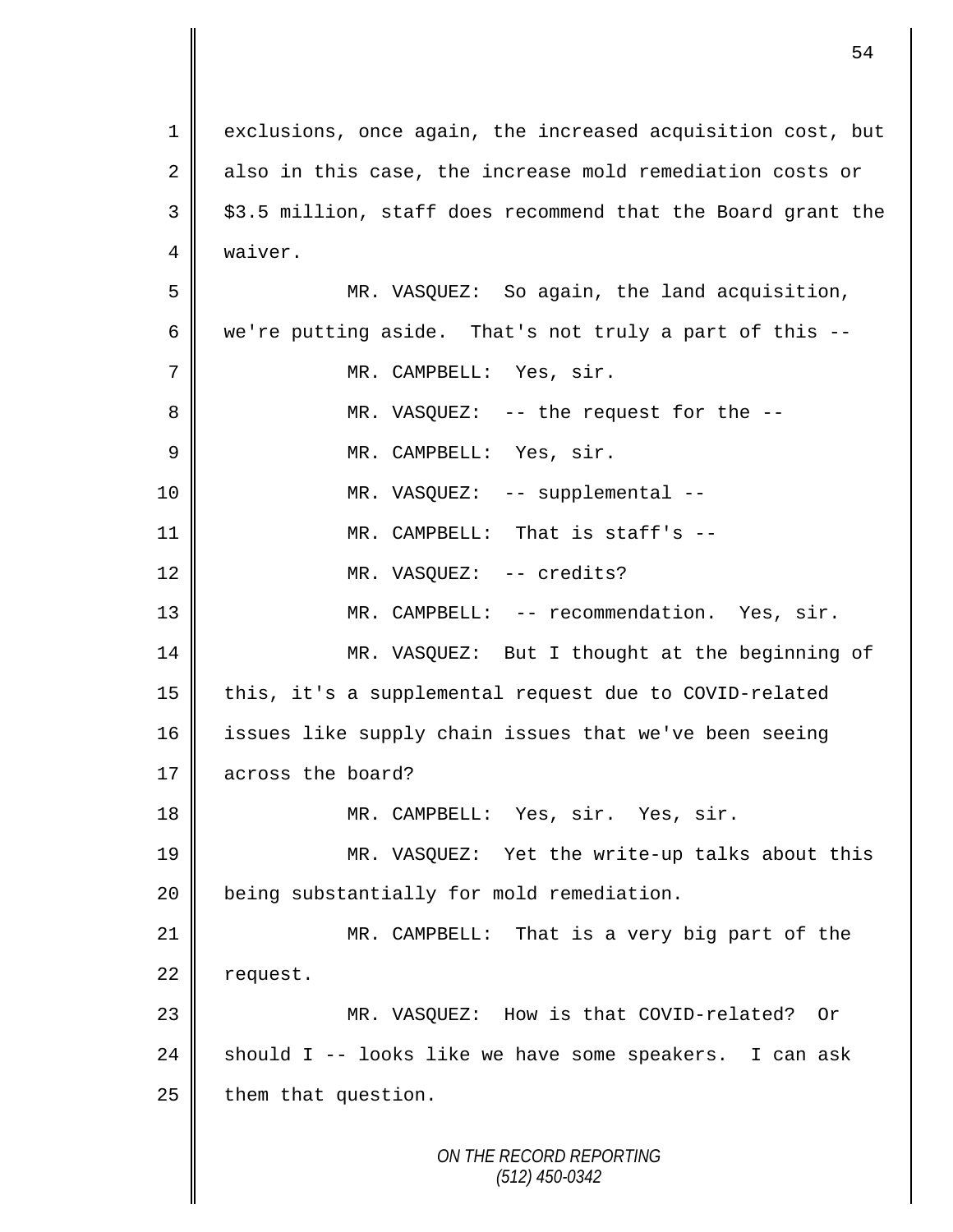*ON THE RECORD REPORTING (512) 450-0342* 1 || MR. CAMPBELL: Sure, sure, sure. Right. 2 MR. VASQUEZ: Okay. But --3 MR. CAMPBELL: But staff is actually 4 Tecommending the exclusion of the mold remediation costs on  $5 \parallel$  that basis, that they are unrelated to COVID. 6 MR. VASQUEZ: Okay. So the -- excluding the 7 acquisition costs, we're excluding the increased mold 8 | remediation? 9 MR. CAMPBELL: And we're -- increase -- we're 10 excluded the increased --11 || MR. VASQUEZ: And --12 || MR. CAMPBELL: -- seller debt in the property. 13 Yes, sir. 14 MR. VASQUEZ: So the rest of -- what's out there 15 | to support, then, the increase in the supplemental request? 16 | MR. CAMPBELL: Construction and labor, which is  $17 \parallel$  going up. 18 MR. VASQUEZ: So there's still all of that --19 || MR. CAMPBELL: Yes, sir. 20 || MR. VASQUEZ: -- that we've been considering  $21$  | for  $-$ 22 || MR. CAMPBELL: Yes, sir. 23 || MR. VASQUEZ: -- everybody else? 24 || MR. CAMPBELL: Yes, sir. 25 MR. VASQUEZ: Okay. Thanks for the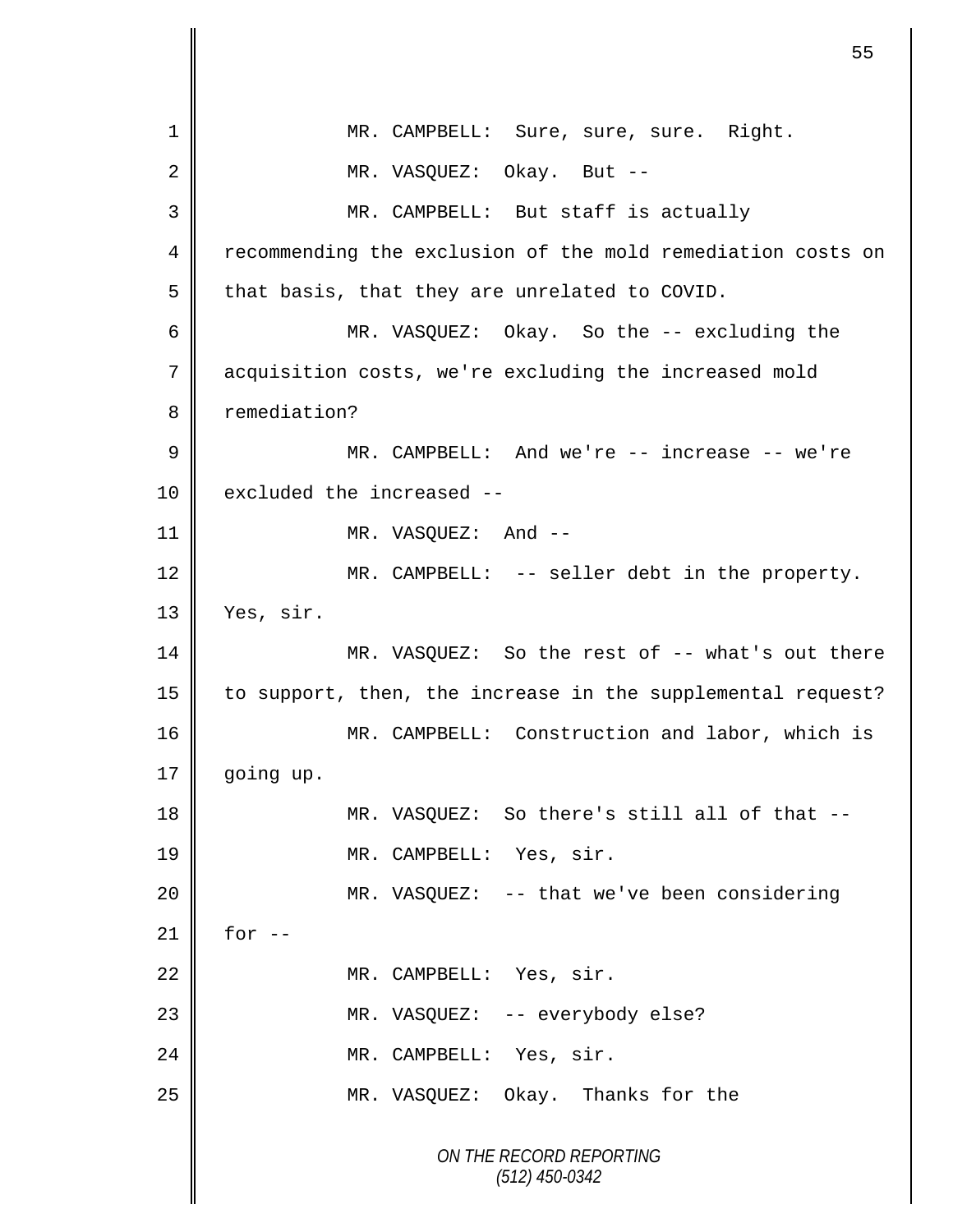*ON THE RECORD REPORTING (512) 450-0342* 1 clarification. 2 MR. CAMPBELL: Of course. 3 MR. VASQUEZ: And Board members have questions 4 for Mr. Campbell? 5 (No response.) 6 MR. VASQUEZ: Just trying to read the room 7 before we open it up for -- actually, I would like to hear 8 from, I believe, a new face in the crowd. Does -- would 9 anyone like to say hello and introduce themselves, besides 10 Audrey? 11 MR. WILLIAMS: Good morning. My name is James 12 Williams, Senior Community Development Coordinator for the 13 Houston Housing Authority. The Board of Commissioners and 14 the interim CEO, Mark Thiele, thanks you for considering 15  $\parallel$  this waiver request this morning. 16 We have our -- Ms. Martin here today to go into 17 some details to explain some of the fiscal-related items, 18  $\parallel$  and if there's something that she can't answer, I'd be more 19 than willing to comment. But thank you very much for 20 consideration of this request. 21 MR. VASQUEZ: Great. Thanks for coming in 22  $\parallel$  today. Ms. Martin, I don't believe that any additional 23 || input is necessary. The staff recommends to grant the 24 waiver, again excluding all these non-related costs, non-25 COVID costs, but based on the other allowable increased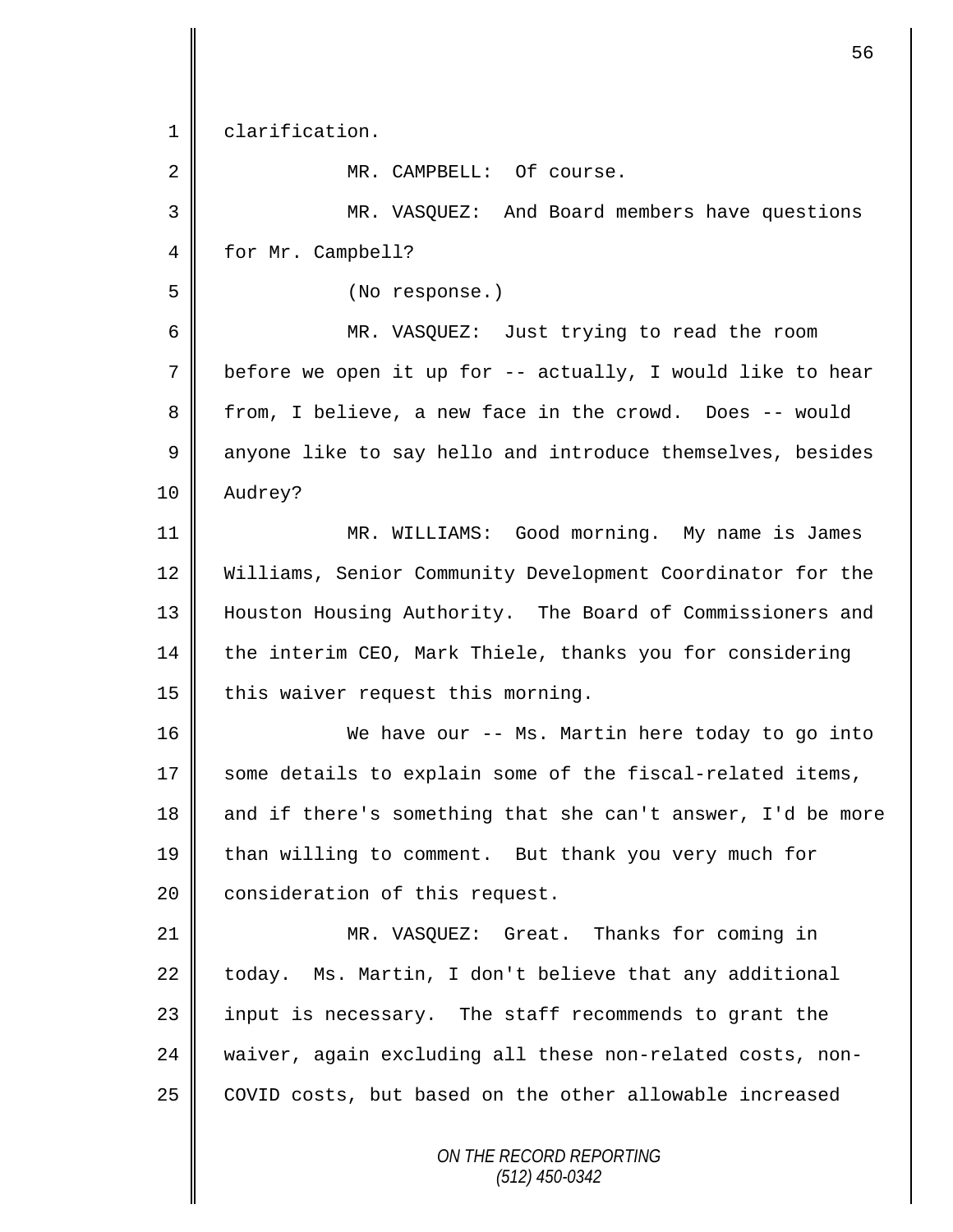*ON THE RECORD REPORTING (512) 450-0342* 1 costs. 2 Would any Board member care to make a motion on  $3 \parallel$  Item  $7(d)?$ 4 MR. BATCH: Mr. Chairman, I move that the Board 5 grant the waiver regarding the maximum supplemental request 6  $\parallel$  limit for the Telephone Road Elderly, but exclude the 7 increased acquisition costs and costs associated with mold 8 Team remediation, represented on the supplemental credit 9 request, for the reasons contained in the Board action 10 | request on this item. 11 MR. VASQUEZ: Great. Motion made by Mr. Batch. 12 Is there a second? 13 MR. THOMAS: I'll second, Mr. Chairman. 14 MR. VASQUEZ: Seconded by Mr. Thomas. Any 15 | further discussion? 16 || (No response.) 17 || MR. VASQUEZ: All those in favor, say aye. 18 || (A chorus of ayes.) 19 MR. VASQUEZ: Okay. Motion carries. And again, 20 just to clarify, that was approving the request for 21 additional amount. It's still subject to underwriting and  $22$  all our  $-$ 23 MR. CAMPBELL: Yes, sir. Yes, sir. 24 MR. VASQUEZ: All right. Great. Thank y'all. 25 Moving right along, 7(e), Presentation, discussion, and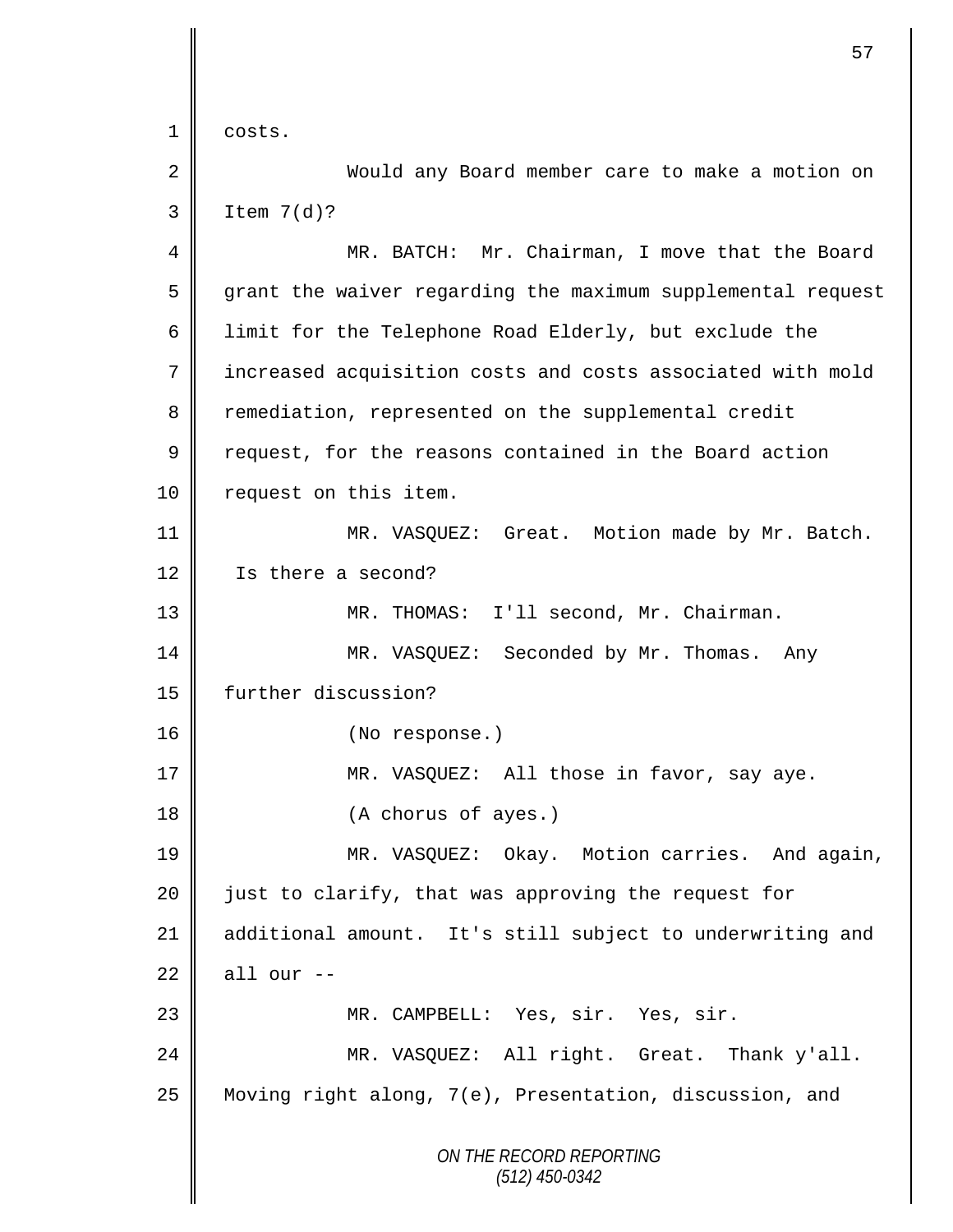*ON THE RECORD REPORTING* 1 possible action regarding the same thing as the last two -- 2  $\parallel$  for Supplemental Housing Tax Credits for -- it's the same  $3$  thing. 4 Why is this extra words? 5 || MR. CAMPBELL: Sure. 6 MR. VASQUEZ: Okay. Go ahead. 7 MR. CAMPBELL: So once again, this is 8 Substantially similar to the last two, except that we have 9 grouped 11 remaining waiver request all together on this 10 || one item so you can vote on all these together and we can 11 | move along. 12 The reason that these items are being presented 13 | together is that staff finds them to be substantially 14 similar to one another, and unlike the previous two, at  $15$  | this point in time, we have not identified individual costs 16 which are being recommended for exclusion or for further 17 discussion. 18 || So again, 11.1003(b) establishes that a 19 Supplemental allocation of credits may not be more than 20 7 percent of the initial allocation. The 11 developments 21 included in this item have reported cost increases and have 22  $\parallel$  requested waivers to be allowed between 8.19 percent and 15 23 | percent of their original allocation. 24 The chart in your Board materials -- it's in the 25 Board action request -- lists these 11 developments and the

*(512) 450-0342*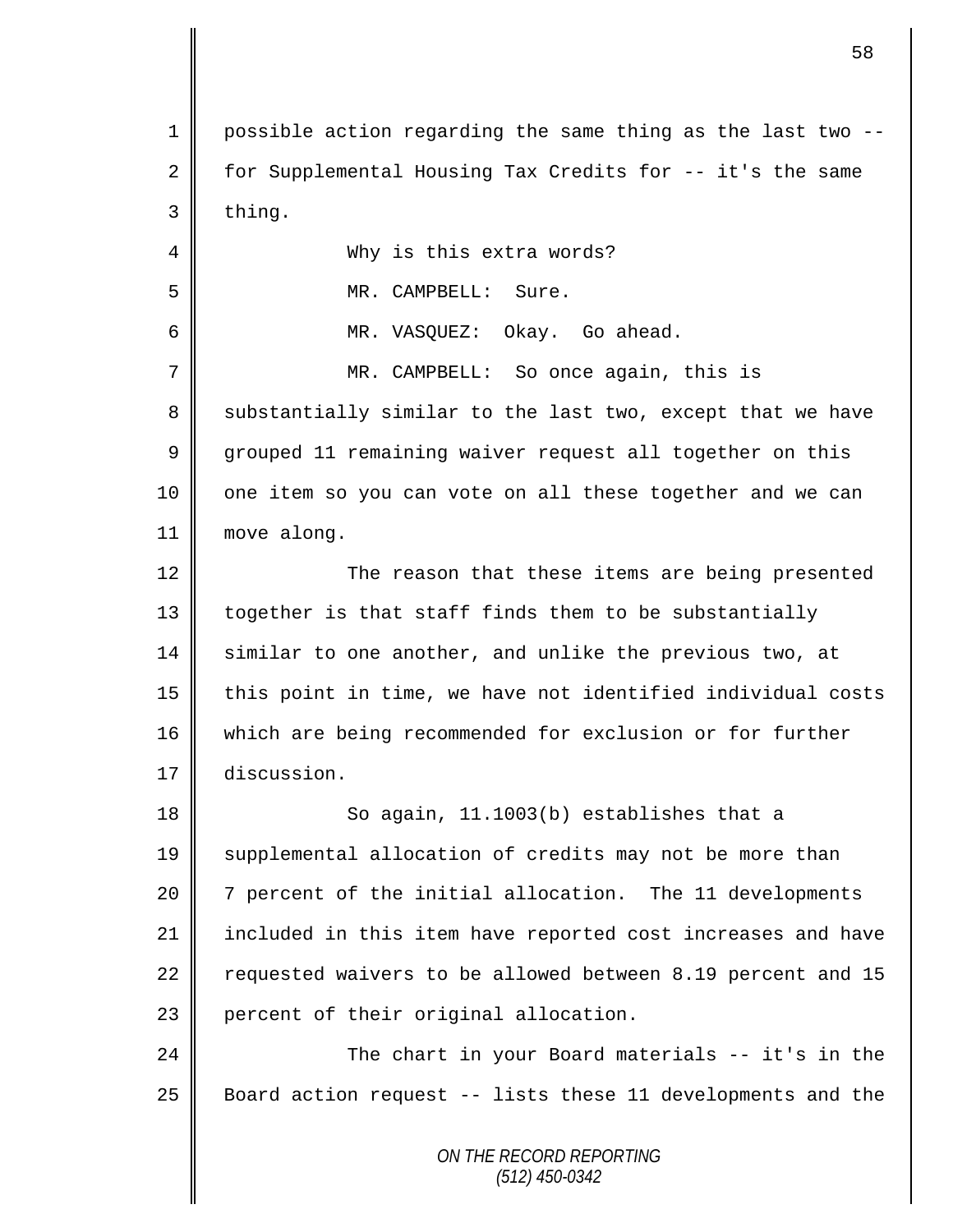1 percent of the original allocation being requested. The 2 cost increases reported by the applicants are, once again,  $3 \parallel$  typical of what we've seen so far in this round, and they 4 relate to increases in materials and labor costs related to  $5 \parallel$  the COVID-19 pandemic.

6 || Once again, as with the two previous items, 7 granting these waivers is not an approval of funding. The 8 || supplemental credit request will still be required to meet 9 all program and underwriting requirements.

10 || And again, staff may identify cost increases 11 which either do not appear to meet the intention of 12 Subchapter F, are not addressed in the applicants' stated 13 Teasoning for seeking a waiver or otherwise require 14 additional evaluation.

15 || And if we identify any of these costs, we will  $\parallel$  take a look at them on a one-on-one basis, try to resolve  $\parallel$  them with the applicant, and if we're unable to do that, we may be bringing them back to the Board for final decision.

20 || Staff recommends that the Board grant these 21 waivers related to supplemental credit requests for these 22 developments.

19

23 MR. VASQUEZ: Okay. If we approve this, again, 24 all of the 11 subject underwriting and et cetera, what  $25$  would that bring the total request for supplemental  $-$ 

> *ON THE RECORD REPORTING (512) 450-0342*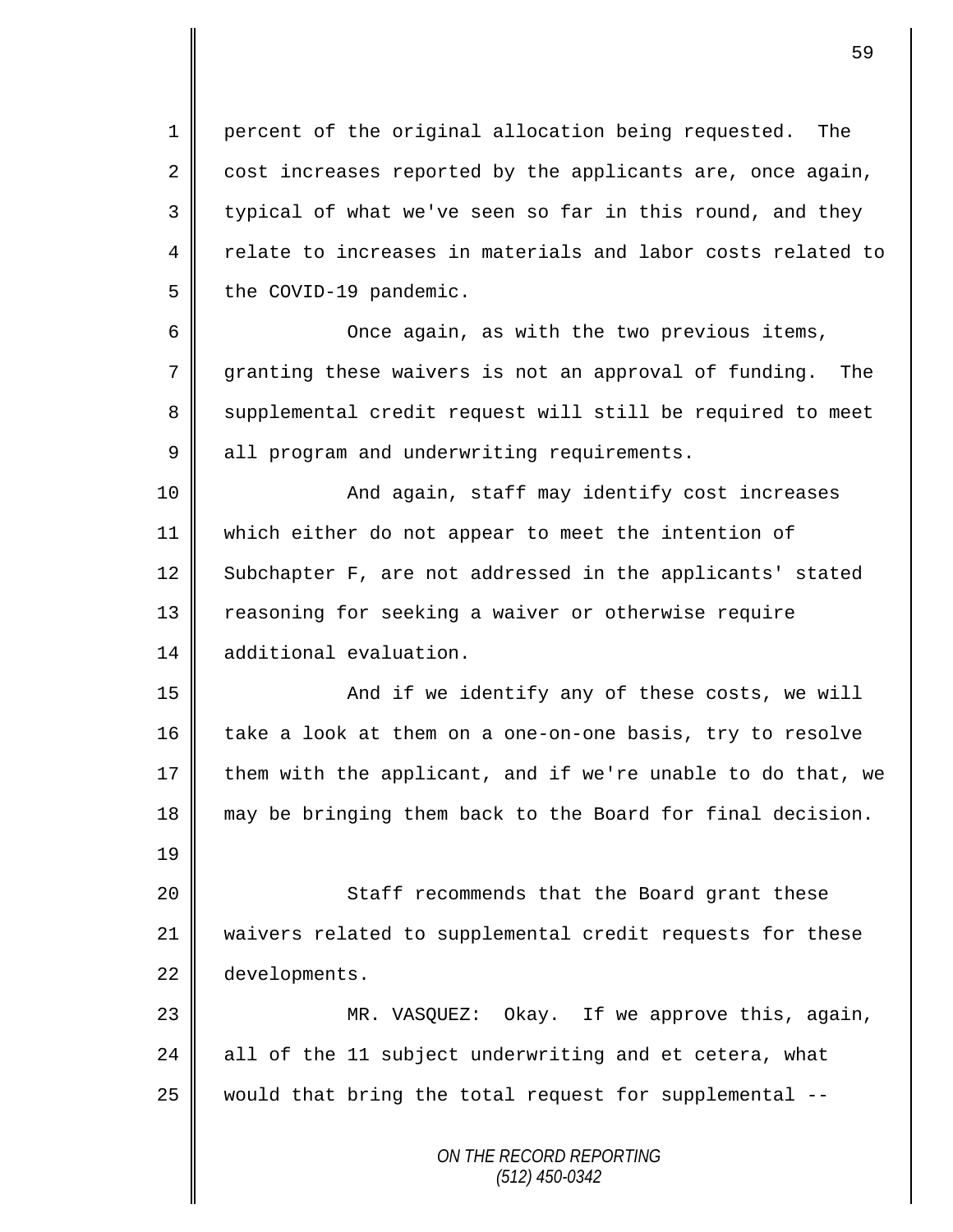|                | 60                                                          |  |
|----------------|-------------------------------------------------------------|--|
|                |                                                             |  |
| $\mathbf 1$    | MR. CAMPBELL: It's --                                       |  |
| 2              | MR. VASQUEZ: -- credits to?                                 |  |
| 3              | MR. CAMPBELL: -- right at 3.9 million at this               |  |
| 4              | point.                                                      |  |
| 5              | MR. VASQUEZ: Okay.                                          |  |
| 6              | MR. BRADEN: Total?                                          |  |
| $\overline{7}$ | MR. VASQUEZ: Total?                                         |  |
| 8              | MR. CAMPBELL: Total. Yes, sir.                              |  |
| $\overline{9}$ | MR. VASQUEZ: Okay.                                          |  |
| 10             | MR. CAMPBELL: And that's before underwritings               |  |
| 11             | that is at this point the highest it could be.              |  |
| 12             | MR. VASQUEZ: Great. Okay. Does anyone have                  |  |
| 13             | any more questions for Mr. Campbell? I guess I have one.    |  |
| 14             | Are we able to approve these by just carving                |  |
| 15             | out -- not approving anything in El Paso?                   |  |
| 16             | (Laughter.)                                                 |  |
| 17             | MR. VASQUEZ: It's a rhetorical question. Okay.              |  |
| 18             | All right. Okay. Is anyone speaking against this --         |  |
| 19             | okay. All right. The Board Chair would entertain a motion   |  |
| 20             | on Item 7(e) of the agenda.                                 |  |
| 21             | MR. MARCHANT: Mr. Chairman, I move that the                 |  |
| 22             | Board grant the waiver of 10 TAC 11.1003(b) regarding the   |  |
| 23             | maximum supplemental request limit for any of this project  |  |
| 24             | and for reasons contained in Board action request and the   |  |
| 25             | associated individual Board actions requested on this item. |  |
|                | ON THE RECORD REPORTING<br>$(512)$ 450-0342                 |  |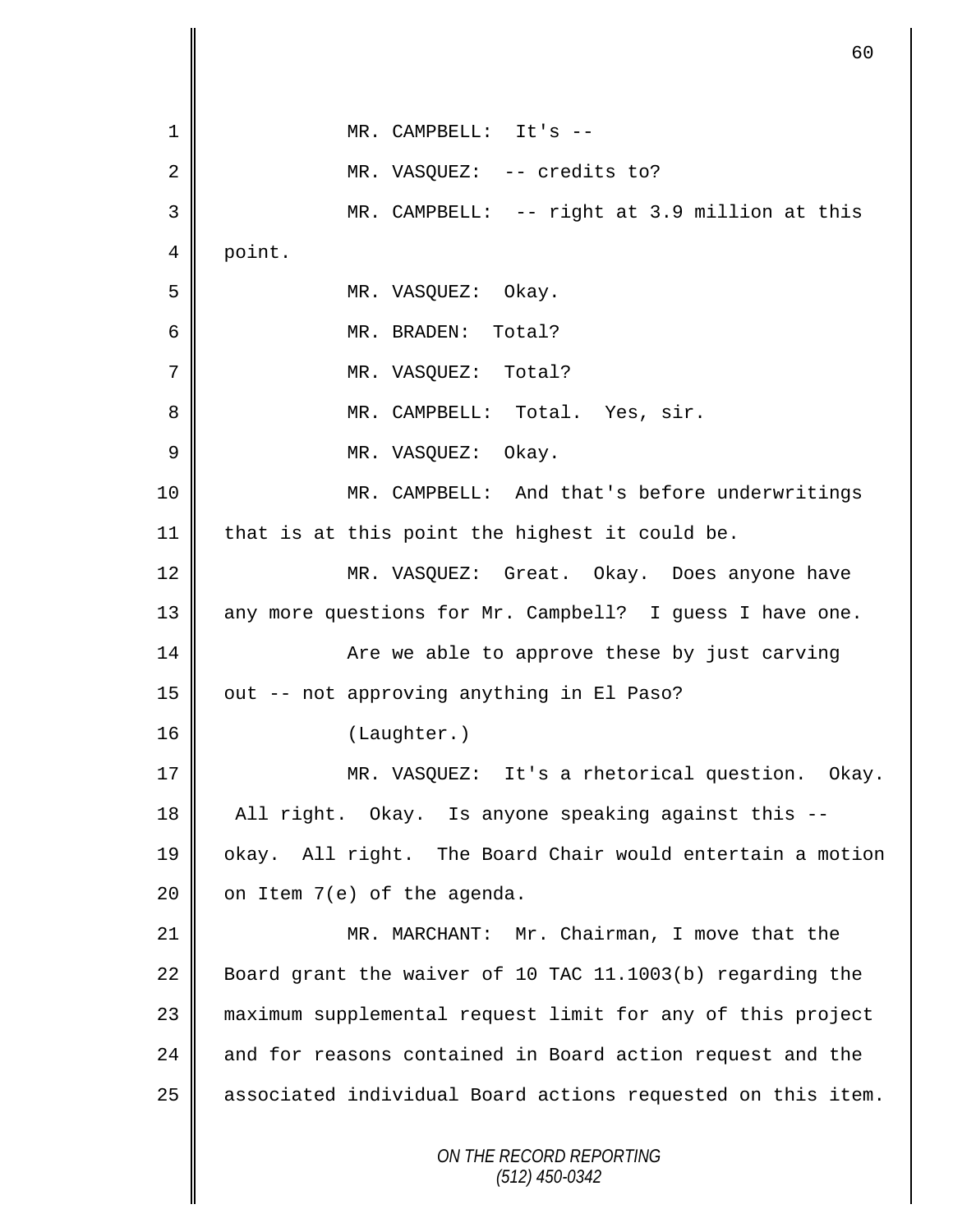*ON THE RECORD REPORTING (512) 450-0342* 1 MR. VASQUEZ: Great. Thank you. Motion made by 2 Mr. Marchant. Is there a second? 3 MR. BRADEN: Just as a point of clarity, you 4 mean all of the 11? Right, Mr. Marchant? 5 || MR. MARCHANT: Yep. 6 MR. BRADEN: Second. 7 MR. MARCHANT: I didn't read it very well. 8 MR. BRADEN: Second. 9 || MR. VASQUEZ: Motion made by Mr. Marchant for 10 approving all, as requested in the Board action request. 11 Seconded by Mr. Braden. All those in favor, say aye. 12 (A chorus of ayes.) 13 || MR. VASQUEZ: Any opposed? 14 || (No response.) 15 MR. VASQUEZ: Hearing none, the motion carries. 16 | 7(f) is slightly different. Do I need to read this? 17 Presentation, discussion, and possible action regarding 18 approval of Supplemental Housing Tax Credit requests for 19 the 2022 Competitive Housing Tax Credit Application Round. 20 MR. CAMPBELL: Yes, sir. So unlike the last  $21$  three items, this is actually an approval for funding. So 22 it is just a little bit different than what we've just 23 | heard. The next item on your agenda is Presentation, 24 discussion, and possible action regarding approval of 25 Supplemental Housing Tax Credit requests for the 2022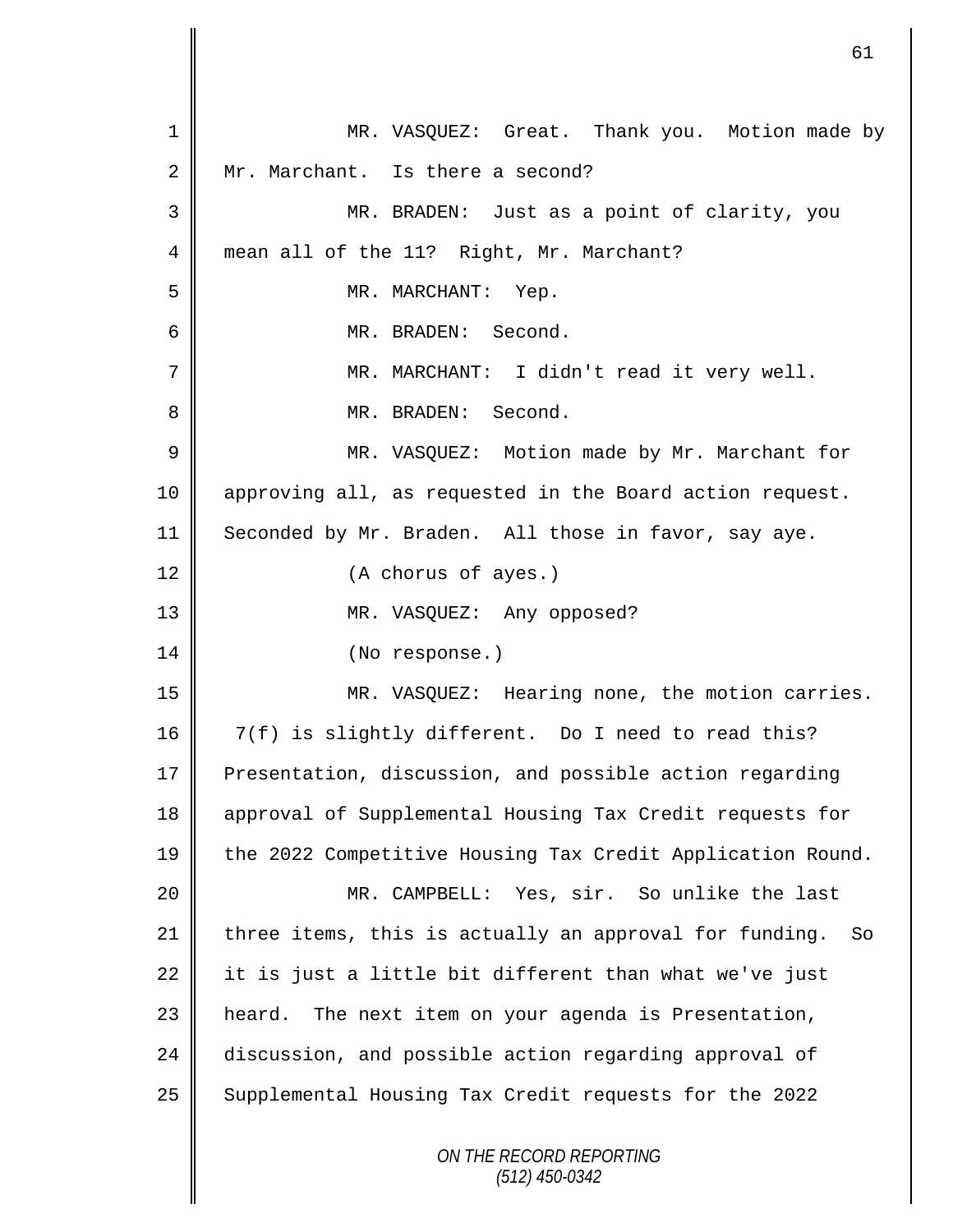*ON THE RECORD REPORTING* 1 Competitive Housing Tax Credit Application Round. 2 | Cone minor correction that I need to read into 3 the record for this item: On the front page of your Board 4 action request, File No. 19330 should be called Avanti 5 Legacy at Emerald Point, and 19331 should be called Avanti 6 at Emerald Point. 7 You may see where the confusion has come from. 8 The important number is the file numbers. The award  $9 \parallel$  amounts, the addresses, all of those things are still 10 | correct. It's just the development name. 11  $\parallel$  This item includes 23 recommendations for award, 12  $\parallel$  22 of which have not requested a waiver of the 7 percent 13 cap, and one of which was granted a waiver of the cap at 14 the January Board meeting, so the waiver that you approved 15 then is included in these awards. 16 The total of these recommendations is 17  $\parallel$  \$1,598,741, although the amounts may be reduced through the 18 Department's underwriting process. Like the previous 19 items, Department staff may through underwriting identify 20 | individual costs which do not appear to meet the intention 21 of the supplemental credits, and we'll evaluate those on a  $22$  case-by-case basis. 23 || Included in your Board as attachments to this 24  $\parallel$  item are two separate reports. The first of these show the 25 | supplemental credit request being recommended for award

*(512) 450-0342*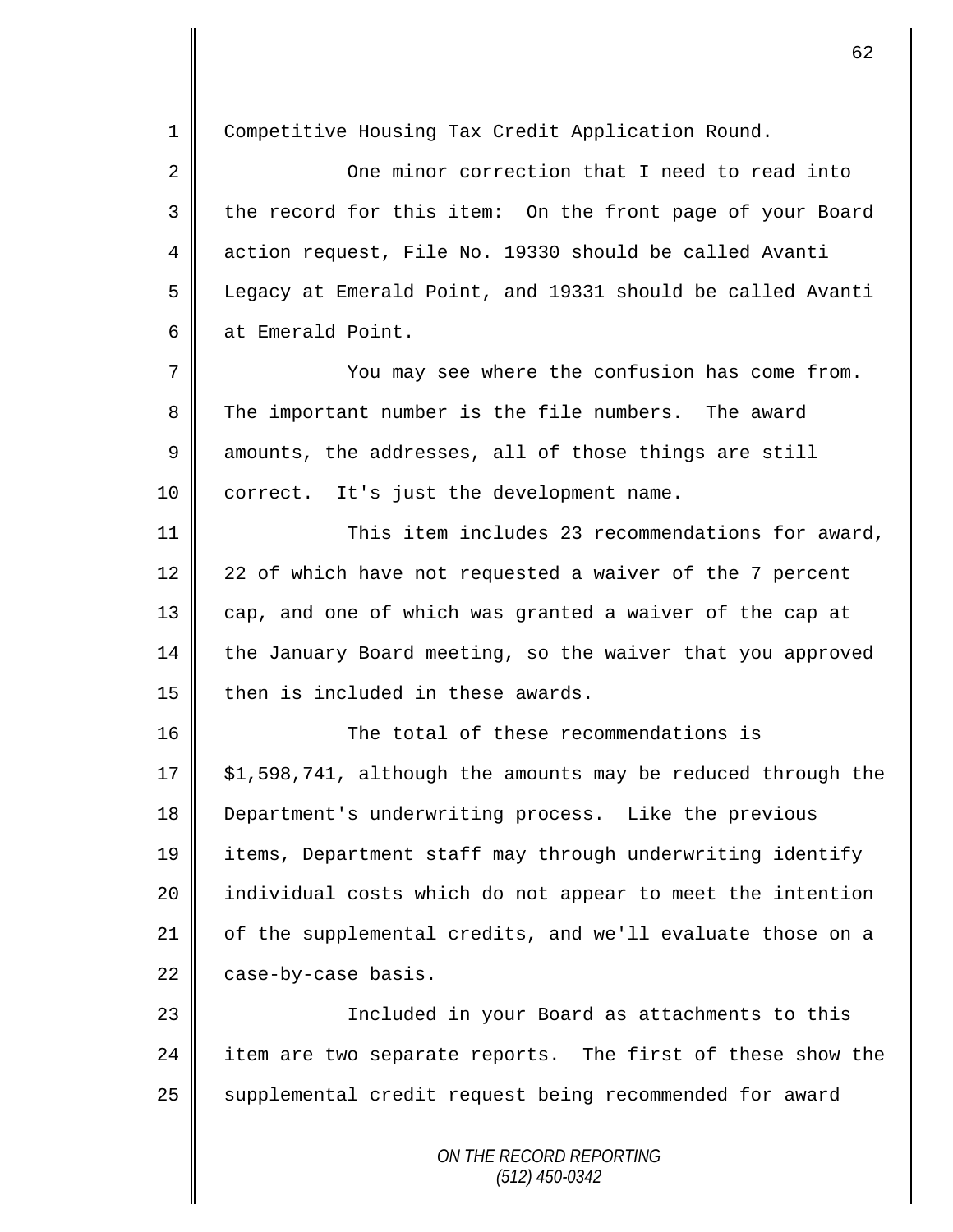| $\mathbf{1}$ | today. The second shows all active requests for             |  |  |  |
|--------------|-------------------------------------------------------------|--|--|--|
| 2            | supplemental credits, including those which are involved in |  |  |  |
| 3            | a waiver request presented at this meeting.                 |  |  |  |
| 4            | The total amount of credits being awarded is a              |  |  |  |
| 5            | bit of a moving target, as amounts will not be finalized    |  |  |  |
| 6            | until the underwriting is complete, but the total amount of |  |  |  |
| 7            | requests is 3,962,1971, and that includes the increased     |  |  |  |
| 8            | amounts requested through waivers.                          |  |  |  |
| $\mathsf 9$  | If approved, the developments in question will              |  |  |  |
| 10           | be treated following the Department's force majeure         |  |  |  |
| 11           | procedures. This means that the development owners will     |  |  |  |
| 12           | return their previously-awarded credits and they will       |  |  |  |
| 13           | execute a new 2022 carryover allocation agreement.          |  |  |  |
| 14           | This will result in a new award in the                      |  |  |  |
| 15           | developments following the 2022 program calendar, which     |  |  |  |
| 16           | would require a placed-in-service date of December 31, 2024 |  |  |  |
| 17           | and a 10 percent test deadline of July 1, 2023. As always,  |  |  |  |
| 18           | with force majeure recommendations, the Board may impose    |  |  |  |
| 19           | deadlines that are earlier, if it so chooses.               |  |  |  |
| 20           | Staff recommends that the supplemental request              |  |  |  |
| 21           | included in this item be approved.                          |  |  |  |
| 22           | MR. VASQUEZ: Okay. So effectively we're just                |  |  |  |
| 23           | going through the administrative procedure to reset their   |  |  |  |
| 24           | clocks?                                                     |  |  |  |
| 25           | MR. CAMPBELL: Yes, sir. Yes, sir.                           |  |  |  |
|              | ON THE RECORD REPORTING<br>$(512)$ 450-0342                 |  |  |  |

 $\mathbf l$ 

║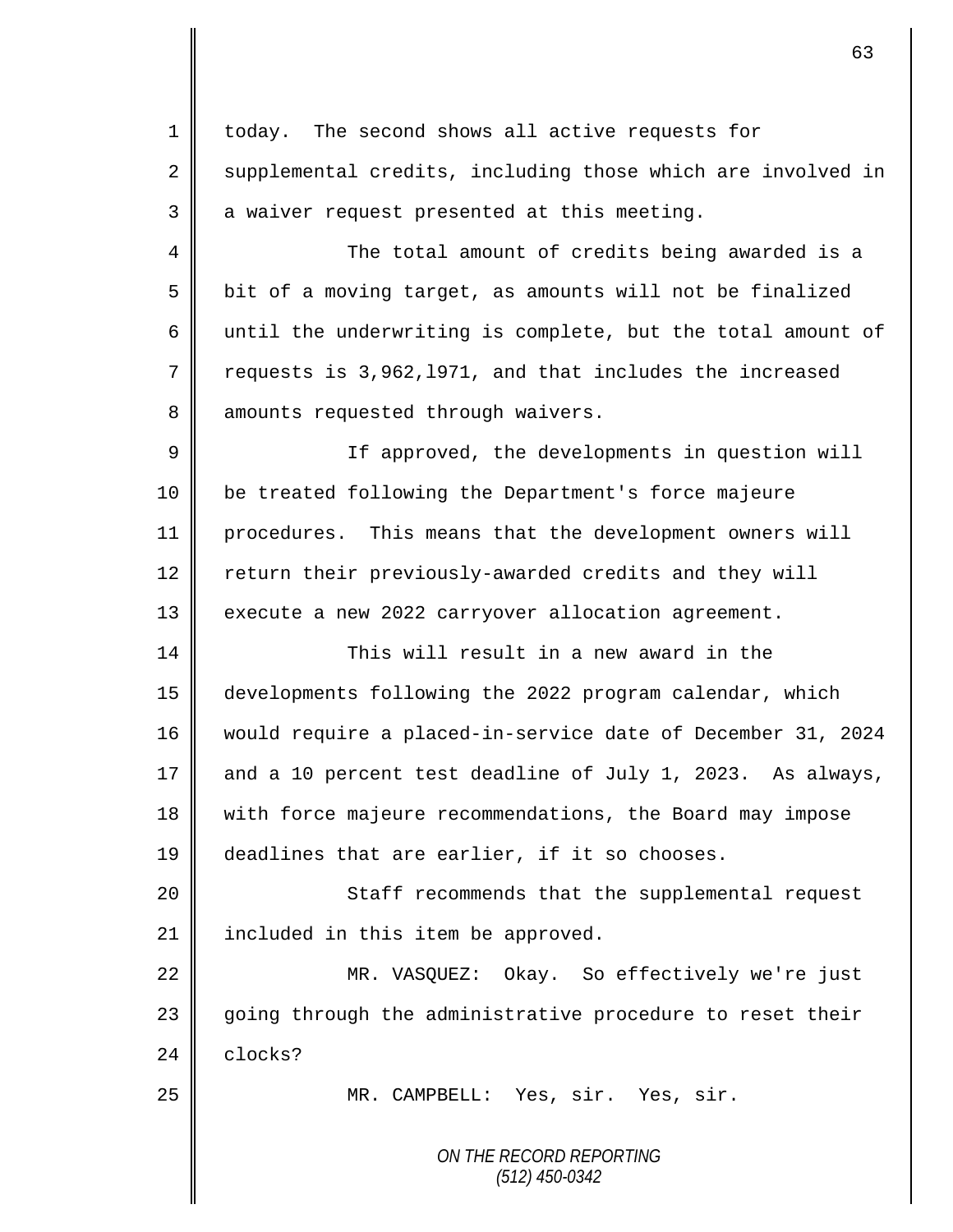*ON THE RECORD REPORTING (512) 450-0342* 1 MR. VASQUEZ: That's a good way of putting it. 2 Do any other -- do Board members have questions for Mr. 3 Campbell on this item? 4 || (No response.) 5 MR. VASQUEZ: You've been explaining very well  $6 \parallel$  today. Thank you. 7 || MR. CAMPBELL: I appreciate that. Thank you. 8 MR. VASQUEZ: Okay. In that case, and seeing  $9 \parallel$  that there's no projects on the list in El Paso, the Chair 10 | would entertain a motion on Item 7(f). 11 MR. THOMAS: Mr. Chairman, I move the Board 12 | approve the list of recommended requests for supplemental 13 housing tax credits from the 2022 State Competitive Housing 14 Credit Ceiling, subject to the conditions and limitations 15 | expressed in the Board action request on this item. 16 MR. VASQUEZ: Thank you. Motion by Mr. Thomas. 17 Is there a second? 18 NR. BATCH: Second. 19 MR. VASQUEZ: Seconded by Mr. Batch. All those 20 | in favor, say aye. 21 | (A chorus of ayes.) 22 MR. VASQUEZ: Any opposed? 23 || (No response.) 24 MR. VASQUEZ: Hearing none, the motion carries. 25 Vou're almost there. You're almost done.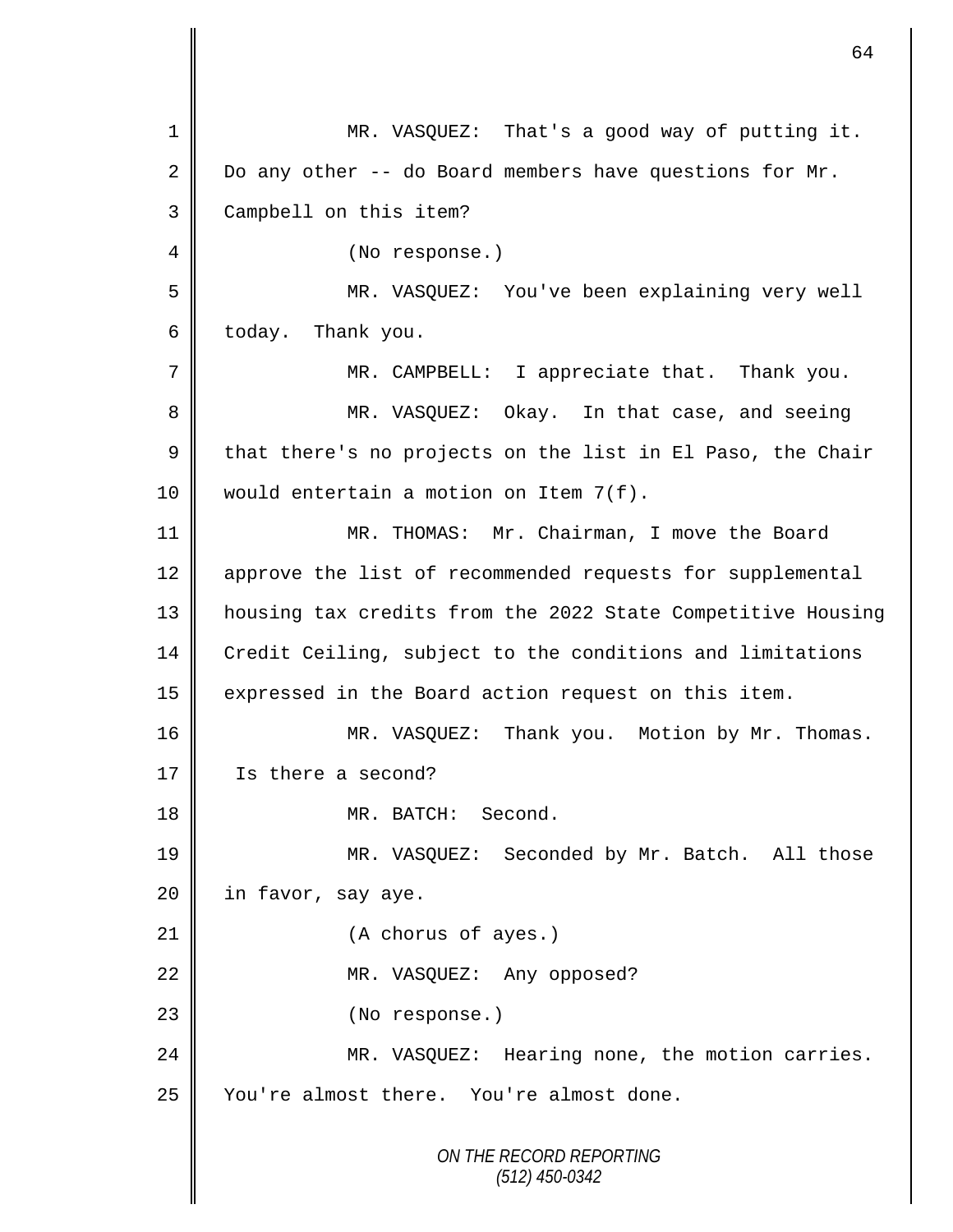| $\mathbf 1$    | Item (g), 7(g), Presentation, discussion, and               |  |  |  |
|----------------|-------------------------------------------------------------|--|--|--|
| $\overline{2}$ | possible action regarding an award from the Multifamily     |  |  |  |
| 3              | Direct Loan 2021-3 NOFA, as amended.                        |  |  |  |
| 4              | MR. CAMPBELL: Thank you. Just as a reminder,                |  |  |  |
| 5              | this is the same development that you heard an amendment    |  |  |  |
| 6              | request from Rosalio Banuelos earlier. The Residence at     |  |  |  |
| 7              | Ridgehill is a 2020 9 percent housing tax credit award,     |  |  |  |
| 8              | which is also seeking supplemental credits during this      |  |  |  |
| 9              | cycle.                                                      |  |  |  |
| 10             | In addition to this funding, the applicant has              |  |  |  |
| 11             | applied for an award of National Housing Trust Fund through |  |  |  |
| 12             | our Multifamily Direct Loan Programs. The development       |  |  |  |
| 13             | proposes the new construction of 43 units that will serve   |  |  |  |
| 14             | an elderly population in Kerrville with one- and two-       |  |  |  |
| 15             | bedroom units, ranging from the 30 to 60 percent AMI, with  |  |  |  |
| 16             | one of the units being a HOME match unit at 80 percent.     |  |  |  |
| 17             | The award of National Housing Trust Fund will               |  |  |  |
| 18             | result in five of these units being restricted at the       |  |  |  |
| 19             | 30 percent income level. The applicant has requested --     |  |  |  |
| 20             | has represented increased construction costs for, once      |  |  |  |
| 21             | again, similar reasons as other requests heard during the   |  |  |  |
| 22             | cycle, the same things we're hearing over and over again:   |  |  |  |
| 23             | construction costs, labor costs, supplies costs, all of     |  |  |  |
| 24             | those things.                                               |  |  |  |
| 25             | To help mitigate the rising construction costs,             |  |  |  |
|                |                                                             |  |  |  |
|                | ON THE RECORD REPORTING<br>$(512)$ 450-0342                 |  |  |  |
|                |                                                             |  |  |  |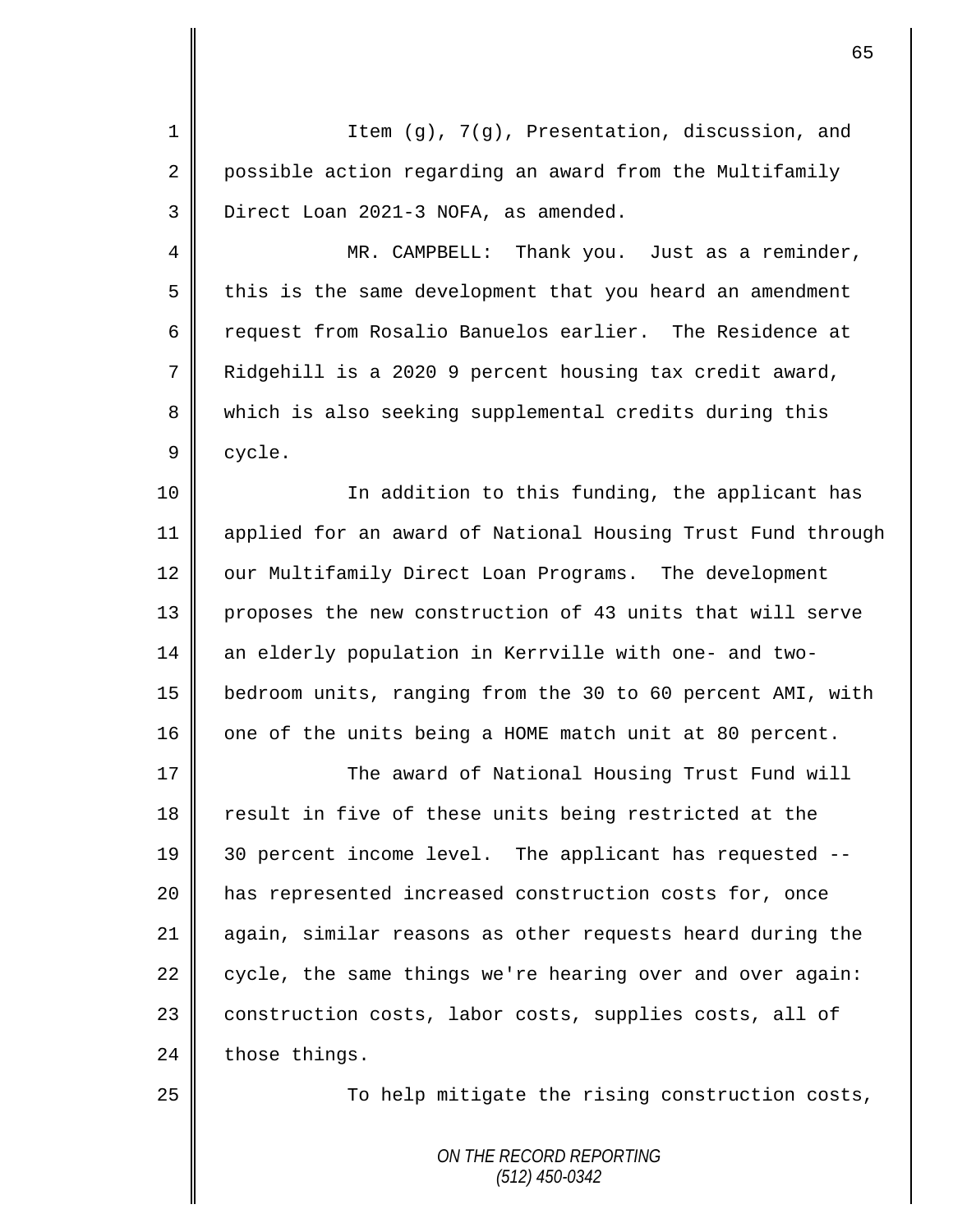1 the owner has proposed an amended site plan which 2 eliminated the 13 market units originally proposed from 3 their 2020 application. So the 47 units will be the total 4 after removing the 13 market units.

5 While this has helped ease the construction 6 costs some, it does result in approximately 150,000 in less 7 annual income. Because of this, the development would not 8 || have been able to support the originally proposed hard pay 9 debt, and is instead seeking increased credits and deferred 10 payable Multifamily Direct Loan funds to ensure that the 11 development remains financially feasible.

12 Staff recommends this award in an amount of 13 | \$492,558 in National Housing Trust Funds. This loan will 14 have a 15-year term at zero percent interest and will be 15 || structured as deferred repayable, which is really what's 16 going to help them close that gap that they've run into.

17 The federal affordability period will be 18 || 30 years, and the state affordability period will be 19 45 years. Staff recommends approval, and I'm happy to 20 answer any questions that you have.

21 MR. VASQUEZ: Just one quick -- why aren't we 22  $\parallel$  matching the terms -- I mean, the maturity dates of the  $23$  | state versus federal?

24 MR. CAMPBELL: That is a good question.  $25$  | Actually, I don't know that off the top of my head, but I'm

> *ON THE RECORD REPORTING (512) 450-0342*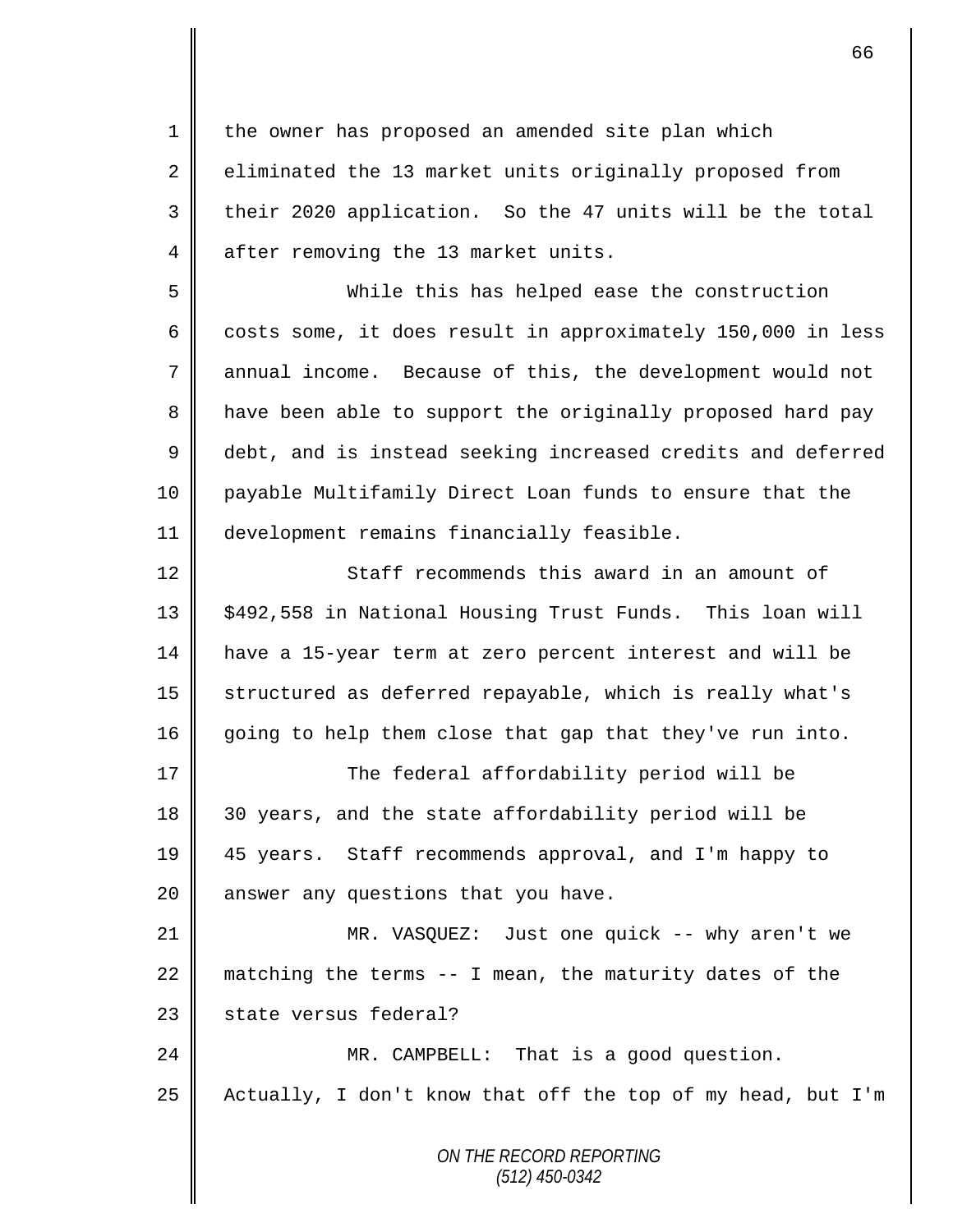*ON THE RECORD REPORTING (512) 450-0342* 1 | happy to get back with you about that. 2 MR. VASQUEZ: Because they're going to have to  $3 \parallel$  do something to refinance the other one --4 MR. CAMPBELL: Sure. 5 MR. VASQUEZ: -- before ours anyway. 6 MR. CAMPBELL: Yes, sir. 7 MR. VASQUEZ: Okay. But then -- okay. And 8 again, it's not a gift. It is going to be repaid 9 eventually? 10 MR. CAMPBELL: Correct. Yes, sir. It is 11 deferred repayable. So generally deferred repayable is 12 | paid upon either refinance or sale of the development. 13 MR. VASQUEZ: Okay. So even if we have a longer 14 term, if they refinance, does that trigger needing them to  $15$  repay this? 16 || MR. CAMPBELL: Yes, sir. Yes. 17 || MR. VASQUEZ: So the shortest period -- shortest 18 term of the different debts is the  $-$ - really the extended 19 date? 20 MR. CAMPBELL: That sounds right. Yes, sir. 21 MR. VASQUEZ: Does anyone else want to nod and 22  $\parallel$  reassure me of this? No? 23 MS. SYLVESTER: Megan Sylvester, Federal 24 Compliance Counsel. What Cody said is correct, except to 25 || answer your question more directly, these are federal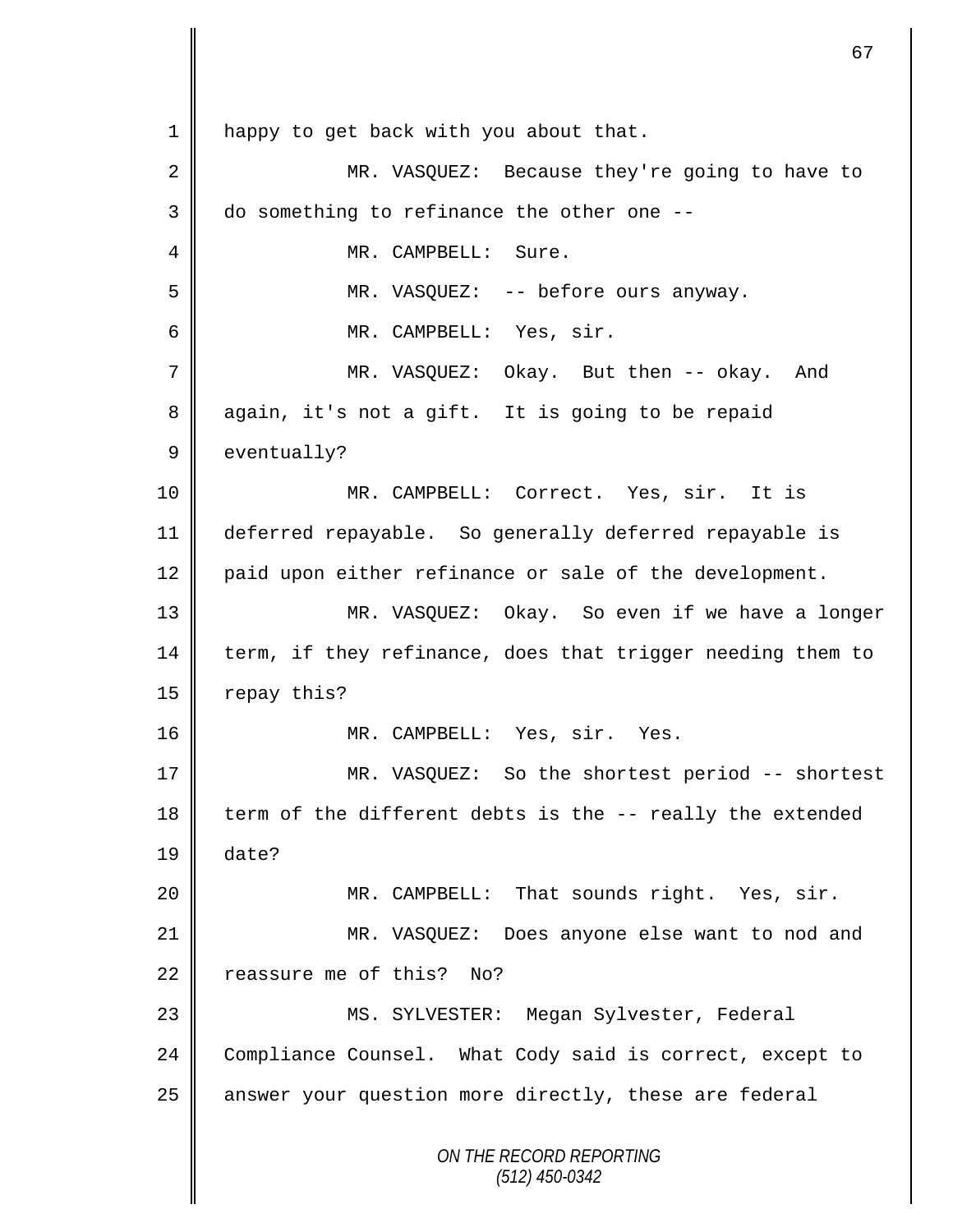*ON THE RECORD REPORTING (512) 450-0342* 1 | funds, and as federal funds, we have to put an action plan  $2 \parallel$  together for HUD about what the terms and conditions are 3 | going to be. 4 And in that action plan, we have said that we're 5 going to match the term of the first-lien lender, and so 6 that's why it's a 15-year term. 7 || MR. VASQUEZ: Oh, so we're not doing a longer  $8 \parallel$  term than the other debt? 9 MS. SYLVESTER: Correct. Well, of the first-10 lien debt. 11 MR. VASQUEZ: Okay. All right. Any other 12 questions? 13 || (No response.) 14 MR. VASQUEZ: Thank you, Megan. 15 MR. MARCHANT: I have a question, Mr. Chairman. 16 | MR. VASQUEZ: Microphone. Microphone, sir. 17 || MR. MARCHANT: When will be appropriate for me 18 | to ask a general question about this whole program that 19 we're doing, not a specific project, but just a general 20  $\parallel$  question? That is -- are there other -- are we -- in the 21 next meeting, are we going to do more, and the next  $22 \parallel$  meeting, do more, or --23 MR. CAMPBELL: Of supplemental credits or -- 24 MR. MARCHANT: Yes. 25 | MR. CAMPBELL: -- of Multifamily Direct Loans?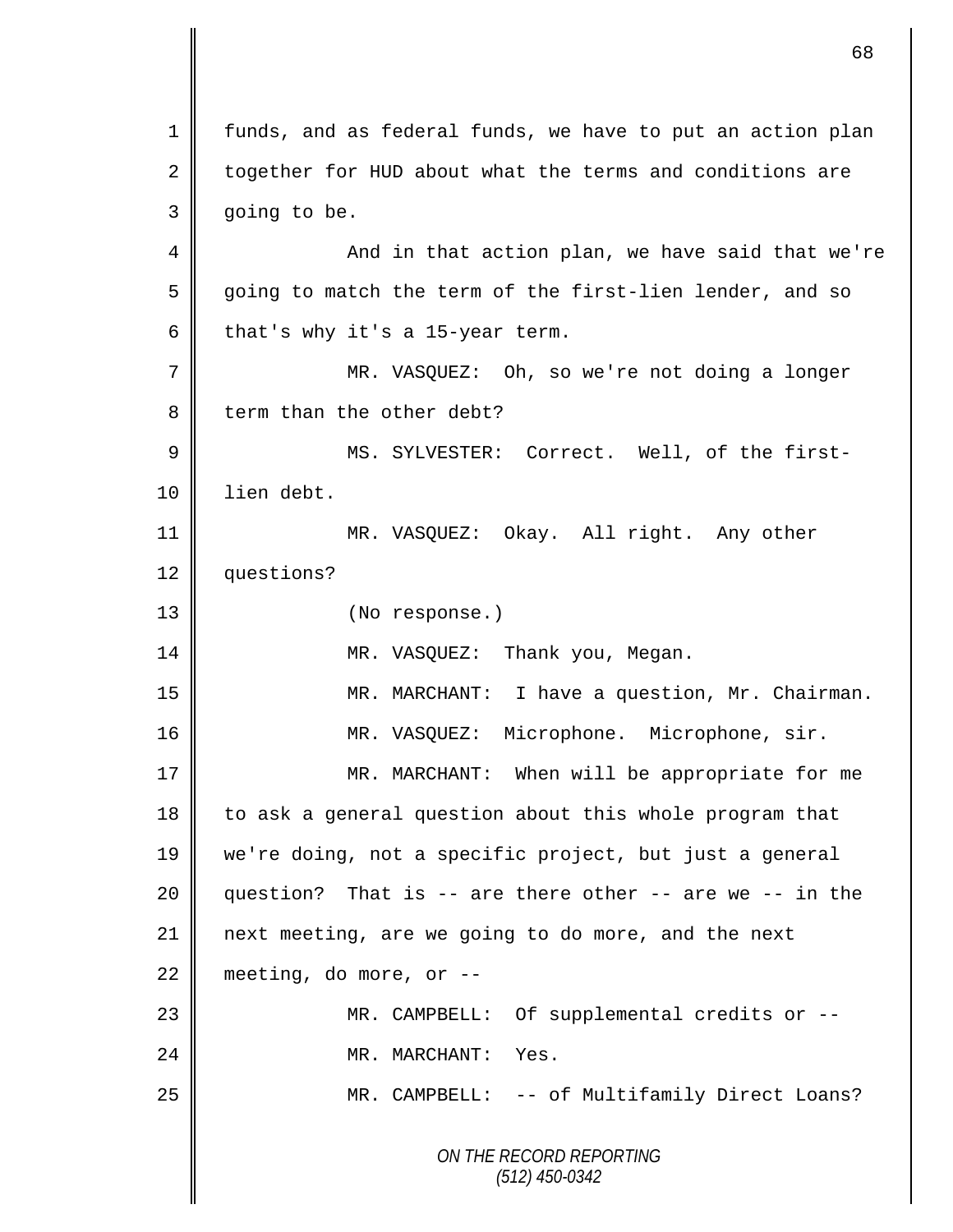|             |                           | 69                                                           |
|-------------|---------------------------|--------------------------------------------------------------|
| 1           |                           | MR. MARCHANT: Or is this it?                                 |
|             |                           |                                                              |
| 2           |                           | MR. CAMPBELL: The supplemental credits that                  |
| 3           |                           | have requested waivers today are going to be coming back to  |
| 4           |                           | the next Board meeting, unless something comes up, and I     |
| 5           | struggle thing of what -- |                                                              |
| 6           |                           | MR. MARCHANT:<br>Okay.                                       |
| 7           |                           | MR. CAMPBELL: -- that would be.                              |
| 8           |                           | MR. MARCHANT: Okay.                                          |
| $\mathsf 9$ |                           | MR. CAMPBELL: It will come back for full                     |
| 10          |                           | approval at the next Board meeting.                          |
| 11          |                           | Okay.<br>MR. MARCHANT:                                       |
| 12          |                           | MR. CAMPBELL: Yes, sir.                                      |
| 13          |                           | MR. MARCHANT: I have a process question, and if              |
| 14          |                           | this is the right time to ask it, I will. But --             |
| 15          |                           | MR. VASQUEZ: Will it impact our --                           |
| 16          |                           | MR. MARCHANT:<br>No.                                         |
| 17          |                           | MR. VASQUEZ: -- will it impact our vote on                   |
| 18          | this?                     |                                                              |
| 19          |                           | MR. MARCHANT: No, no.                                        |
| 20          |                           | MR. VASQUEZ: Okay. All right. Well, let's                    |
| 21          | wait.                     |                                                              |
| 22          |                           | MR. MARCHANT: All right.                                     |
| 23          |                           | MR. VASQUEZ: Let's get this one off the table.               |
| 24          |                           | If there's no questions -- where are we? 7(g). I'll          |
| 25          |                           | entertain a motion regarding $7(g)$ , staff's recommendation |
|             |                           |                                                              |
|             |                           | ON THE RECORD REPORTING<br>$(512)$ 450-0342                  |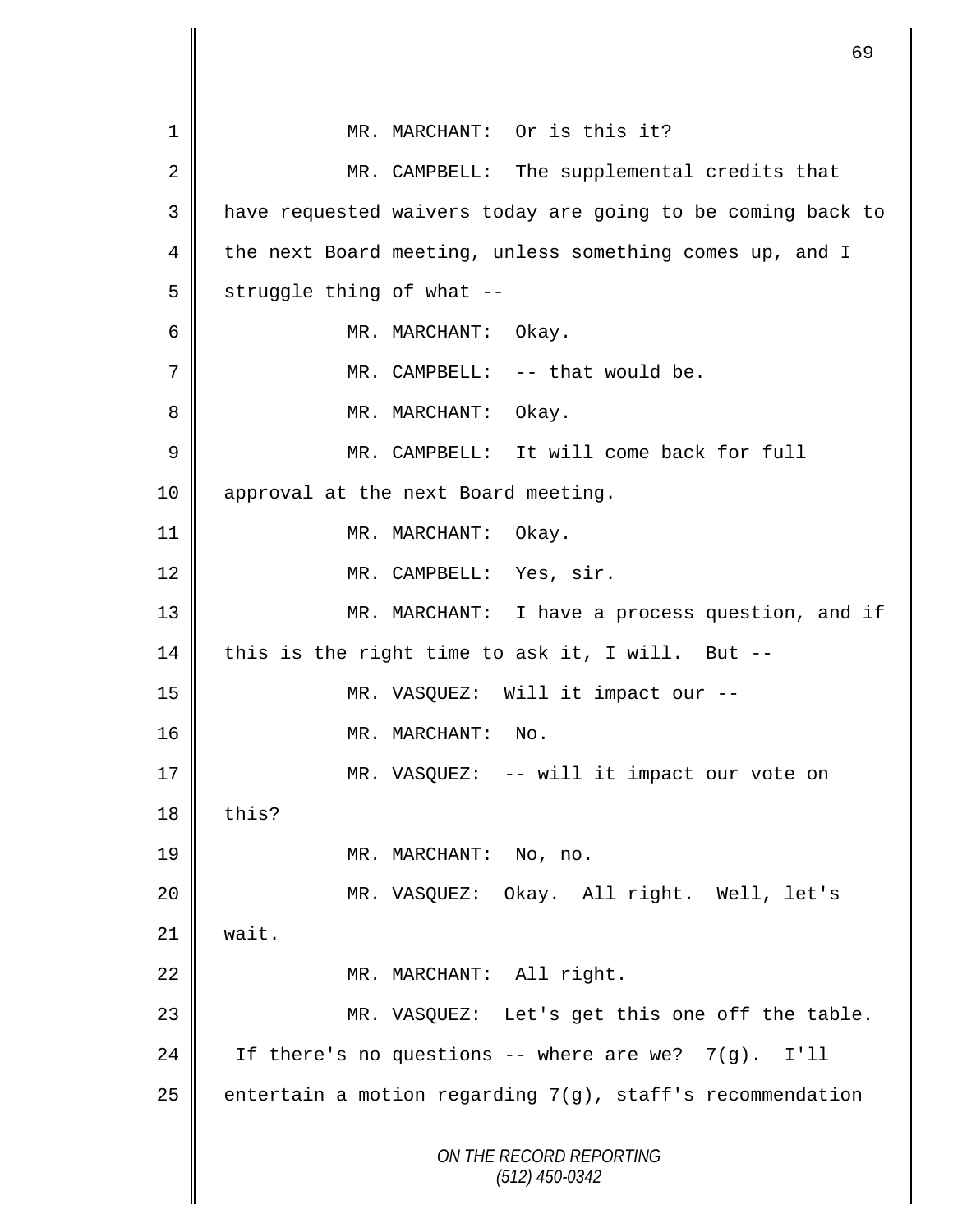*ON THE RECORD REPORTING (512) 450-0342* 1 | to approve the Multifamily Direct Loan on this project,  $2 \parallel 21510.$ 3 MR. MARCHANT: Mr. Chairman, I move that the 4 | Board approve 2021-3 NOFA Application No. 21520, The 5 Residence at Ridgehill, subject to the conditions as  $6 \parallel$  expressed in the Board action request item. 7 || MR. VASQUEZ: Thank you, Mr. Marchant, for your 8 enthusiastic motion. 9 || MR. MARCHANT: Yes. 10 MR. VASQUEZ: Okay. All right. Is there a 11 second? 12 NR. BRADEN: Second. 13 MR. VASQUEZ: Seconded by Mr. Braden. All those 14 | in favor, say aye. 15 (A chorus of ayes.) 16 || MR. VASQUEZ: Any opposed? 17 | (No response.) 18 MR. VASQUEZ: Hearing none, the motion carries. 19 || And let's give Mr. Cody a -- Mr. Campbell a 20  $\parallel$  break for a second to -- again, your question on the 21 process? 22 | MR. MARCHANT: Well, my question on the  $23$  process  $-$ 24 | MR. VASQUEZ: And your microphone is off again. 25 || MR. MARCHANT: I'm sorry. Is -- we've never --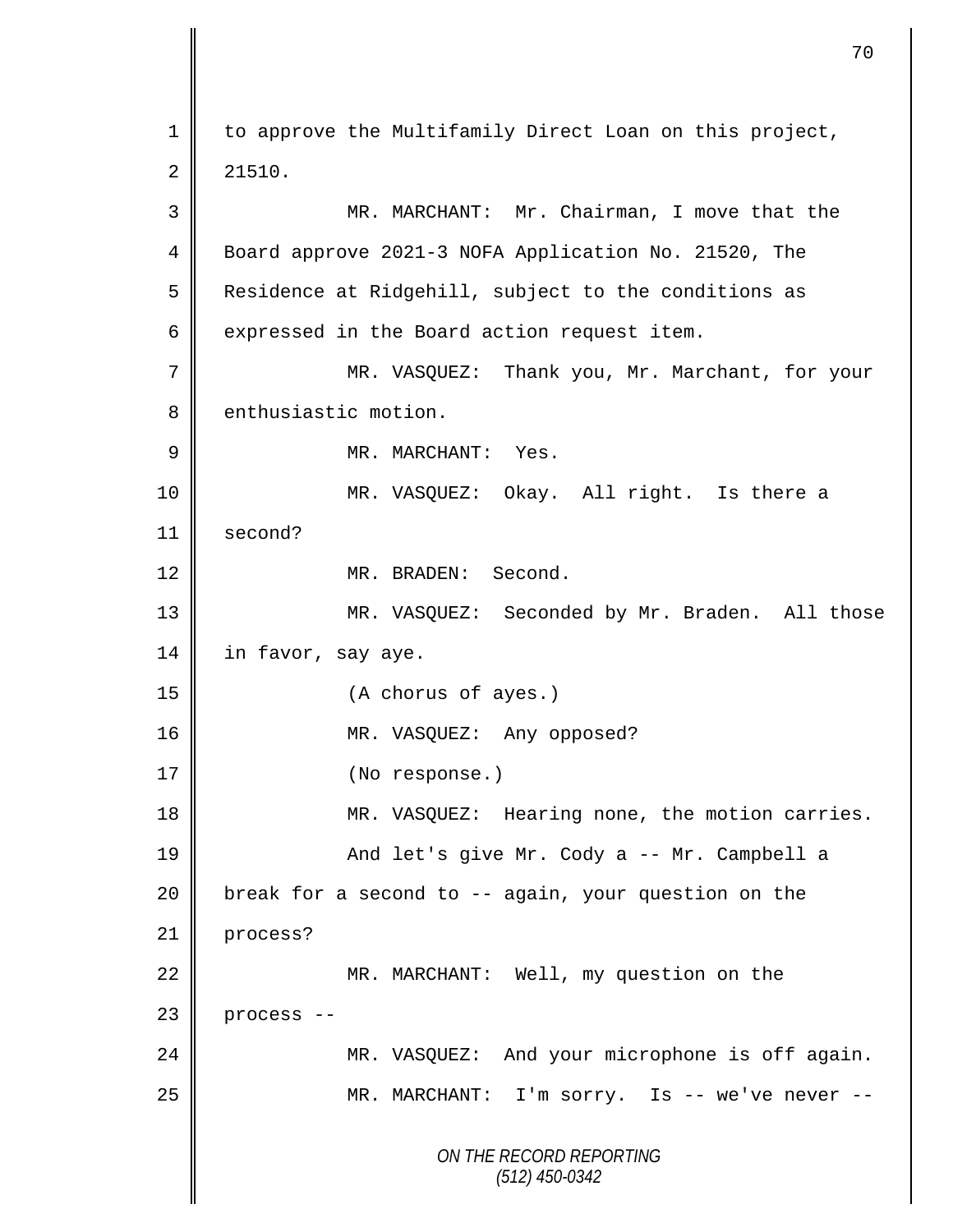*ON THE RECORD REPORTING (512) 450-0342* 1 has the Board ever done this before for any other kind of  $2 \parallel$  extenuating circumstance? I mean, we've got --3 MR. WILKINSON: We did supplemental credits in 4 2006 or something like that. Yeah. 5 MR. CAMPBELL: So in my free time, I read old 6 | Board transcripts, because my life is very exciting, and I 7 want to say it was after Harvey, there was a round of  $8 \parallel$  supplemental --9 MR. MARCHANT: Okay. 10 MR. CAMPBELL: -- credits, or one of the really 11 | bad storms. 12 || MR. VASQUEZ: This could be an explanation as to 13 why he lives alone, as he said. 14 | (Laughter.) 15 MR. CAMPBELL: Absolutely. Yeah. But Bobby is 16 correct. Around that time period, there was a round of 17 | supplemental credits. Yes, sir. 18 MR. MARCHANT: Okay. So there was a kind of a 19 beginning and an end of that. In our upcoming round of 20 | applications, is the pandemic going to be officially over? 21 And are we going to -- in this new round, are we going 22 to  $-$  are we warning the people that are making 23 applications? 24  $\parallel$  MR. CAMPBELL: If we --25 MR. MARCHANT: You know, don't count on using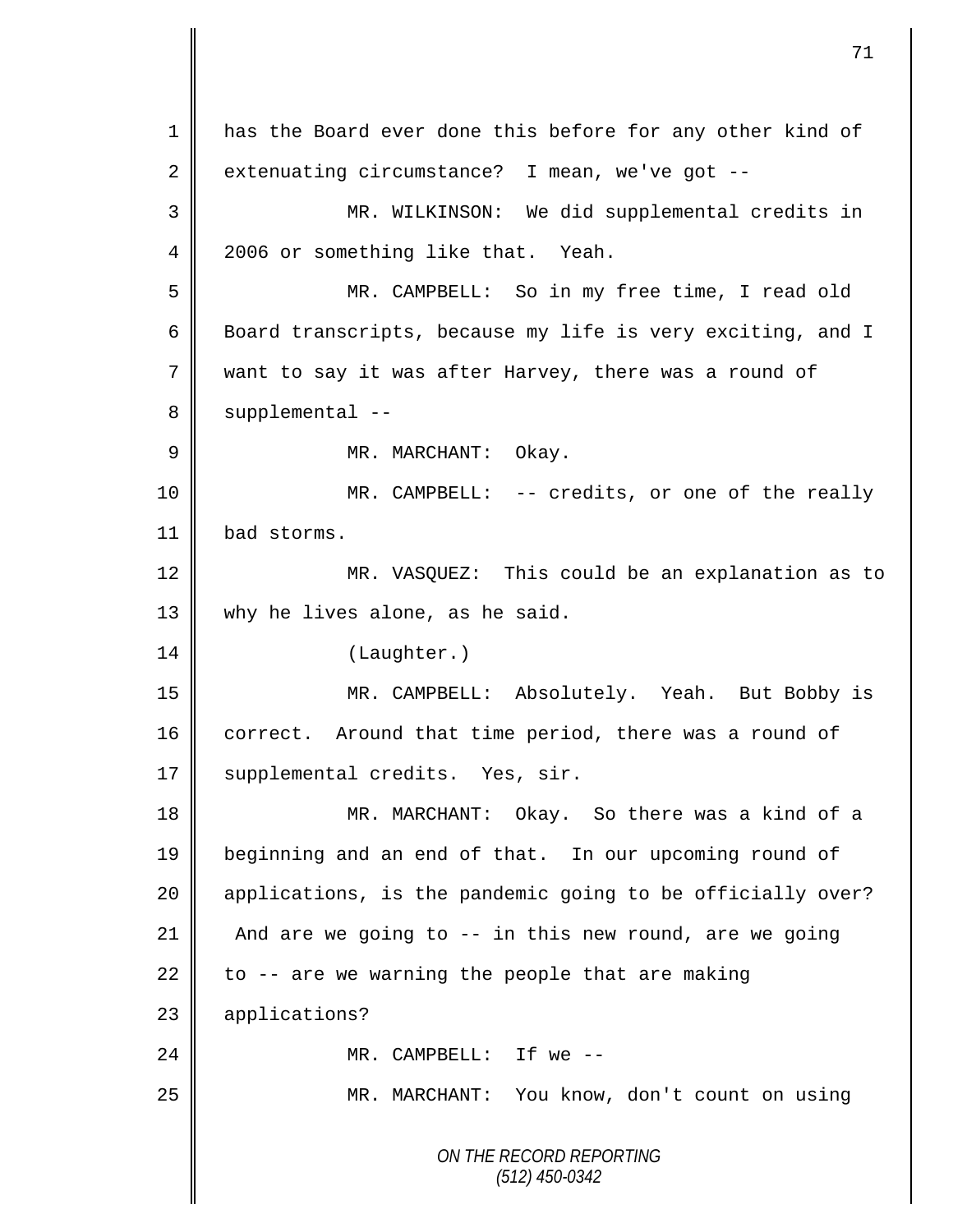*ON THE RECORD REPORTING (512) 450-0342* 1 | the pandemic as a reason to bring your project in cheap and  $2 \parallel$  then say your costs went up. 3 || MR. CAMPBELL: Sure. MR. MARCHANT: That's just -- that's a commentary -- MR. VASQUEZ: Sure. MR. MARCHANT: -- comment. I mean, just -- MR. CAMPBELL: If I knew when the pandemic would  $9 \parallel$  end, I think they'd give me -- MR. MARCHANT: No. I'm not asking you to make the end of it, but I'm saying that everybody was ambushed  $\parallel$  on this --13 || MR. CAMPBELL: Yes, sir. MR. MARCHANT: -- but -- MR. CAMPBELL: Yes, sir. 16 || MR. MARCHANT: -- I can't believe they'll be ambushed on this round. I hope that nobody's counting on being ambushed for this round and coming in with -- MR. CAMPBELL: I will tell you, anecdotally, I have already heard chatter from developers about maybe wanting to include supplemental credits in next year's QAP. 22 We haven't gotten to that point. There will be much discussion about that when we get to that time. 24 | MR. MARCHANT: Okay. 25 || MR. CAMPBELL: Yes, sir. Yes, sir.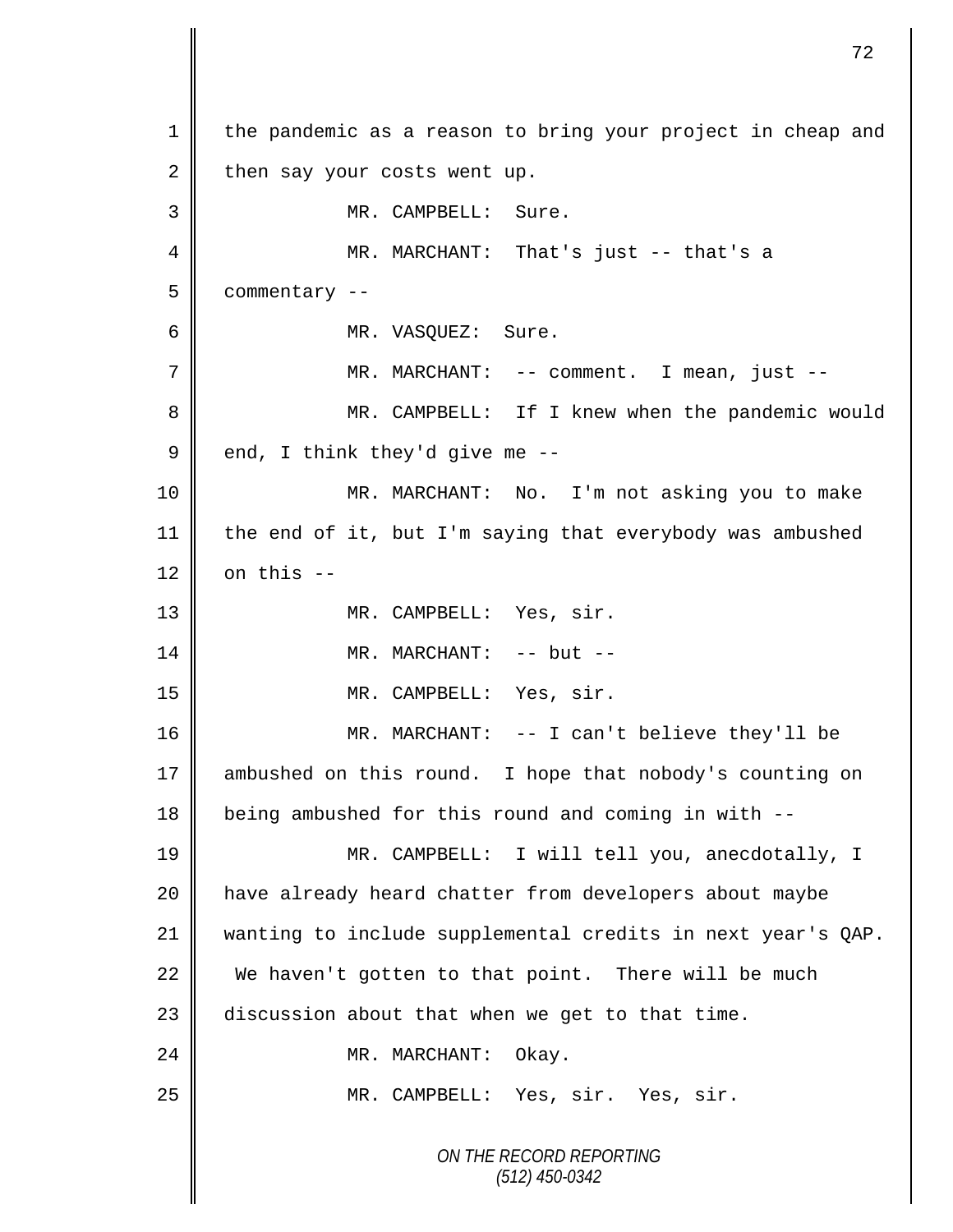*ON THE RECORD REPORTING (512) 450-0342* 1 MR. VASQUEZ: And for a reminder to everyone, 2 || Mr. Braden chairs the QAP Committee. Right? But no. Mr. 3 Marchant, I totally agree with your concern, and I think  $4 \parallel$  the Board feels the same way. And I don't expect that next 5 year, if people start -- applicants start coming for 6  $\parallel$  supplemental requests when -- unless everything doubles 7 aqain, or you know, increases costs some crazy amount, they 8 Should have already factored that in, that this round of  $-$ -9 MR. MARCHANT: Yeah. And the other question is, 10 || are we going to end up with a net less units than we 11 thought we were going to end up with at the end of last 12 vear's awards? 13 MR. CAMPBELL: It's definitely possible. I 14 don't have hard data for that, but  $-$ 15 MR. MARCHANT: And I know as a Board, we're 16 concerned -- 17 MR. CAMPBELL: -- criteria for credits are -- 18 || MR. MARCHANT: -- about --19 MR. CAMPBELL: Sure. Because of the rising 20 || costs, obviously, our tax credits are not going quite as 21 far as they would have, even just a couple of years ago. 22  $\parallel$  So it is a possibility that we will have fewer units, just  $23$  | because they're more expensive to construct. 24 Nes, sir. 25 MR. VASQUEZ: Okay. And obviously staff can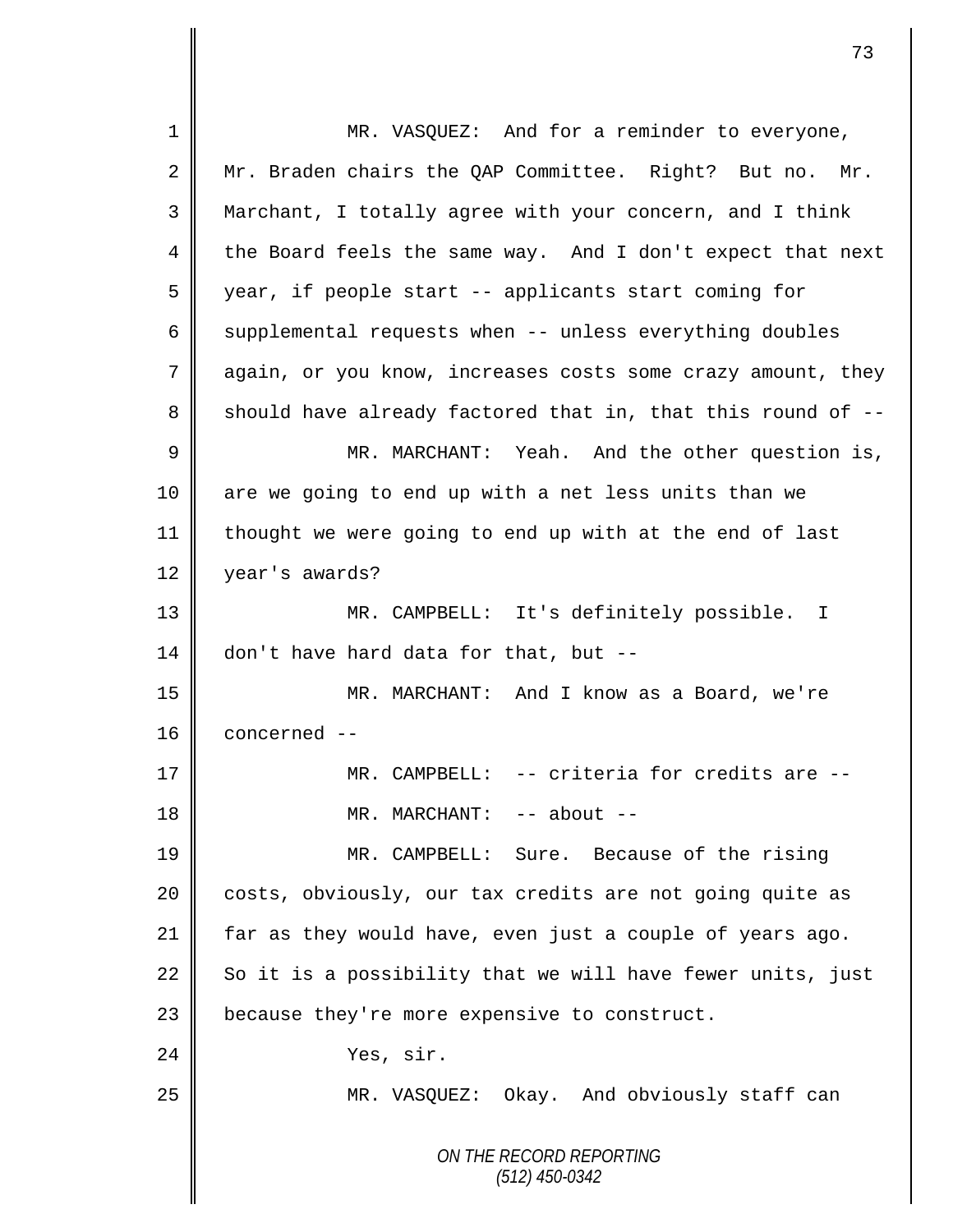1 || answer more of those questions offline here.

2 || Moving to Item 7(h), which I believe is the last 3 item on the posted agenda, before public comment. So 4 Presentation, discussion, and possible action on an award 5 | of a Pre-development Grant for the Multifamily 2021-2 6 Special Purpose NOFA: Pre-development.

7 MR. CAMPBELL: Great. So Application 21517, the 8 SAFE Alliance, is requesting a pre-development grant of  $9 \parallel$  \$50,000 in TCAP RF for expenses related to SAFE SHP, which 10 will have approximately 40 units of supportive housing in 11 || Austin with a preference for victims of domestic violence.

12 || A vacant school and warehouse will be demolished 13 | to make way for the development. Once the development is 14 constructed, clients will be located to the new building, 15  $\parallel$  and the old SHP buildings will be demolished to make way 16  $\parallel$  for a future affordable housing development.

17 | Applicants requesting these funds must meet 18 experience requirements and go through the Department's PPR 19 process, both of which were done successfully for this 20 | application. There is no underwriting process for pre-21 development grants, because there's not a development to 22 underwrite at this point.

23 || If the applicant or any affiliates or assignee 24 receives an award of credits, bonds, grants or local funds  $25$  for the site, the applicant will agree to put one HOME

> *ON THE RECORD REPORTING (512) 450-0342*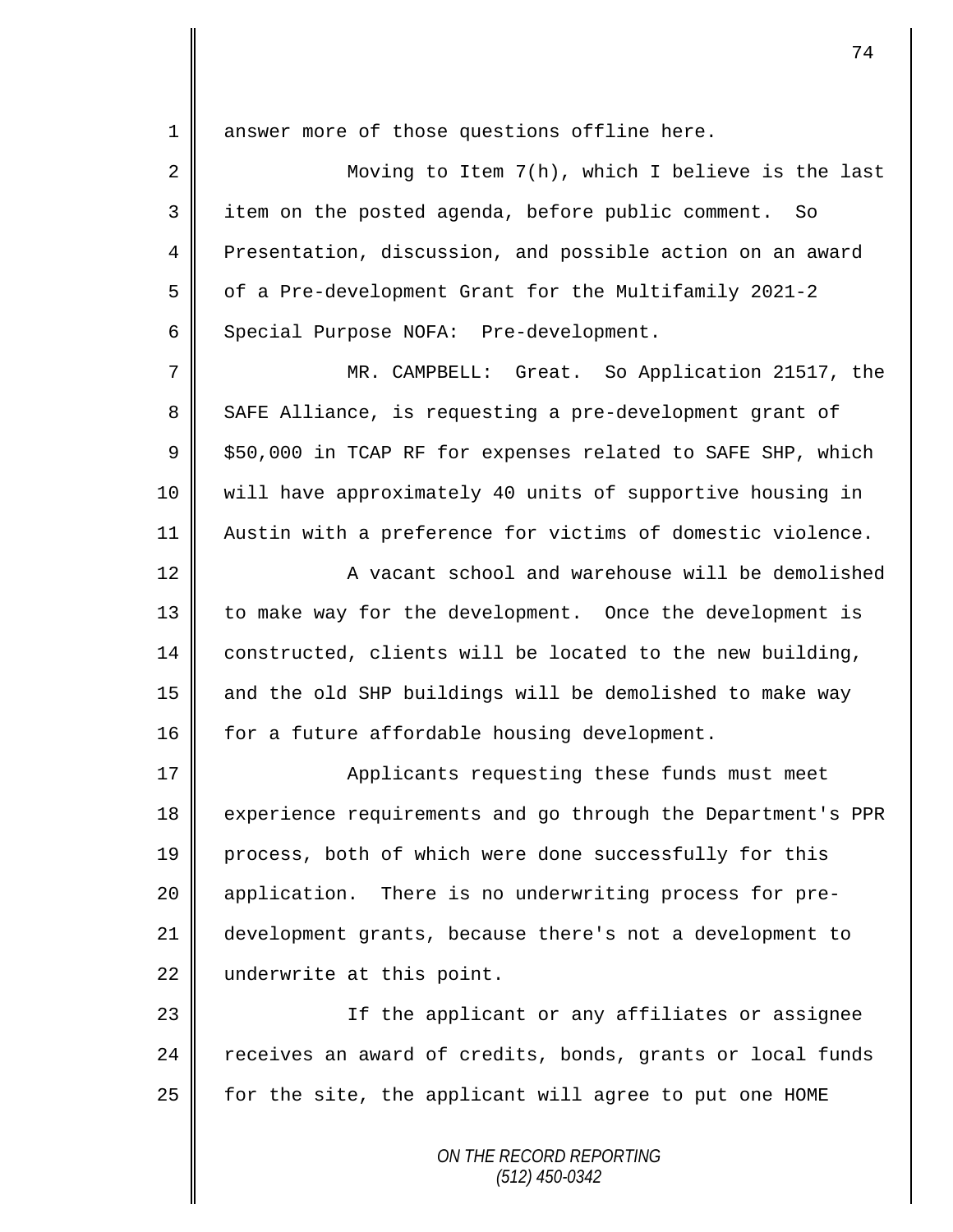*ON THE RECORD REPORTING (512) 450-0342* 1 || match unit, eligible TCAP RF unit, on the development in 2 addition to any other restricted units. 3 Staff recommends approval of the pre-development 4 grant for SAFE Alliance. And I'm happy to answer any 5 | questions that you have. 6 MR. VASQUEZ: Do any Board members have 7 questions on this agenda item? 8 || (No response.) 9 MR. VASQUEZ: And I guess, could you -- for  $10$  | those of us who aren't here from Austin --11 || MR. CAMPBELL: Sure. 12 MR. VASQUEZ: -- I mean, this SAFE Alliance has 13 | been doing good things for quite a while? 14 MR. CAMPBELL: Yes, sir. They are established 15 || in the community. Not to bring myself into it, but many 16 years ago, I worked at a development that actually 17 partnered with them, and they were running some of our 18 | supportive services. 19 They had a food bank on site. It's one of the 20 more successful supportive services systems that I ever saw 21  $\parallel$  on a property. So at least since, I would say, 2010, I  $22$  | have personal experience with them. 23 MR. VASQUEZ: Great. Okay. So any further 24 questions? 25 No response.)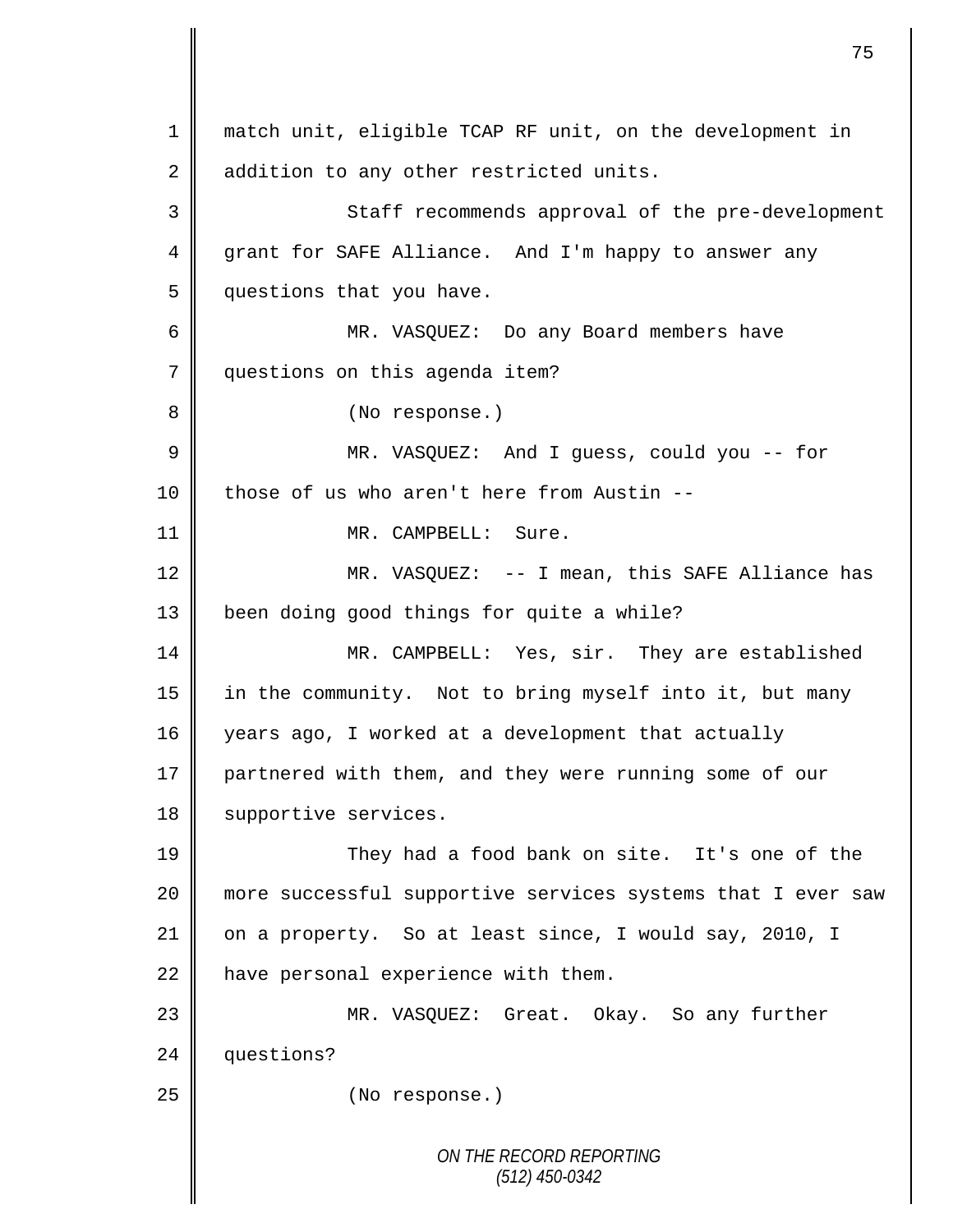|                | 76                                                          |
|----------------|-------------------------------------------------------------|
| 1              | MR. VASQUEZ: If not, I'll entertain a motion on             |
| 2              | Item $7(h)$ .                                               |
| 3              | MR. BATCH: Mr. Chairman, I move the Board                   |
| 4              | approve a pre-development grant from the 2021-2022 Special  |
| 5              | Purpose NOFA to the SAFE Alliance for the pre-development   |
| 6              | of SAFE SHP at Grove, as conditioned and stated in Board    |
| $\overline{7}$ | action request on this item.                                |
| 8              | MR. VASQUEZ: Thank you. Motion made by Mr.                  |
| $\mathsf 9$    | Batch. Is there a second?                                   |
| 10             | MR. THOMAS: Second, Mr. Chairman.                           |
| 11             | MR. VASQUEZ: Seconded by Mr. Thomas. All those              |
| 12             | in favor, say aye.                                          |
| 13             | (A chorus of ayes.)                                         |
| 14             | MR. VASQUEZ: Any opposed?                                   |
| 15             | (No response.)                                              |
| 16             | MR. VASQUEZ: Hearing none, the motion carries.              |
| 17             | Very good.                                                  |
| 18             | Thank you, Cody. Good job. And happy birthday.              |
| 19             |                                                             |
| 20             | Okay. So the Board has addressed the posted                 |
| 21             | agenda items. Now is the time of the meeting when members   |
| 22             | of the public can raise issues with the Board on matters of |
| 23             | relevance to the Department's business or request that the  |
| 24             | Board place specific items on future agendas for            |
| 25             | consideration.                                              |
|                | ON THE RECORD REPORTING<br>$(512)$ 450-0342                 |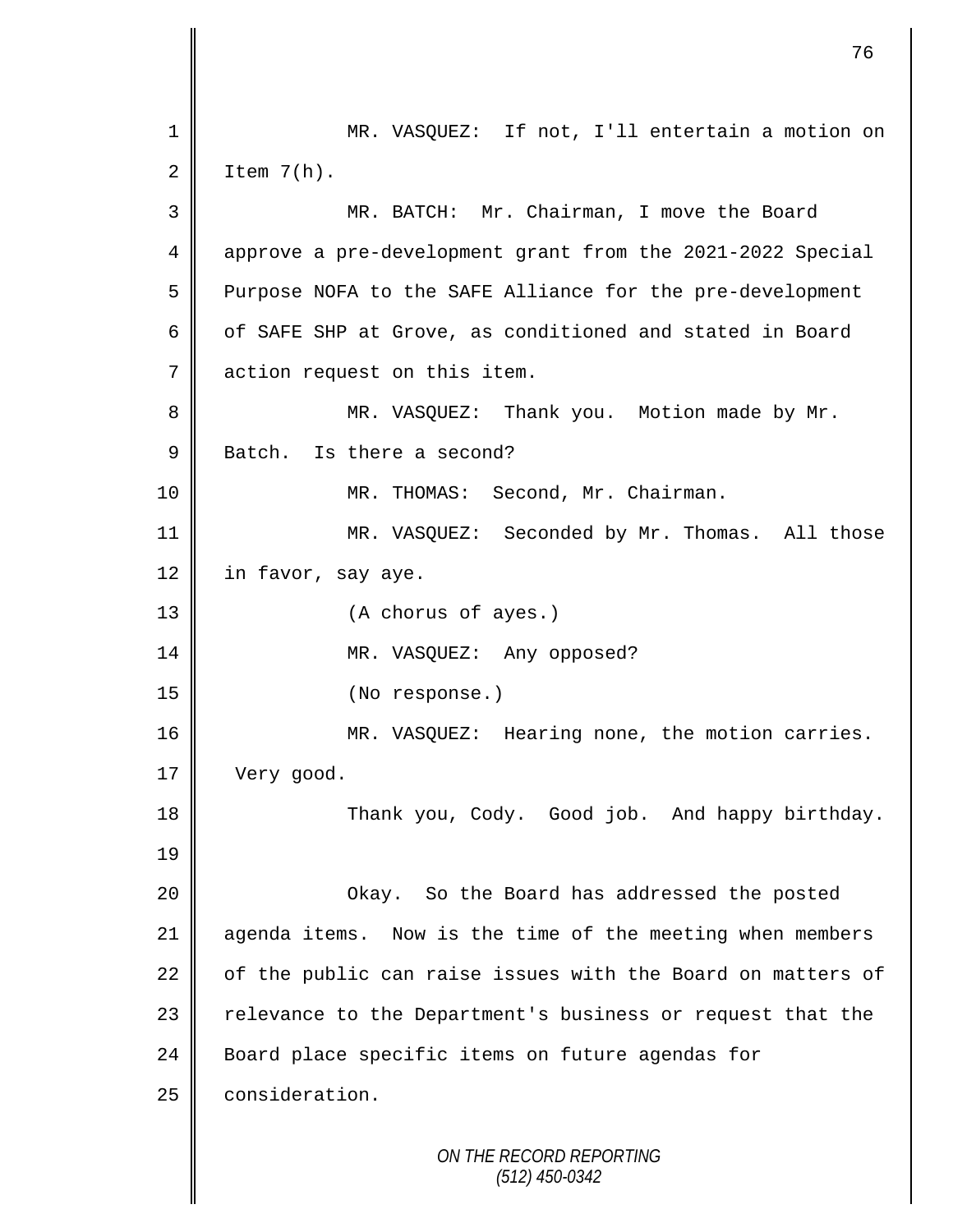| $\mathbf 1$ | Is there anyone who would like to provide public            |
|-------------|-------------------------------------------------------------|
| $\sqrt{2}$  | comment at this time?                                       |
| 3           | (No response.)                                              |
| 4           | MR. VASQUEZ: Great. Hearing none, seeing none,              |
| 5           | thanks, everyone, for being here. This concludes the        |
| 6           | agenda. The next scheduled meeting of the Board is          |
| 7           | Thursday, March 10, 2022, at this same location, same room. |
| 8           | Look at the postings for the actual time.                   |
| $\mathsf 9$ | If it's a longer agenda, we'll start it at 9:00.            |
| 10          | If it's a short agenda like today, we will start it at      |
| 11          | 10:00. So stay tuned for that. With that, it is 11:56,      |
| 12          | and the meeting is adjourned.                               |
| 13          | (Whereupon, at 11:56 a.m., the meeting was                  |
| 14          | adjourned.)                                                 |
|             |                                                             |
|             |                                                             |
|             |                                                             |
|             |                                                             |
|             |                                                             |
|             |                                                             |
|             |                                                             |
|             |                                                             |
|             |                                                             |
|             |                                                             |
|             |                                                             |
|             | ON THE RECORD REPORTING<br>$(512)$ 450-0342                 |
|             |                                                             |

 $\mathbf l$ II